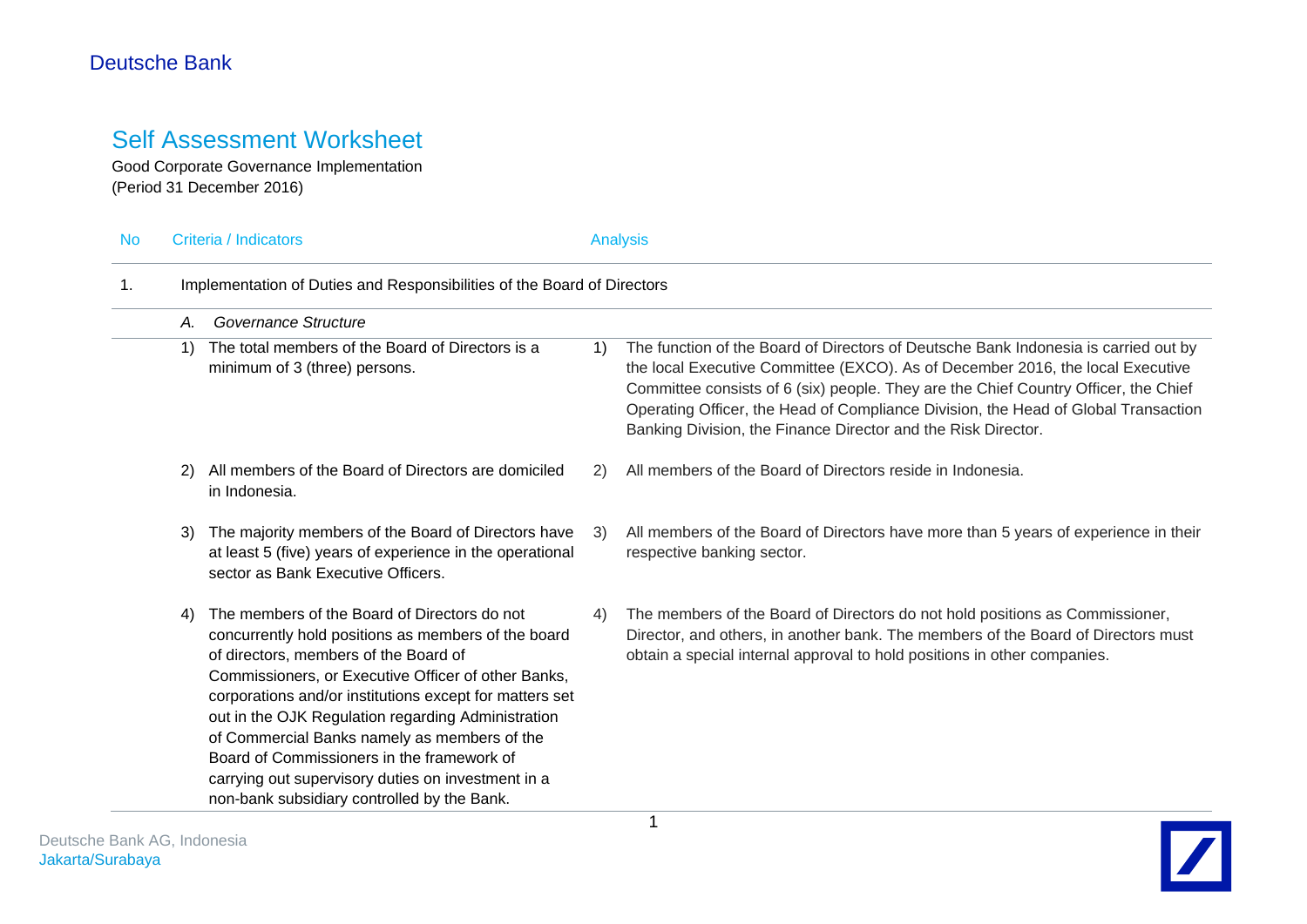- 5) Members of the Board of Directors severally or jointly do not own more than 25% (twenty five per cent) shares of the paid up capital in another company.
- 6) The majority members of the Board of Directors do not have family relations up to the second degree with other members of the Board of Directors, and/or other members of the Board of Commissioners.
- 7) The replacement and/or appointment of members of the Board of Directors has taken into account the recommendations of the Nomination Committee or the Remuneration and Nomination Committee.
- 5) The members of the Board of Directors, severally or jointly, do not own 25% shares in another company.
- 6) The members of the Board of Directors do not have family relations up to the second degree with other members of the Board of Directors or members of the Regional Governance Committee.
- 7) All members of the Board of Directors are employees of Deutsche Bank AG. The Head Office Nomination and Remuneration is not involved in the appointment of the Board of Directors in Indonesia. However, the appointment of the Country Chief Officer requires the approval of the Management Board of DBAG, the appointment of the Country Operating Officer by the APAC Regional CEO of DBAG and other members of the Board of Directors requires the approval of the respective regional functional managers and the Country Chief Officer.
- 8) The Board of Directors has guidelines and procedures in place that set out work ethics, working hours, and meetings.
- 9) The Board of Directors do not use professional advisors and/or professional services as consultants except for specific projects, based on clear contracts covering the scope of work, responsibilities, terms of employment, and costs, and the consultants are Independent Parties qualified to undertake special projects.
- 8) As all members of the Board of Directors are employees of DB Indonesia, hence they are all subject to the provisions of the Employee Handbook
- 9) The Board of Directors do not appoint external advisors/consultants for routine business. Any appointment of consultants / external advisors is subject to internal policies and necessary approvals.

10) All members of the Board of Directors have integrity,



.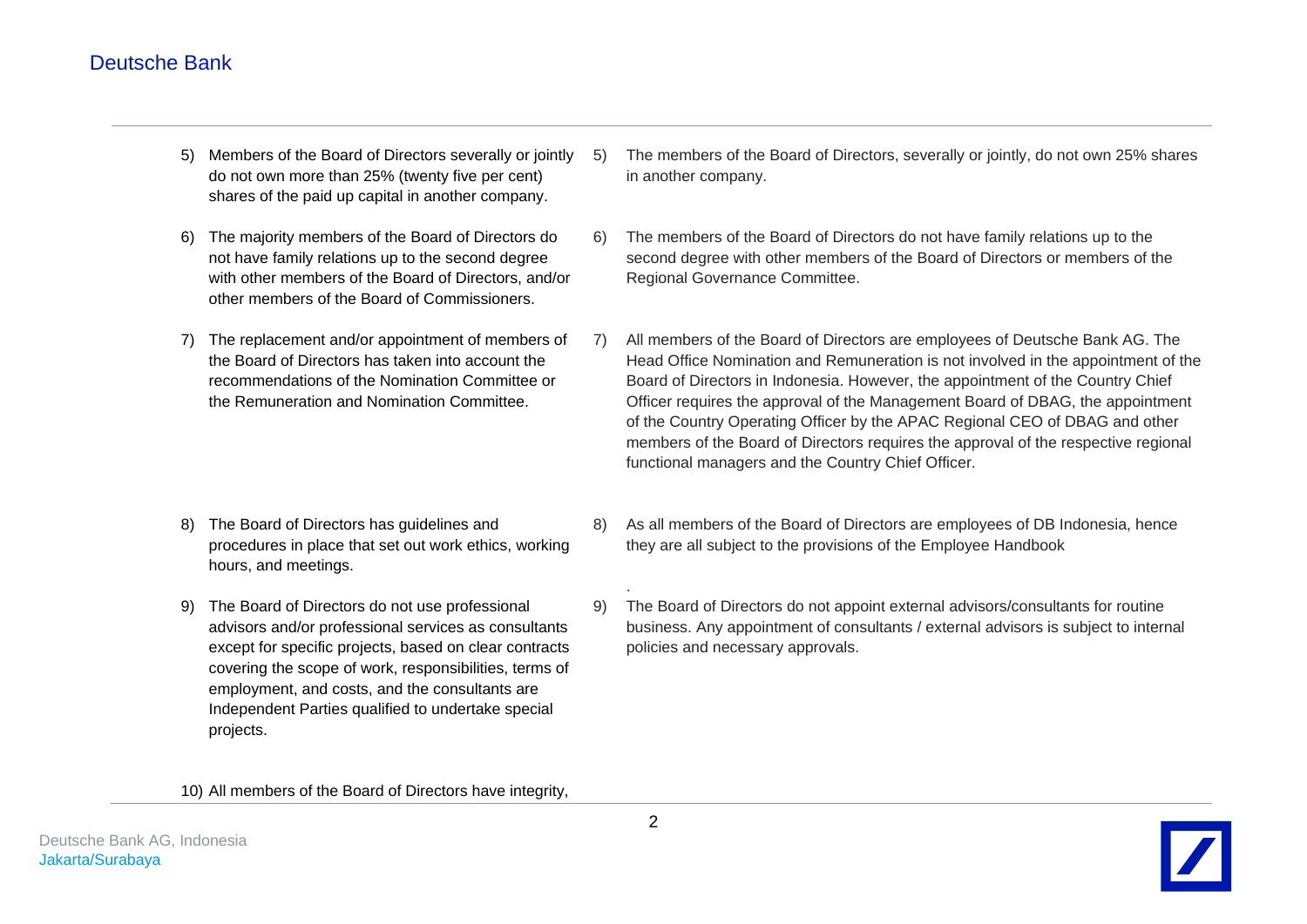competence and adequate financial reputation.

- 11) The President Director or the Managing Director, is from an independent party to the Controlling Shareholders, namely does not have financial, management, ownership and family relations.
- 12) All members of the Board of Directors have passed the fit and proper test and have received approval letters from the Financial Services Authority.
- 13) The members of the Board of Directors have adequate competence relevant to their positions to carry out their duties and responsibilities and able to implement their competence in carrying out their duties and responsibilities.
- 14) The members of the Board of Directors have the willingness and competence to continuously learn in the framework of improving their knowledge on banking and current developments related to financial/other sectors which support the implementation of their duties and responsibilities.
- 15) The members of the Board of Directors cultivate continuous learning in the framework of improving their knowledge on banking and current developments related to financial or other sectors which support the implementation of their duties and responsibilities at all levels or ranks of the organization.

10) All members have a background and experience which has proven their credibility, integrity and competence in their areas. Additionally, all members have many years of experience in their respective banking areas.

- 11) True. The President Director or the Managing Director and other directors are employees of Deutsche Bank Indonesia and, are independent parties to the controlling Shareholders.
- 12) All members of the Board of Directors have passed the Fit and Proper Test and have received approval letters from the Financial Services Authority.
- 13) All members have a background and experience which has proven their credibility, integrity and competence in their respective areas.
- 14) Yes, the members of the Board of Directors have the willingness and competence to continuously learn in the framework of improving their knowledge on banking and current developments related to financial/other sectors which supports the implementation of their duties and responsibilities. Such as participating in a Compliance training through the intranet/web/online, face-to-face or classroom training, and completing mandatory risk management trainings.
- 15) The Board of Directors cultivate continuous learning among others by supporting training for employees through several learning options such as on the job training, through the intranet/web/online and classroom training.

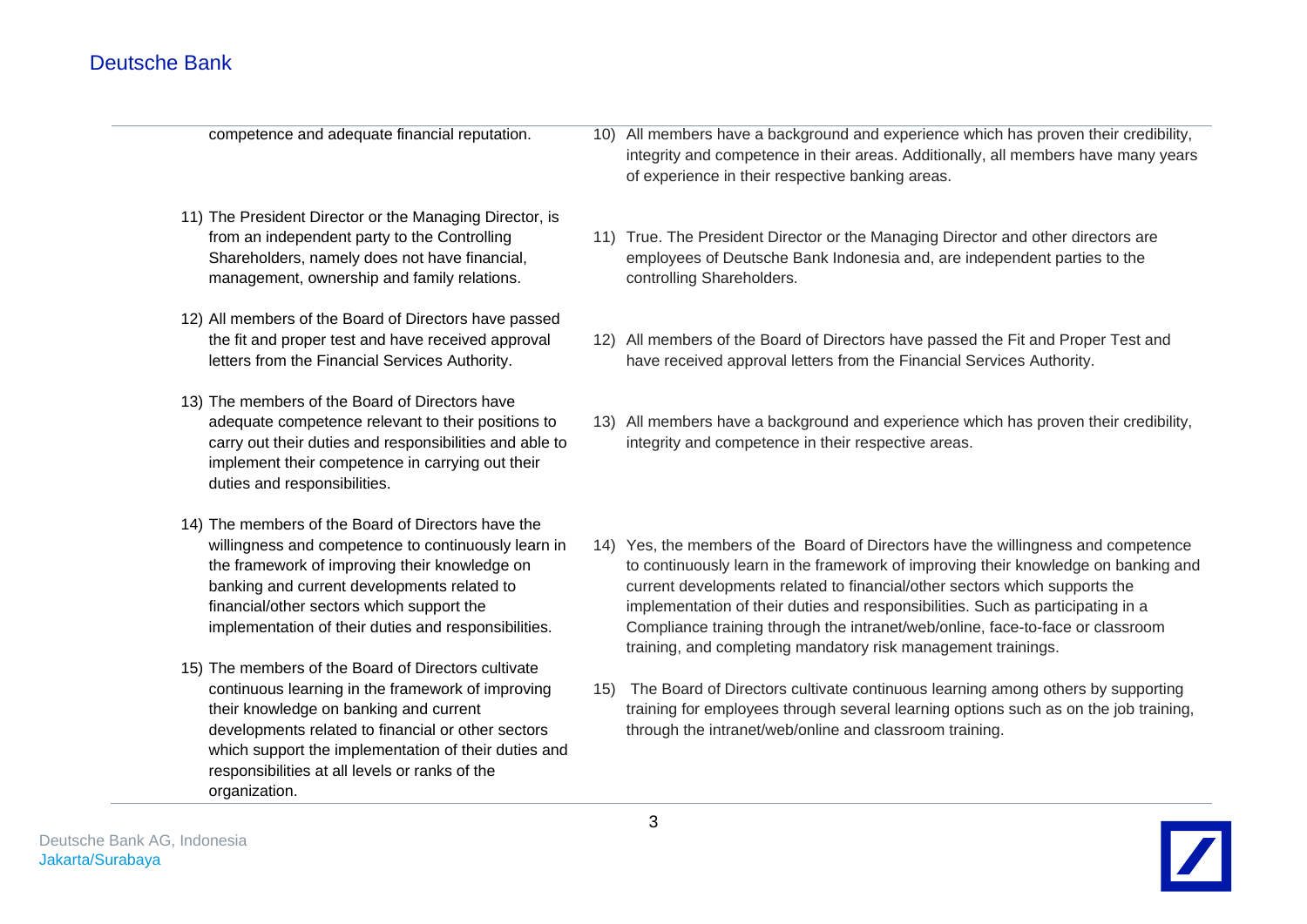|           | 16) The composition of the Board of Directors does not<br>comply with the regulation due to owner's<br>intervention.                                                               |     | 16) Not applicable                                                                                                                                                                                                                                                                              |
|-----------|------------------------------------------------------------------------------------------------------------------------------------------------------------------------------------|-----|-------------------------------------------------------------------------------------------------------------------------------------------------------------------------------------------------------------------------------------------------------------------------------------------------|
| <b>B.</b> | <b>Governance Process</b>                                                                                                                                                          |     |                                                                                                                                                                                                                                                                                                 |
| 1)        | The Board of Directors has appointed the members of<br>the Committee based on the meeting resolution of the<br>Board of Commissioners.                                             | -1) | The Board of Directors is not involved in the appointment of the members of the<br>Local Committee of DB Indonesia. All members of the local Committee are<br>appointed locally by the BOD/EXCO based on global/regional guidelines pertaining<br>to committee memberships and representations. |
| 2)        | The Board of Directors do not issue a general power<br>of attorney to another party causing a transfer of<br>duties and functions of the Board of Directors.                       | 2)  | Members of the Board of Directors are prohibited from delegating their duties and<br>functions to third parties, except for specific operational tasks as decided for<br>efficiency, control and convenience.                                                                                   |
| 3)        | The Board of Directors is fully responsible for the<br>implementation of the Bank's management.                                                                                    | 3)  | Yes                                                                                                                                                                                                                                                                                             |
| 4)        | The Board of Directors manages the Bank in line with<br>the authorities and responsibilities set out in the<br>Articles of Association and the prevailing rules of<br>regulations. | 4)  | Yes                                                                                                                                                                                                                                                                                             |
| 5)        | The Board of Directors has implemented its duties<br>and responsibilities independent of the shareholders.                                                                         | 5)  | Yes                                                                                                                                                                                                                                                                                             |
| 6)        | The Board of Directors has implemented good<br>corporate governance principles in each of the Bank's<br>business activities at all levels or ranks of the<br>organization.         | 6)  | The Board of Directors is fully engaged in the bank's day-to-day business and have<br>implemented control procedures to improve the Company's Corporate Governance<br>at all levels of the organization.                                                                                        |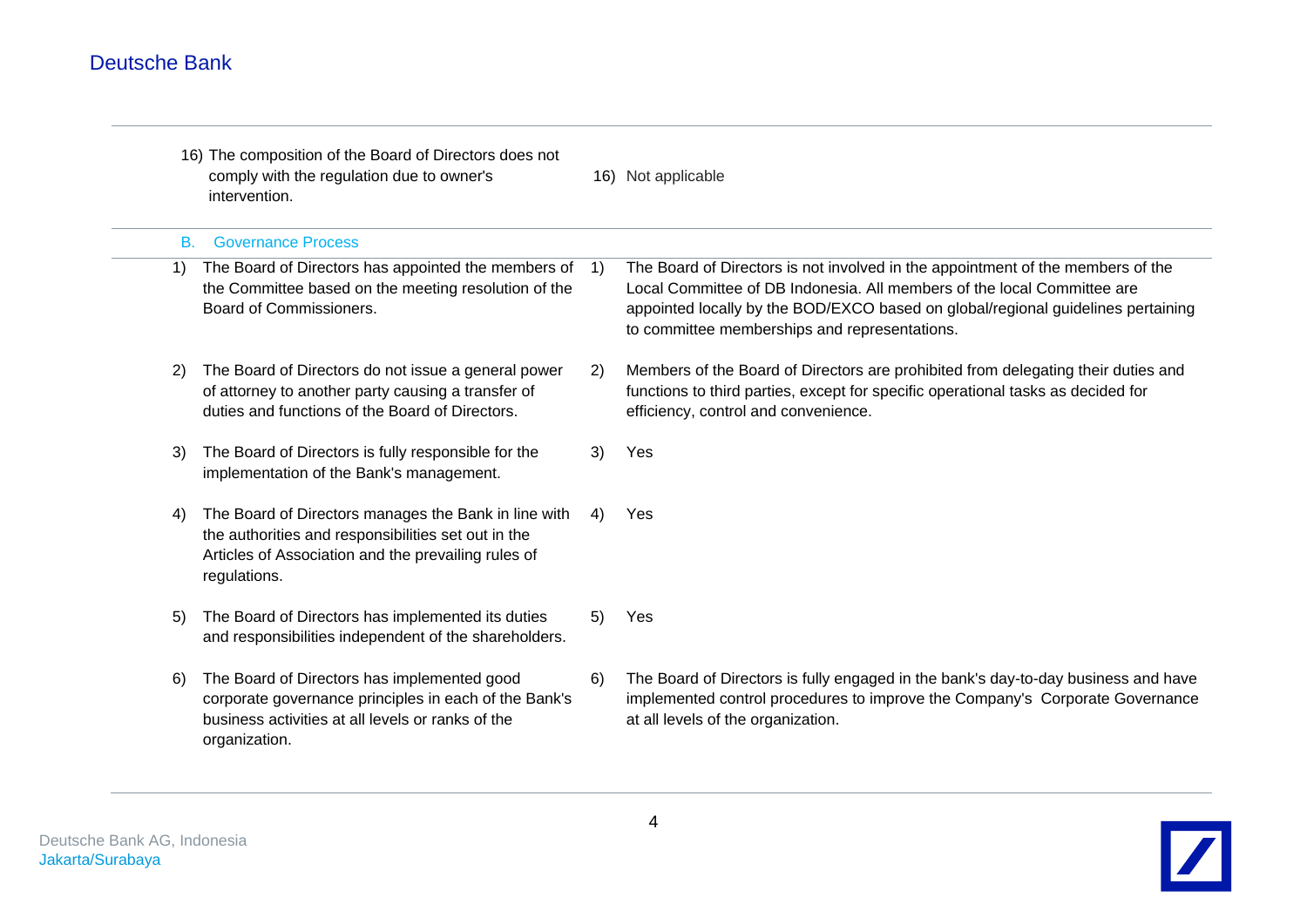7) The Board of Directors has followed up on audit findings and recommendations of the Internal Audit Unit (SKAI), external auditor, and Financial Services Authority supervisory results and/or supervisory results of other authorities. 8) The Board of Directors has provided complete, accurate, updated and timely data and information to the Board of Commissioners. 9) The decisions of the Board of Directors' meetings are taken based on deliberation to reach a consensus or by majority of votes if there is no deliberation to a consensus. 10) Each meeting resolution adopted by the Board of Directors can be implemented and in line with the prevailing policies, guidelines and work ethics. 11) The Board of Directors has defined policies and strategic decisions through the Board of Directors' meeting mechanism. 12) The Board of Directors does not take advantage of the Bank for personal, family, and/or third party interests that may adversely affect or impair the Bank's profit. 13) The Board of Directors does not take and/or receive personal benefits from the Bank other than Remuneration and other facilities determined by the General Meeting of Shareholders (RUPS). 7) The Board of Directors monitors open audit findings related to the Bank's function in Indonesia for timely closure. 8) Yes 9) Yes 10) The meeting resolution of the Board of Directors/EXCO is implemented in line with the prevailing policies, guidelines and business ethics. 11) The EXCO meeting is a platform to make strategic policies and take important decisions. 12) The members have proven their credibility and integrity and do not take advantage of the Bank for their own benefit, or cause losses to the Bank. The supervisory and internal control procedures also prevent the Board of Directors or employees to do this. 13) The EXCO members do not take advantage of the bank for personal interests, other than salaries, bonus, other benefits, as determined by the Bank's process for remuneration and compensation facilities and other allowances as set out by the Bank's remuneration benefit policy.

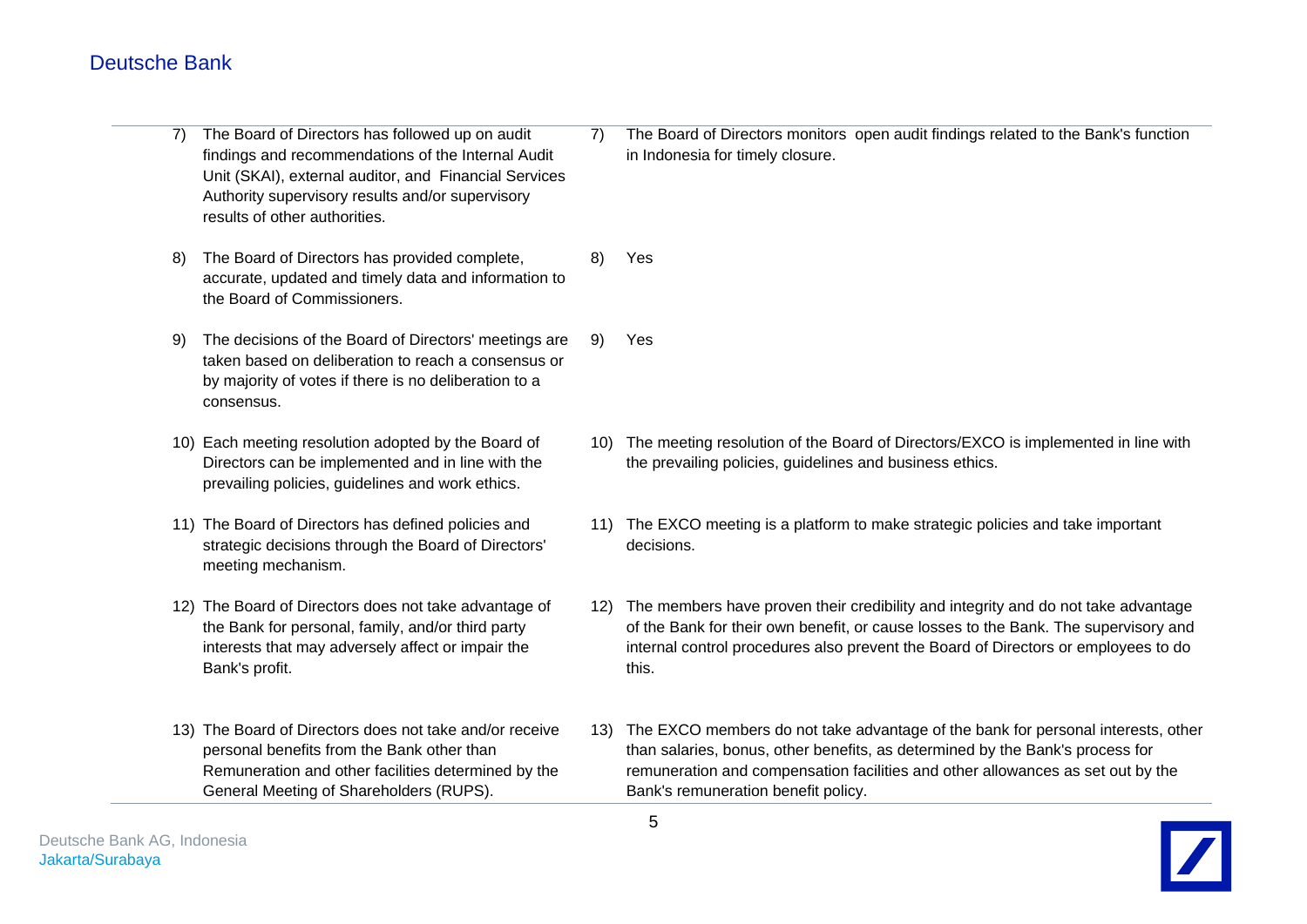14) The owner intervenes with the implementation of the Board of Directors' duties that causes disruption to the Bank's operational activities thereby impairing the Bank's profitability and/or leading to losses to the Bank. 14) To avoid any intervention, compliance requirements, internal controls, and supervisory procedures prevent the Board of Directors from performing actions that may impair the Bank's profit. As noted earlier, the members of the Board of Directors / local EXCO are Bank employees and not representatives of the Bank's large corporate shareholders.

| C. | <b>Governance Outcome</b>                                                                                                                                                                                      |    |                                                                                                                                                                                                              |
|----|----------------------------------------------------------------------------------------------------------------------------------------------------------------------------------------------------------------|----|--------------------------------------------------------------------------------------------------------------------------------------------------------------------------------------------------------------|
| 1) | The Board of Directors has accounted for the<br>implementation of its duties to the shareholders<br>through the GMS.                                                                                           | 1) | Not applicable as DB Indonesia is a foreign bank's branch office and not a separate<br>entity.                                                                                                               |
| 2) | The Board of Directors' accountability on the<br>implementation of its duties is accepted by the<br>shareholders through the GMS.                                                                              | 2) | Not applicable as DB Indonesia is a foreign bank's branch office and not a separate<br>entity.                                                                                                               |
| 3) | The Board of Directors has disclosed the Bank's<br>strategic policies on employment to the employees<br>through a media easily accessible to the employees.                                                    | 3) | Yes, the Bank's strategy has been communicated to the employees through various<br>media such as newsletters, intranet updates, town hall meetings and other<br>communication forms both verbal and written. |
| 4) | The Board of Directors have communicated the<br>bank's business directives to the employees in order<br>to achieve the bank's mission and vision.                                                              | 4) | The Board of Directors communicates the bank's vision and mission to all<br>departments and staff through various forums such as Town Hall, email<br>communication and others.                               |
| 5) | The Board of Directors' meeting resolution is set forth<br>in a minutes of meeting and well documented,<br>including clear disclosure of dissenting opinions<br>raised during the Board of Directors' meeting. | 5) | The minutes of meeting is circulated and action plans are well documented.                                                                                                                                   |
| 6) | In the reports on the implementation of corporate<br>governance, all members of the Board of Directors at<br>least have disclosed:                                                                             | 6) |                                                                                                                                                                                                              |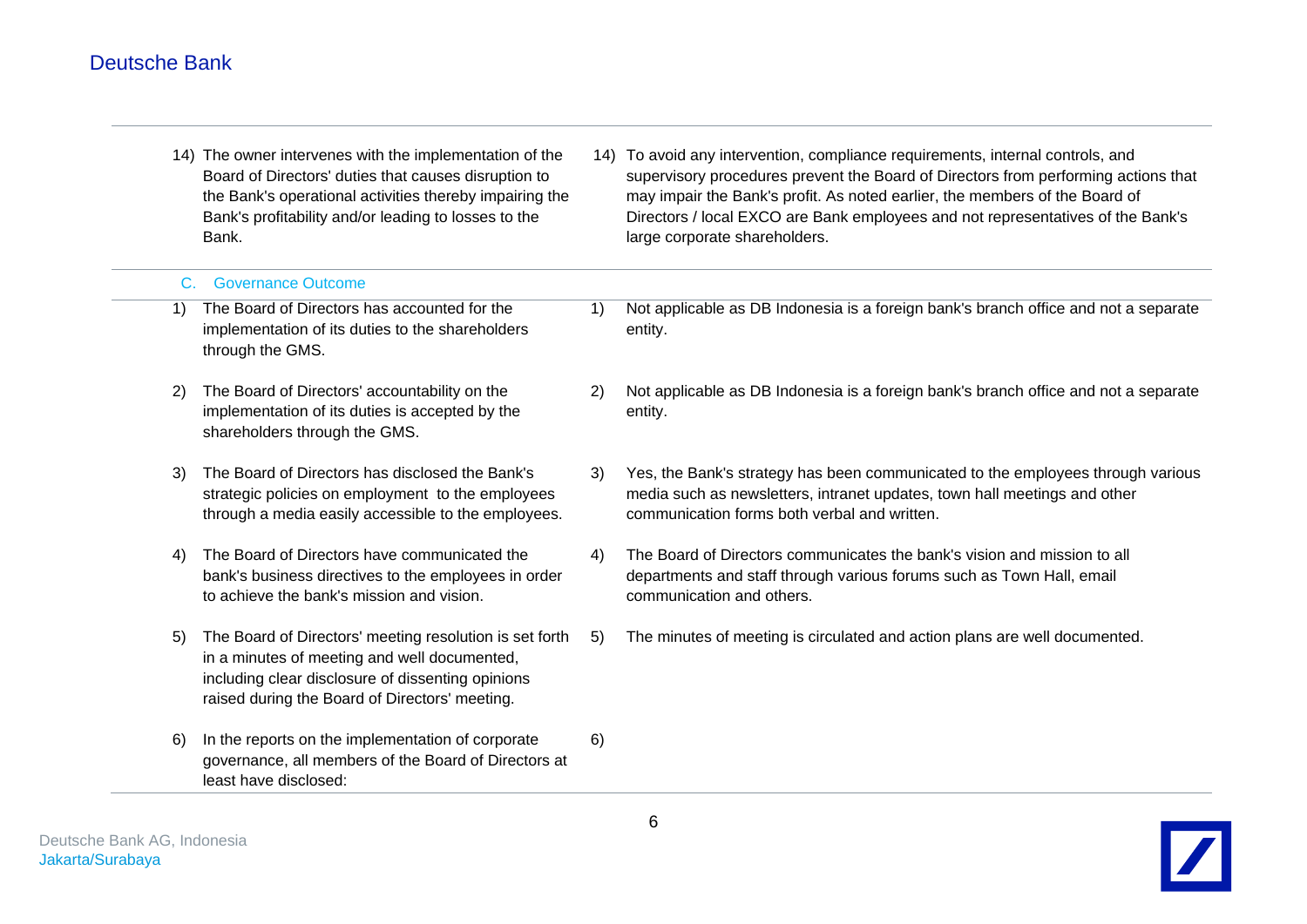a. shareholding of up to 5% (five per cent) or more in the respective Bank or in another bank and company (onshore and offshore); b. financial and family relations with members of the Board of Commissioners, members of the Board of Directors and/or Controlling Shareholders of the Bank; c. remuneration and other facilities; d. shares option owned by the Board of Directors. 7) Improvement of knowledge, expertise, and capability of the Members of the Board of Directors in managing the Bank is demonstrated among others by the improvement of the Bank's performance, settlement of issues faced by the Bank, and achievement of targets in line with the expectations of the Bank's Stakeholders. 8) Improvement of knowledge, expertise and capability of all of the Bank's employees at all levels or ranks of the organization is demonstrated among others by the improvement of individual performance in line with their duties and responsibilities. 9) Improvement of continuous learning culture in the framework of improving the knowledge on banking and current developments related to financial/other sectors to support the implementation of duties and responsibilities at all levels or ranks of the organization is demonstrated among others by the increased participation of the Bank's employees in banking certification and/or education or training to a) The Board of Directors do not own more than 5% (five per cent) of shares. b) Not applicable c) Yes d) Not applicable 7) Yes 8) All employees of the Bank receive trainings in line with their ranking in the organization, as well as their duties and responsibilities. The trainings are conducted on-the-job, online and in classrooms. 9) The Board of Directors support trainings for employees through various modes (intranet/web/online, in classrooms, and risk management programs) so that the employees can continuously improve their skills and perform their duties and responsibilities effectively.

develop individual quality.

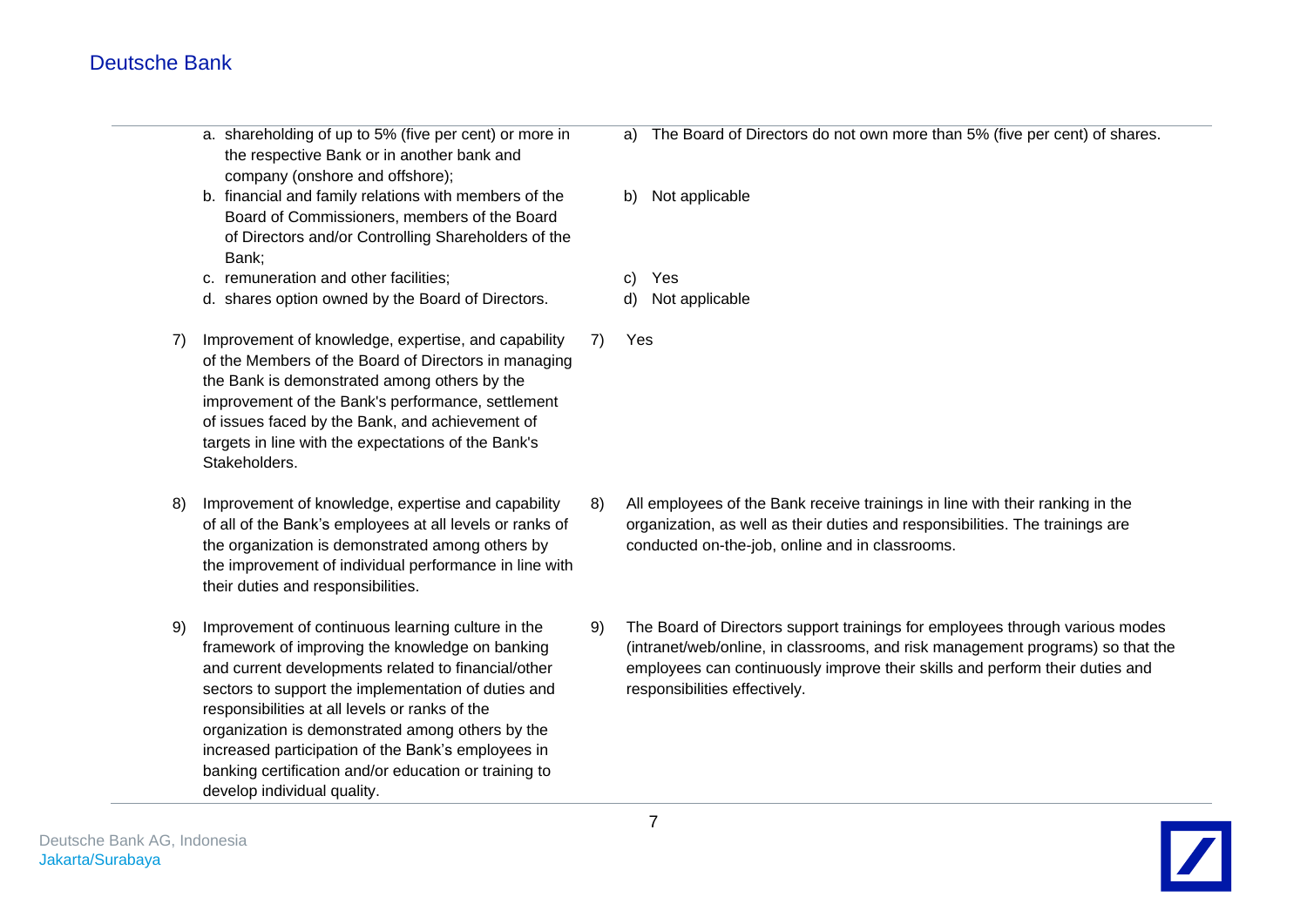- 10) The Bank's operational activities are disrupted and/or improperly benefited the owners which result in deterioration of the Bank's profits and/or causing losses to the bank, as a consequence of the owner's intervention to the composition and/or execution of the Board of Directors' duties.
- 10) Deutsche Bank internal policies prohibit members of the Board of Directors to take and/or receive personal benefits that are unreasonable or causing losses to the Bank.

#### 1. Implementation of Duties and Responsibilities of the Board of Commissioners

| A.  | <b>Governance Structure</b>                                                                                                                          |  |                                                                                                                                                                                                                                                                                                                                                                                                                                                                                                                                                        |
|-----|------------------------------------------------------------------------------------------------------------------------------------------------------|--|--------------------------------------------------------------------------------------------------------------------------------------------------------------------------------------------------------------------------------------------------------------------------------------------------------------------------------------------------------------------------------------------------------------------------------------------------------------------------------------------------------------------------------------------------------|
| 1)  | The total members of the Board of Commissioners is<br>at least 3 (three) persons and does not exceed the<br>total members of the Board of Directors. |  | 1) Deutsche Bank AG ("DBAG") is a joint-stock company incorporated in Germany. The<br>Management Board ("MB") and the members of MB are jointly accountable to the<br>management of DBAG. The duties, responsibilities and procedures of the MB are<br>specified in the Terms of Reference available on the DB website. On a higher level<br>than the MB, there is a Supervisory Board that appoints, supervises, and provides<br>advice and is directly involved in important decision making fundamental to the bank.                                |
|     |                                                                                                                                                      |  | In Asia Pacific region, the APAC Regional Governance Committee (RGC) provides<br>high level supervision and coordination to regional governance, control and other risk<br>related issues. The RGC is headed by the COO of Asia Pac Group Ibu Chandra Malika<br>and has 17 members with voting rights comprising of regional senior managers<br>representing businesses, infrastructure and COO of large countries. Additionally, the<br>RGC also has 4 members with no voting rights. The RGC acts as the Board of<br>Commissioners for DB Indonesia. |
| (2) | At least 1 (one) member of the Board of<br>Commissioners is domiciled in Indonesia                                                                   |  | 2) The members of the RGC are not domiciled in Indonesia.                                                                                                                                                                                                                                                                                                                                                                                                                                                                                              |
| 3)  | At least 50% (fifty per cent) of the total members of<br>the Board of Commissioners are Independent<br>Commissioners.                                |  | 3) Not Applicable as DB Indonesia is a branch of a foreign Bank and not a limited<br>liability company incorporated in Indonesia nor a subsidiary that requires an<br>independent commissioner. At the same time, no member of the RGC is a DB                                                                                                                                                                                                                                                                                                         |

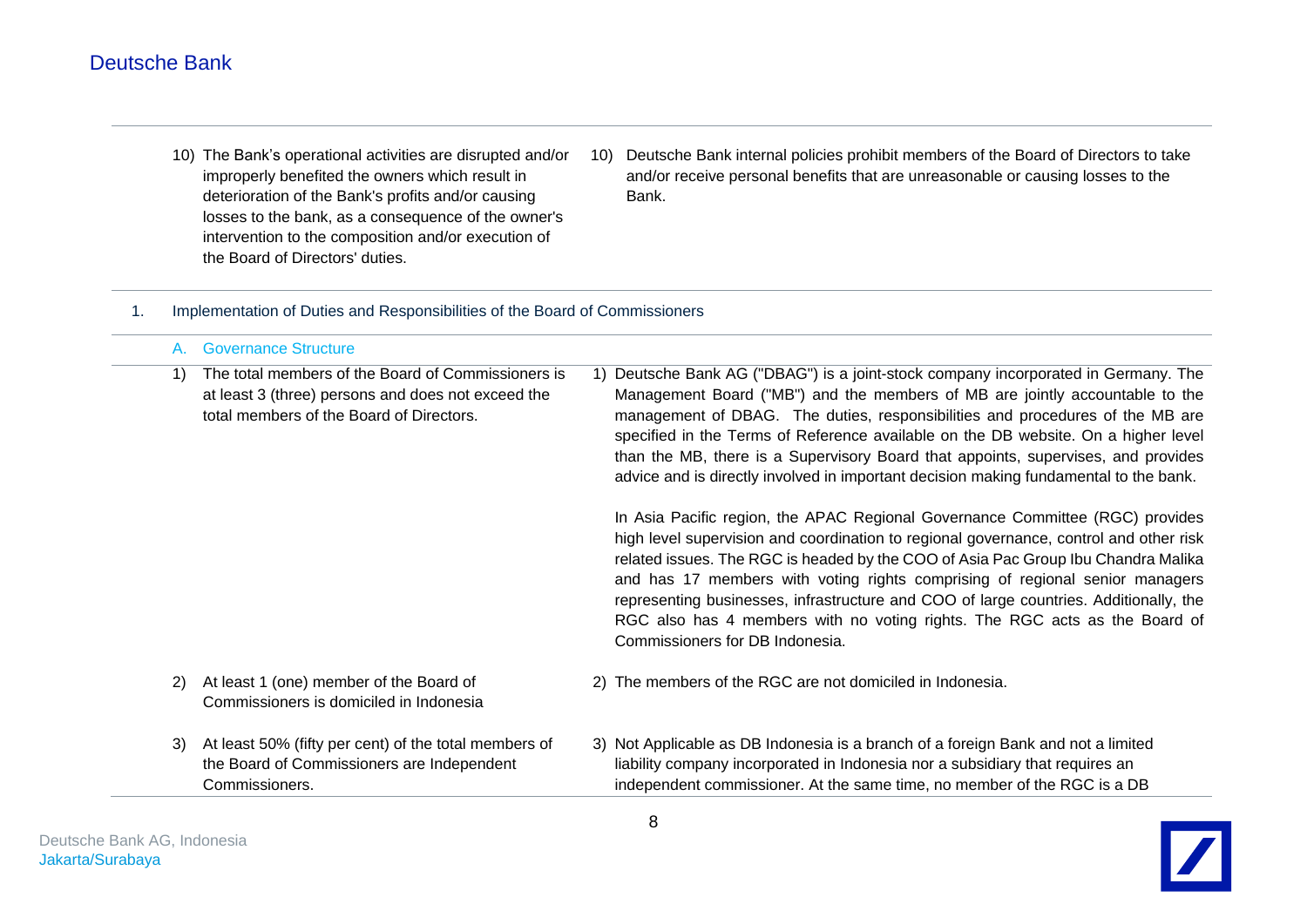Indonesia employee and therefore not involved in the operational decision making for DB Indonesia.

- 4) Not Applicable as point 3) above
- 4) The Board of Commissioners does not concurrently hold other positions except for matters determined in the OJK Regulation regarding GCG for Commercial Banks, namely:
	- a. Concurrent position as a member of the Board of Directors, member of the Board of Commissioners or Executive Officer in 1 (one) company or nonfinancial institution; or
	- b. Concurrent position as a member of the Board of Directors, member of the Board of Commissioners or Executive Officer carrying out supervisory function in 1 (one) non-Bank subsidiary controlled by the Bank;
	- c. A non-Independent Commissioner carrying out a functional task from the Bank's shareholder who is a legal entity of the Bank's business group and/or
	- d. A member of the Board of Commissioners holding position in a non-profit organization or institution.
- 5) An Independent Commissioner may concurrently hold position as Committee Chairperson at the maximum at 2 (two) Committees of the same Bank.
- 6) The majority of members of the Board of Commissioners do not have family relations up to the second degree with other members of the Board of Directors, and/or other members of the Board of Commissioners.
- 5) If a member of the RGC wishes to hold a Director position outside Deutsche Bank Group, the official process to obtain approval must follow the bank's internal policy and the approval must be received prior to holding such position.
- 6) The members of RGC do not have family relations with any other member of the RGC or with DB Indonesia EXCO (equivalent to the Board of Directors).

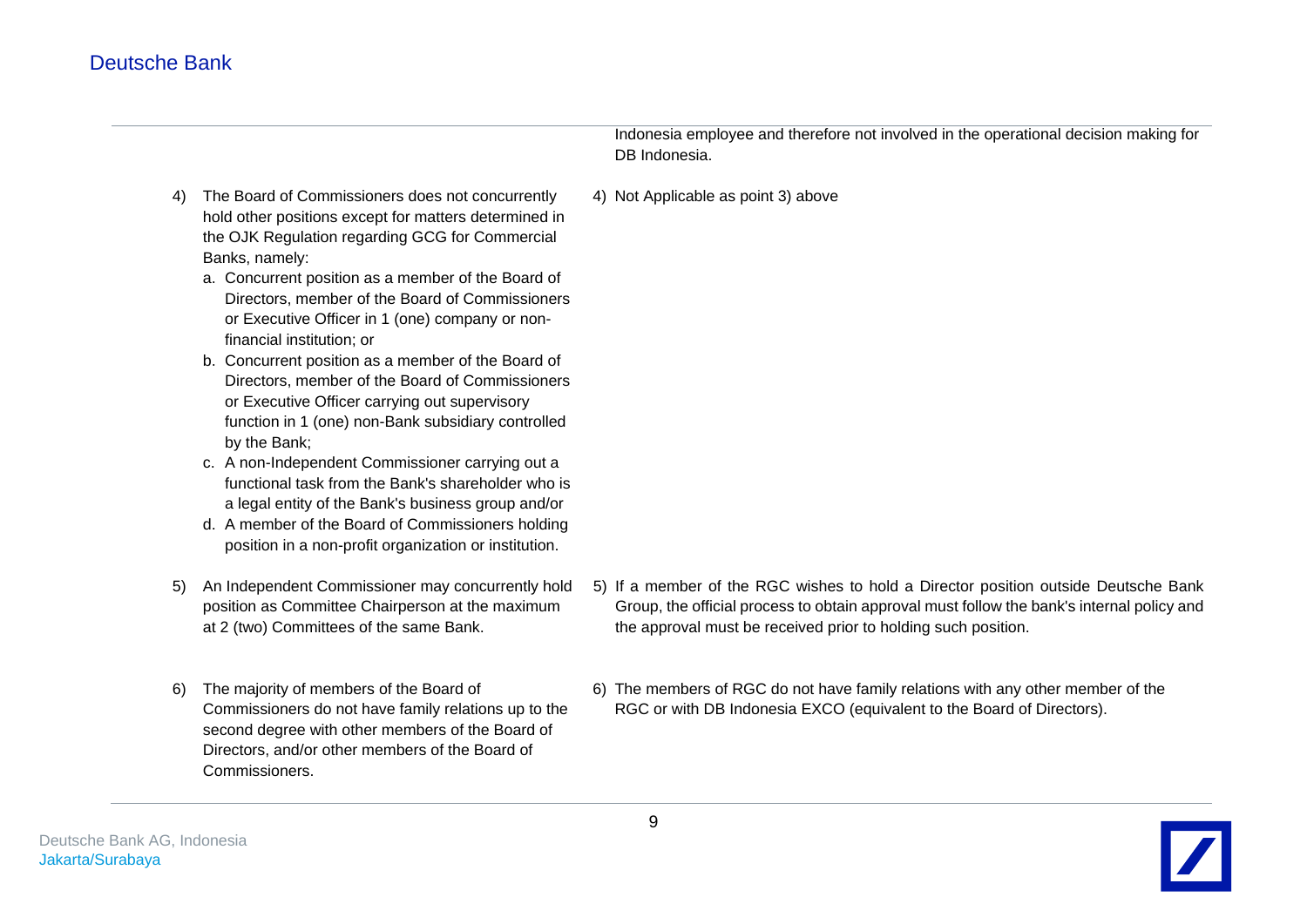- 7) The Board of Commissioners has guidelines and procedures in place that set out work ethics, working hours, and meetings.
- 8) All members of the Board of Commissioners have integrity, competence and adequate financial reputation.
- 9) An independent commissioner coming from a former member of the Bank's Board of Directors or former Bank Executive Officer or parties having relations with the Bank that can influence its ability to act independently, and do not carry out supervisory functions and comes from the respective Bank, has undergone a cooling off period for a minimum of 1 (one) year.
- 10) An Independent Commissioner coming from a Non-Independent Commissioner after meeting the requirements as an Independent Commissioner, has undergone a cooling off period for a minimum of 6 (six) months, and has received the approval from the Financial Services Authority.
- 11) An Independent Commissioner reappointed after holding a position for 2 (two) periods of position consecutively is determined by the meeting of the Board of Commissioners that the respective person can still act independently, and the respective Independent Commissioner has declared its independence in the GMS.
- 7) The RGC has a Terms of Reference that governs procedures and meetings. All employees of DBAG, including all members of the RGC, are subject to internal policies and regulations in connection with the way DB conducts business, including:
	- 1. [http://www.db.com/en/downloads/company/DB\\_the\\_way\\_we\\_do\\_business.pdf](http://www.db.com/en/downloads/company/DB_the_way_we_do_business.pdf)
	- *2. Code of Conduct*
- 8) All RGC members have a background and years of experience which have proven their credibility, integrity and competence for their respective roles.
- 9) Not applicable as DB Indonesia is a branch of a Bank with head office overseas and not a limited liability incorporated in Indonesia nor a subsidiary company.

10) Not Applicable

11) Not applicable

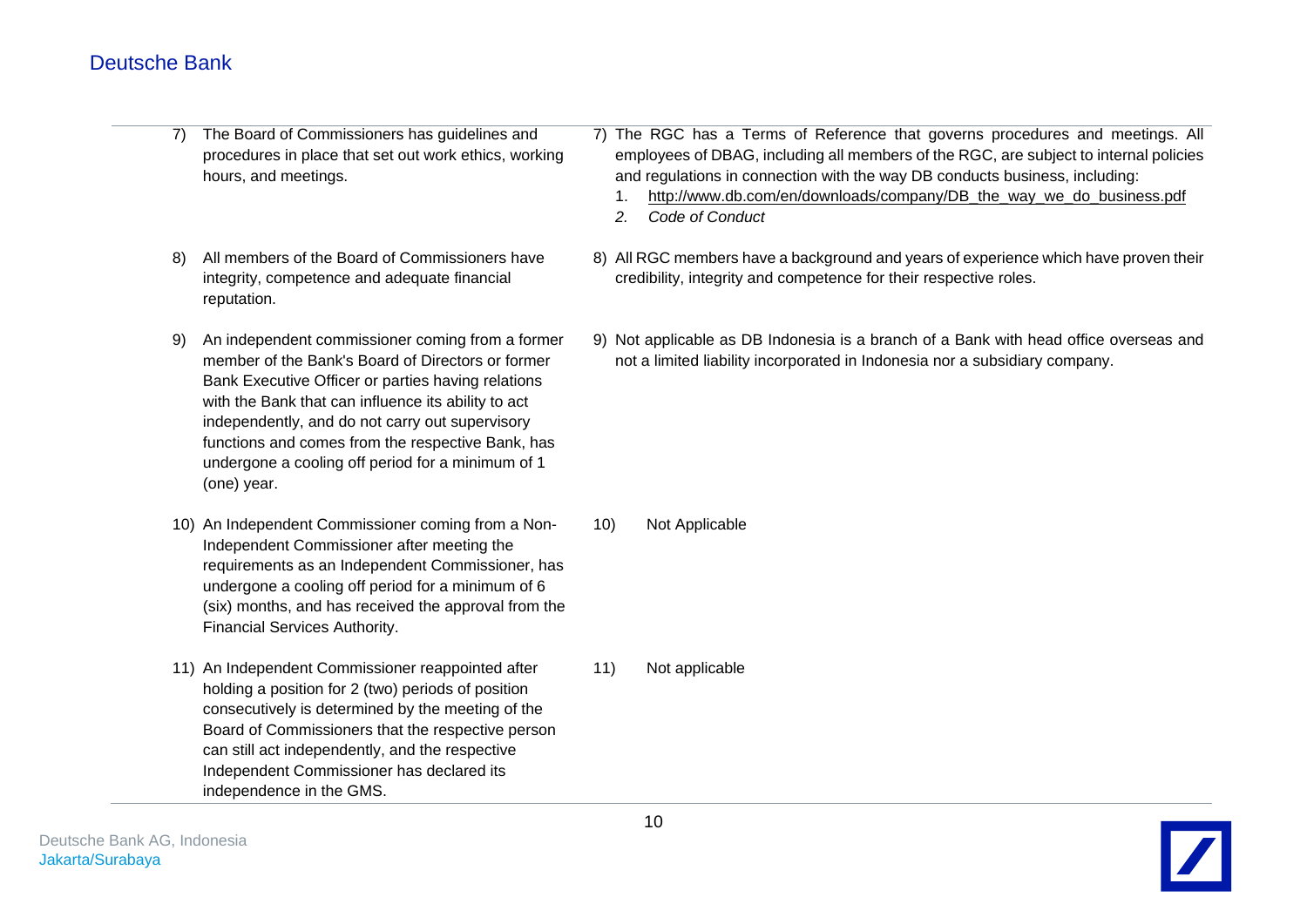- 12) All Independent Commissioners do not have financial, management, ownership and family relations with other members of the Board of Commissioners, members of the Board of Directors and/or Controlling Shareholders or relations with the Bank, that can influence their ability to act independently. 12) Not applicable
- 13) All members of the Board of Commissioners have passed the fit and proper test and have received approval letters from the Financial Services Authority.
- 14) The members of the Board of Commissioners have adequate competence relevant to their positions to perform their duties and responsibilities and able to implement their competence in carrying out their duties and responsibilities.
- 15) Yes, the members of the Board of Commissioners have the willingness and competence to continuously learn in the framework of improving their knowledge on banking and current developments related to financial / other sectors which supports the implementation of their duties and responsibilities.
- 16) The composition of the Board of Commissioners does not comply with the regulation due to owner's intervention. 16) Not applicable
- - 13) Not applicable
	- 14) Yes All RGC members have long term background and experience which have proven their credibility, integrity and competence for their respective roles.
	- 15) Yes

- B. Governance Process 1) The replacement and or appointment of members of
	- the Board of Commissioners has taken into account
- 1) The RGC Head is responsible for any changes to the committee members and responsible for ensuring proper representation from the Corporate division,

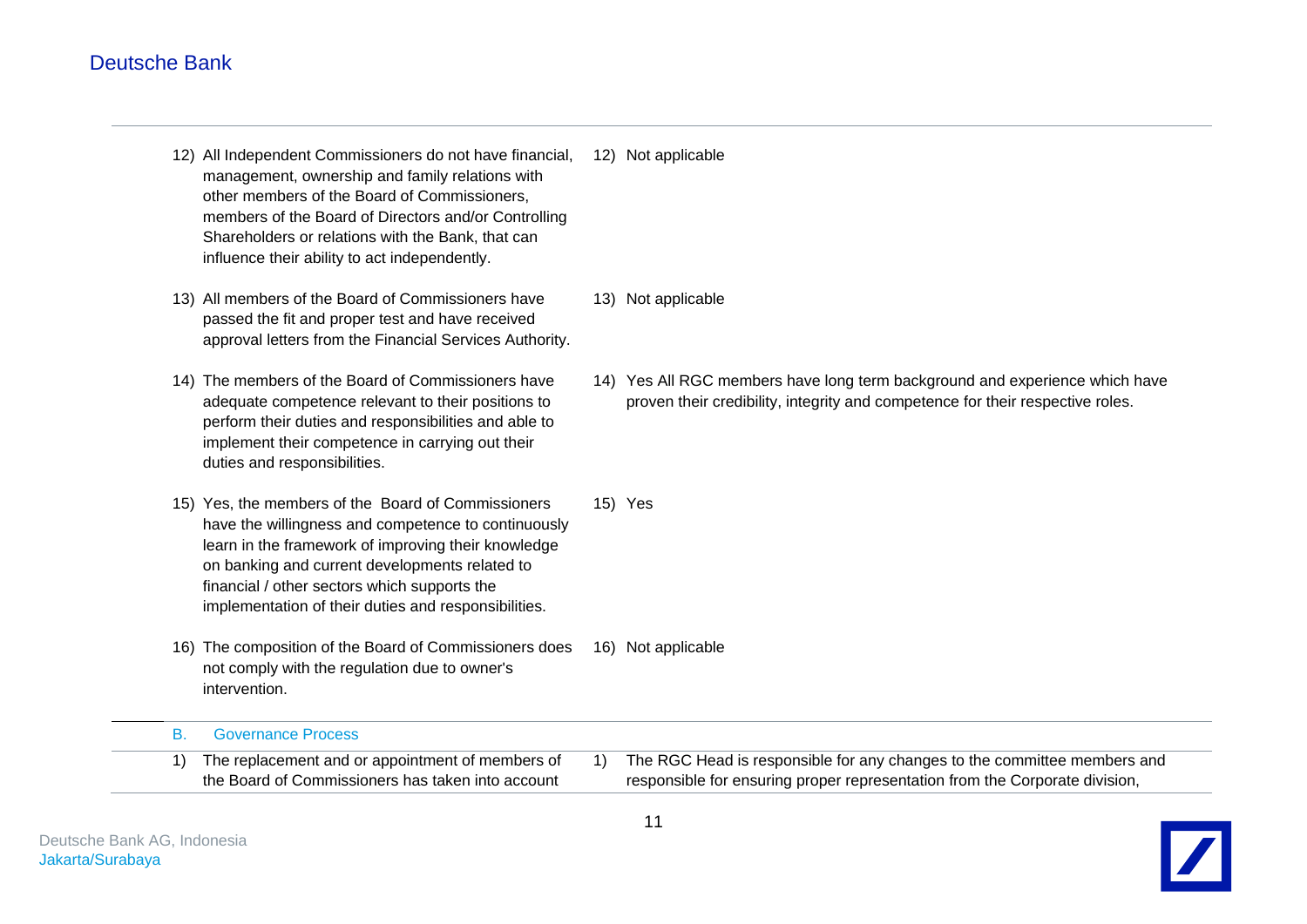the recommendations of the Nomination Committee or the Remuneration and Nomination Committee and approved by the GMS.

- 2) The Board of Commissioners has carried out its duties to ensure that good corporate governance is implemented in all of the Bank's business activities at all levels or ranks of the organization.
- 3) The Board of Commissioners has supervised the implementation of the Board of Directors' duties and responsibilities on a regular basis and from time to time, and gives advice to the Board of Directors.
- 4) In the framework of carrying out its supervisory duties, the Board of Commissioners has directed, monitored and evaluated the implementation of the Bank's strategic policies.
- 5) The Board of Commissioners is not involved in the decision making of the Bank's operational activities, except in case: provision of funds to related parties, and other matters as set out in the Bank's Articles of Association and/or rules of regulations in carrying out is supervisory function.
- 6) The Board of Commissioners has followed up on audit findings and recommendations by the Bank's Internal Audit Unit (SKAI), external auditor, and the

Infrastructure Function, and Regional Management to fulfill the committee's mandate and regulatory requirements. There is no involvement from the Nomination committee or other global committee members in the appointment of the RGC members.

- 2) The Bank has its own Good Corporate Governance Principles in place and the RGC ensures that all activities including businesses, control functions/infrastructure of the entity in the Asia Pac region is equally adopted.
- 3) Yes
- 4) The Head of Group Audit Asia Pac are Non-Voting members of the RGC and submits the latest audit report to the members. The draft audit report is also distributed by the Audit Group to the different levels in the organization to ensure that all findings are properly followed up. Additionally, as part of the Financial Conglomeration, the Management of DB Indonesia also incorporates the Integrated Audit Report that also includes all audit points (both external and internal audit) and the status of the findings.
- 5) The main responsibility for identifying issues / breaches and reporting to Bank Indonesia / OJK is with the local EXCO that is equal to the Board of Directors of DB Indonesia. The Local EXCO is also responsible to inform the RGC.
- 6) Yes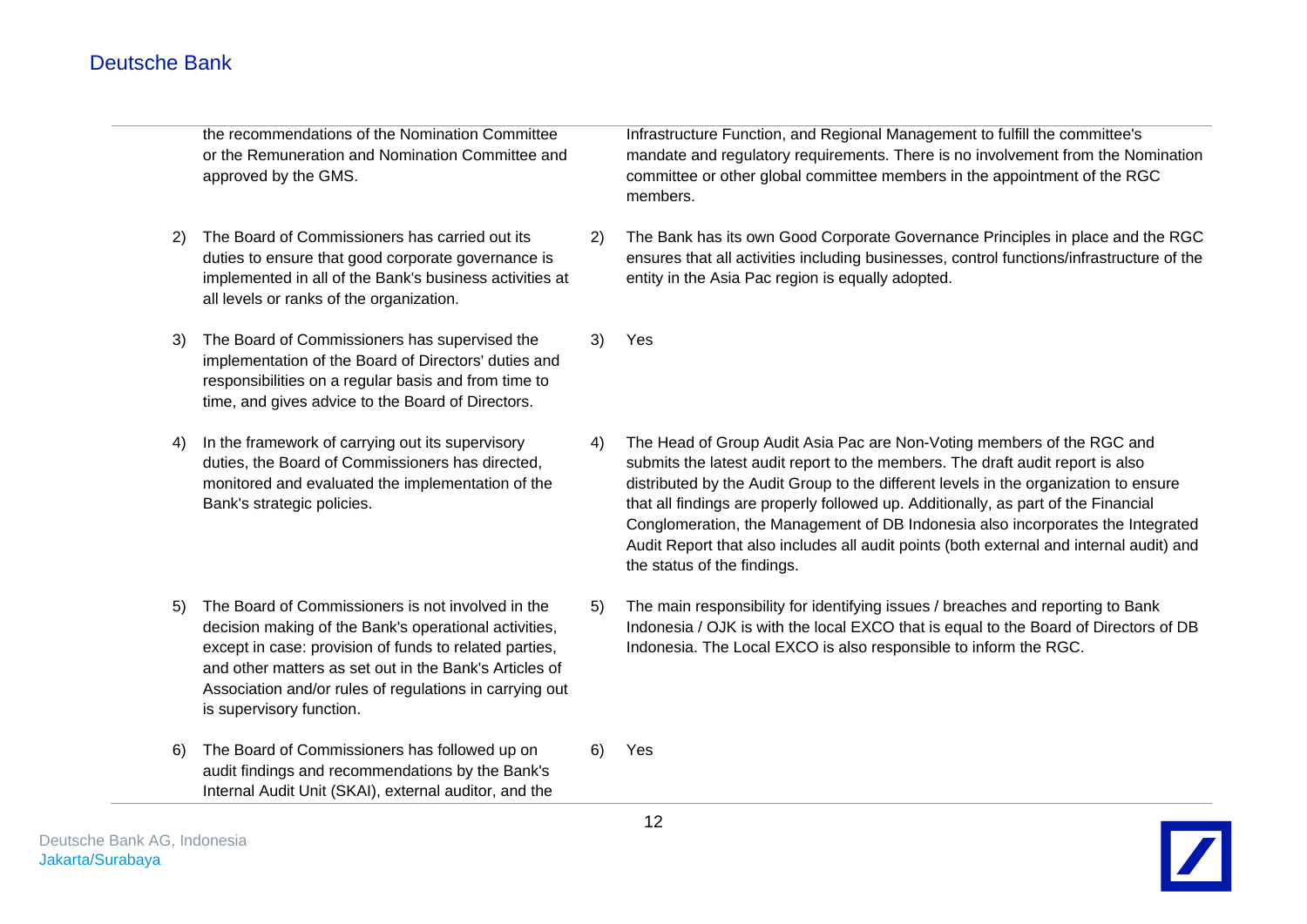Financial Services Authority supervisory results and/or supervisory results of other authorities.

- 7) The Board of Commissioner notifies the Financial Services Authority no later than 7 (seven) working days as of finding a breach of the financial and banking rules of regulations, and the circumstances or estimated circumstances that may compromise the Bank's business continuity.
- 8) The Board of Commissioners has carried out its duties and responsibilities independently.
- 9) The Board of Commissioners has established an Audit Committee, a Risk Monitoring Committee, and a Remuneration and Nomination Committee. 9) Yes
- 10) The members of the Committees are appointed by the Board of Directors based on a meeting resolution of the Board of Commissioners.
- 11) The Board of Commissioners has ensured that the Committees established have carried out their duties effectively.
- 12) The Board of Commissioners has set aside sufficient time to carry out its duties and responsibilities to the optimum.
- 13) The Board of Commissioners' meetings discuss issues according to the meeting agenda and is held
- 7) Regulatory breaches is monitored and settled by the Board of Directors/EXCO in Indonesia and reported to the Board of Commissioners. Such breaches are also reported by the Board of Directors/EXCO to the Financial Services Authority in a timely manner.
- 8) The RGC operates independently from EXCO Indonesia.

- 
- 10) Not applicable.
- 11) All committees own a Terms of Reference, that identifies the scope, targets, structure and others that is approved by the RGC. The committees provide information to the RGC in line with its provisions.
- 12) Yes. RGC covers Indonesia at least two times, namely once a year to review DB Indonesia's performance in conjunction with a review of the conglomeration report submitted to the OJK and once a year to review the Annual Bank's Business plan to. be submitted to the OJK. Additionally, other important matters are also submitted to the RGC on other occasions.
- 13) Yes. The RGC holds more than four meetings in a year.

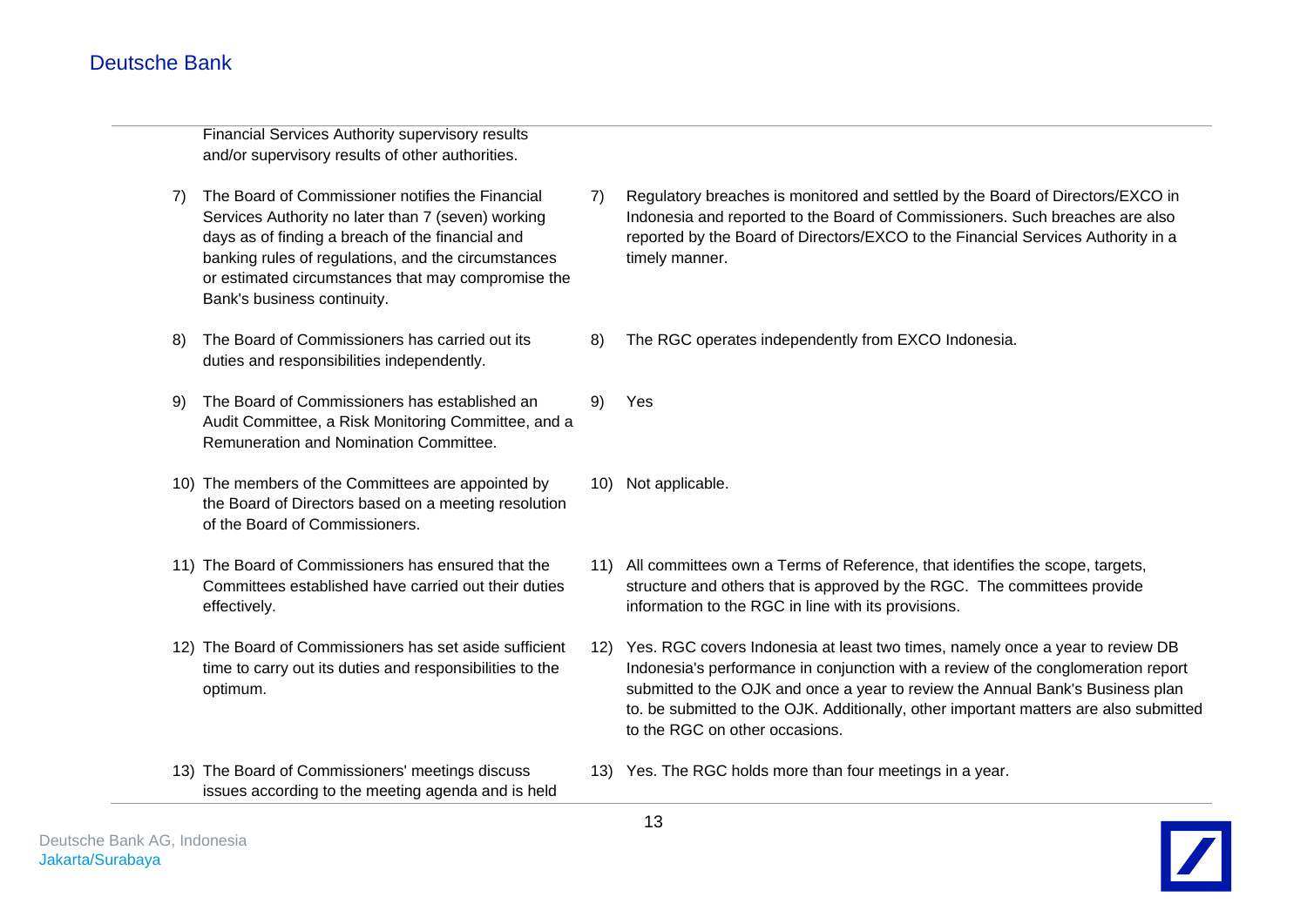periodically, at least 4 (four) times in 1 (one) year, and is physically attended by at least 2 (two) times in 1 (one) year, or through teleconference technology for Non-Independent Commissioners in the event that a Non-Independent Commissioner cannot attend the meeting physically.

- 14) The decisions of the Board of Commissioners' meetings are taken based on deliberation to reach a consensus or by majority of votes if there is no deliberation to a consensus.
- 15) The Board of Commissioners does not take advantage of the Bank for personal, family and/or other parties' interests that may adversely affect or impair the Bank's profit.
- 16) The Board of Commissioners does not take and/or receive personal benefits from the Bank except for remuneration and other facilities determined by the General Meeting of Shareholders (GMS).
- 17) The owner intervenes with the implementation of the Board of Commissioners' duties that causes disruption to the Bank's operational activities thereby impairing the Bank's profitability and/or leading to losses to the Bank.
- 14) The RGC takes decisions based on a majority of votes.
- 15) True.
- 16) As the members of the RGC reside overseas, they do not receive any remuneration nor benefit from DB Indonesia The majority members of the RGC are DB office employees overseas, Singapore and Hong Kong and receive compensation from the respective Offices.
- 17) Not applicable as the bank's owner is not involved in the day-to-day management of the Bank's liability. The Bank's majority shareholders are not involved in matters of seats in the Management Board or the Supervisory board.

| C. Governance Outcome                             |                                                                                |
|---------------------------------------------------|--------------------------------------------------------------------------------|
| The Board of Commissioners' meeting resolution is | 1) Yes, DB Indonesia has access to the minutes of meeting as long as these are |
| set forth in a minutes of meeting and well        | related to matters in Indonesia.                                               |
|                                                   |                                                                                |

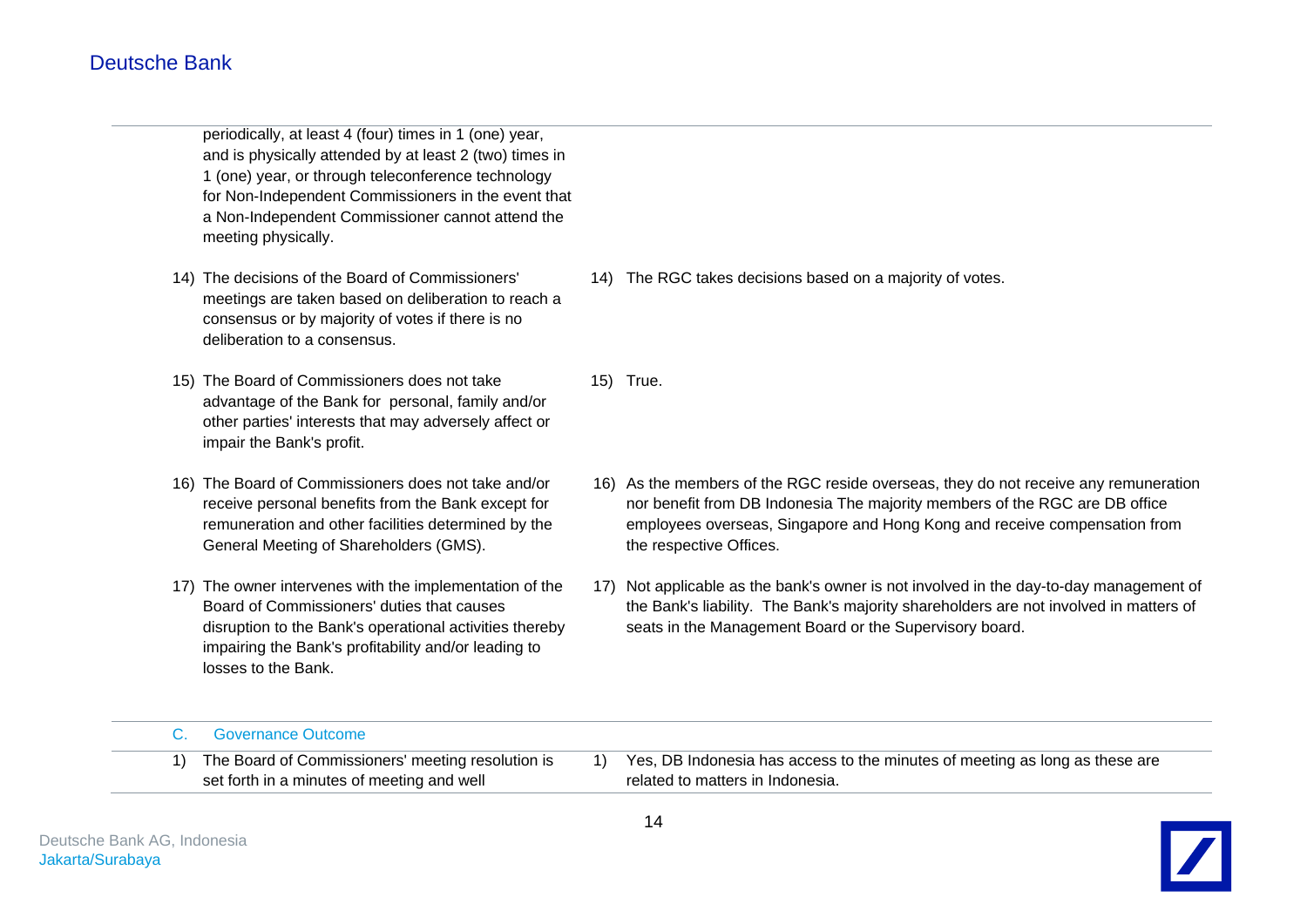documented, including clear disclosure of dissenting opinions raised.

- 2) The meeting resolutions of the Board of Commissioners are distributed to all members of the Board of Commissioners and related parties. 2) Yes
- 3) The meeting resolutions of the Board of Commissioners are recommendations and/or advice that can be implemented by the GMS and/or Board of Directors. 3) Yes
- 4) In the reports on the implementation of corporate governance, all members of the Board of Commissioners at least have disclosed:
- a. shareholding of up to 5% (five per cent) or more in the respective Bank or in another bank and company domiciled onshore and offshore;
- b. financial and family relations with other members of the Board of Commissioners, members of the Board of Directors and/or Controlling Shareholders of the Bank;
- c. remuneration and other facilities;
- d. share options owned by the Board of Commissioners;
- 5) Improvement of knowledge, expertise, and capability of the Members of the Board of Commissioners in supervising the Bank is demonstrated among others by the improvement of the Bank's performance, settlement of issues faced by the Bank, and achievement of targets in line with the expectations of
- 

4) As DB Indonesia is a branch office and the commissioners reside overseas, this is

5) All RGC members have a background and experience which have proven their credibility, integrity and competence in their respective areas. Additionally, all members have years of work experience according to their respective banking fields.



not relevant.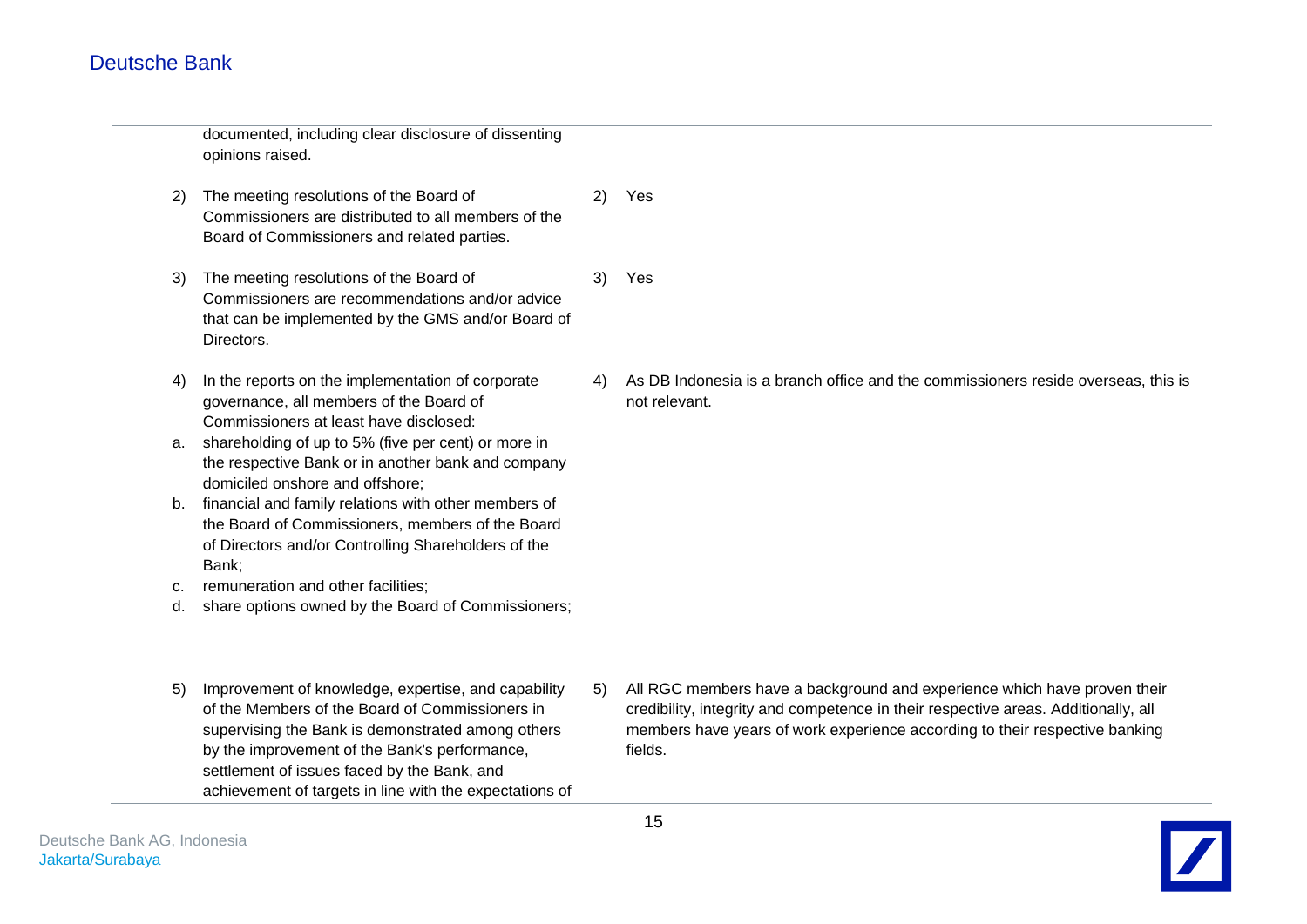the stakeholders.

The members of the Board of Directors cultivate continuous learning in the framework of improving their knowledge on banking and current developments related to financial or other sectors which supports the implementation of their duties and responsibilities at all levels or ranks of the organization.

- 6) The Bank's operational activities are disrupted and/or improperly benefited the owners which result in deterioration of the Bank's profits and/or causing losses to the Bank, as a consequence of the owner's intervention to the composition and/or execution of the Board of Commissioners' duties.
	- 6) As the Bank ownership and management is different where the majority of shareholders is not involved the day to day management of the Bank, we do not see this as an issue.

### 3. Implementation of Duties and Responsibilities of the Committee

### A. Governance Structure

#### 1) Audit Committee

- a) The members of the Audit Committee shall at least consist of one Independent Commissioner, one Independent Party skilled in finance or accounting sector and one Independent Party skilled in legal or banking sector.
- b) The Audit Committee is chaired by an Independent Commissioner.
- c) At least 51% (fifty five per cent) of the Audit Committee members are Independent Commissioners and Independent Parties.
- 1) The Audit Committee works at the DB Head Office level and not at DB Indonesia level. At Head Office, it comprises of the Head of the Supervisory Board, 3 members of the Supervisory Board representing the employees and 3 representing the shareholders. The chairperson is elected by the Supervisory Board and must be independent and not a chairperson of the Supervisory Board nor a former member of the Board of Management. All members have a proven background and experience in credibility, integrity and competence for the position. The Audit Committee supports the Supervisory Board in monitoring (i) the financial accounting process; (ii) the effectiveness of the risk management system; (iii) the audited financial report specific to the independent auditor and (iv) the prompt remediation by the

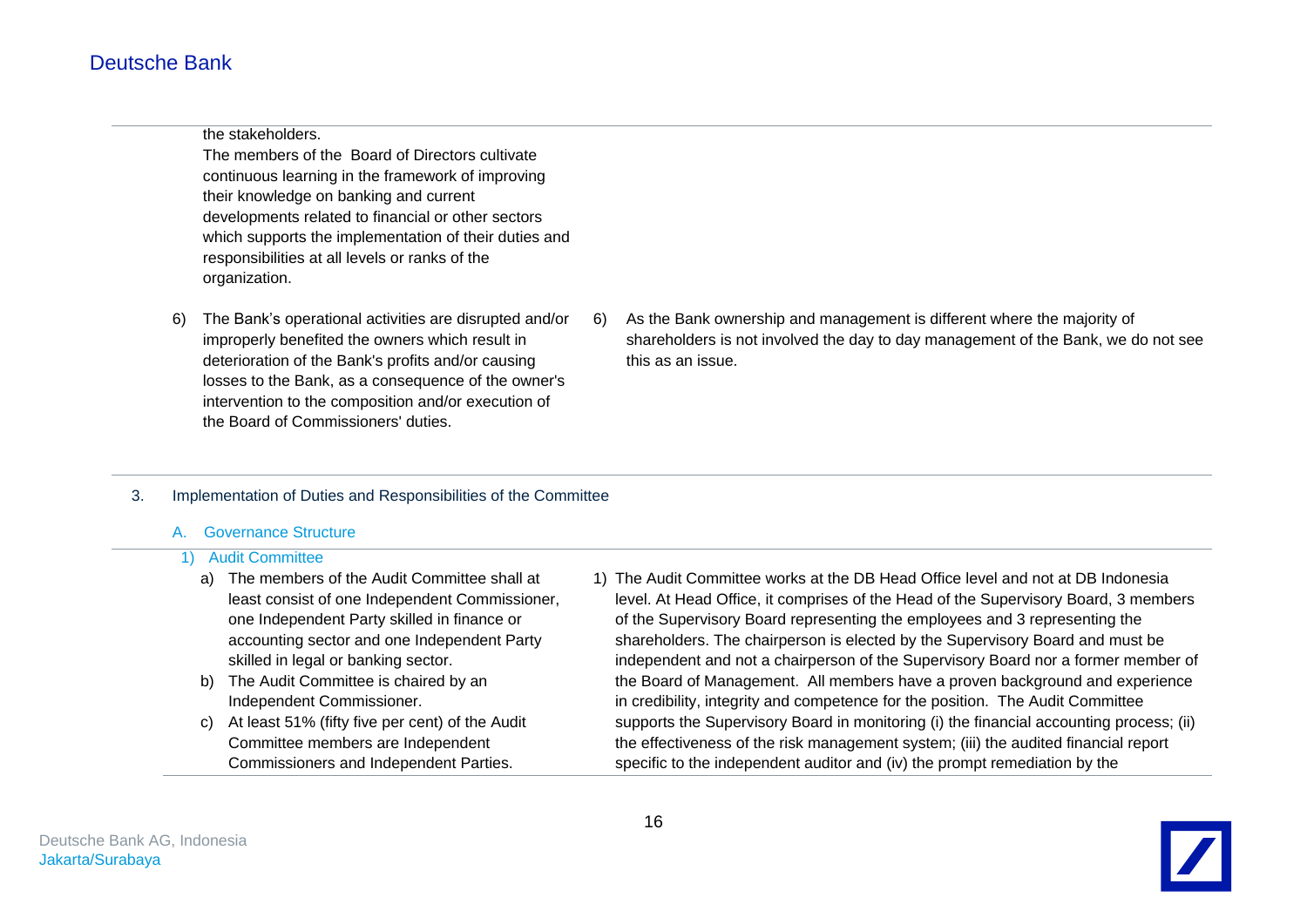d) The Audit Committee members have good integrity, character and moral.

### 2) Risk Monitoring Committee

- a) The members of the Risk Monitoring Committee shall at least consist of one Independent Commissioner, one Independent Party who is expert in finance and one Independent Party who is expert in risk management.
- b) The Risk Monitoring Committee is chaired by an Independent Commissioner.
- c) At least 51% (fifty five per cent) of the Risk Monitoring Committee members are Independent Commissioners and Independent Parties.
- d) The members of the Risk Monitoring Committee have good integrity, character and moral.

### 3) Remuneration and Nomination Committee

- a) The members of the Remuneration and Nomination Committee shall at least consist of one Independent Commissioner, one Non-Independent Commissioner and one Executive Officer supervising human resources or one employee representative.
- b) The Executive Officer or the employee representative Committee member must have knowledge and understands the remuneration

Management Board of deficiencies identified by the auditor and internal control functions. There is no Audit Committee at DB Indonesia level.

- 2) Similar to an Audit Committee under point 1 above, the Risk Committee operates at Head Office level in Frankfurt as a Supervisory Board Committee consisting of the Head of the Supervisory Board, the Head of the Audit Committee and 3 members of the Supervisory Board. The Head of the Risk Committee and the majority of the members are independent parties. This Committee advises the Supervisory Board on the overall risks and risk strategies and (i) oversees the current and future overseas risk exposures; (ii) oversees risk implementation by the Management Board; (iii) oversees the Management Board reports regarding the current risk culture conditions; (iv) oversees the capital and liquidity management strategies and all relevant financial and non-financial risks. The Global Risk Committee has no direct oversight or involvement in the risk monitoring of DB Indonesia. The DB Indonesia Risk Committee operates under the overall umbrella of EXCO.
- 3) Similar to the two above, the Senior Executive Compensation Committee (SECC) acts as a Remuneration Committee at global level. This committee is not available in DB Indonesia.

The SECC consists of

- the Chief Administration Officer and the Chief Financial Officer, Chief Risk Officer, the Global Head of Human Resources and additionally a representative from the Finance division as a member with voting rights.
- The Compensation Officer, the Deputy Compensation Officer and one of the Co-Heads of Manage Reward & Performance act as non-voting members.
- Independent external advisors as necessary.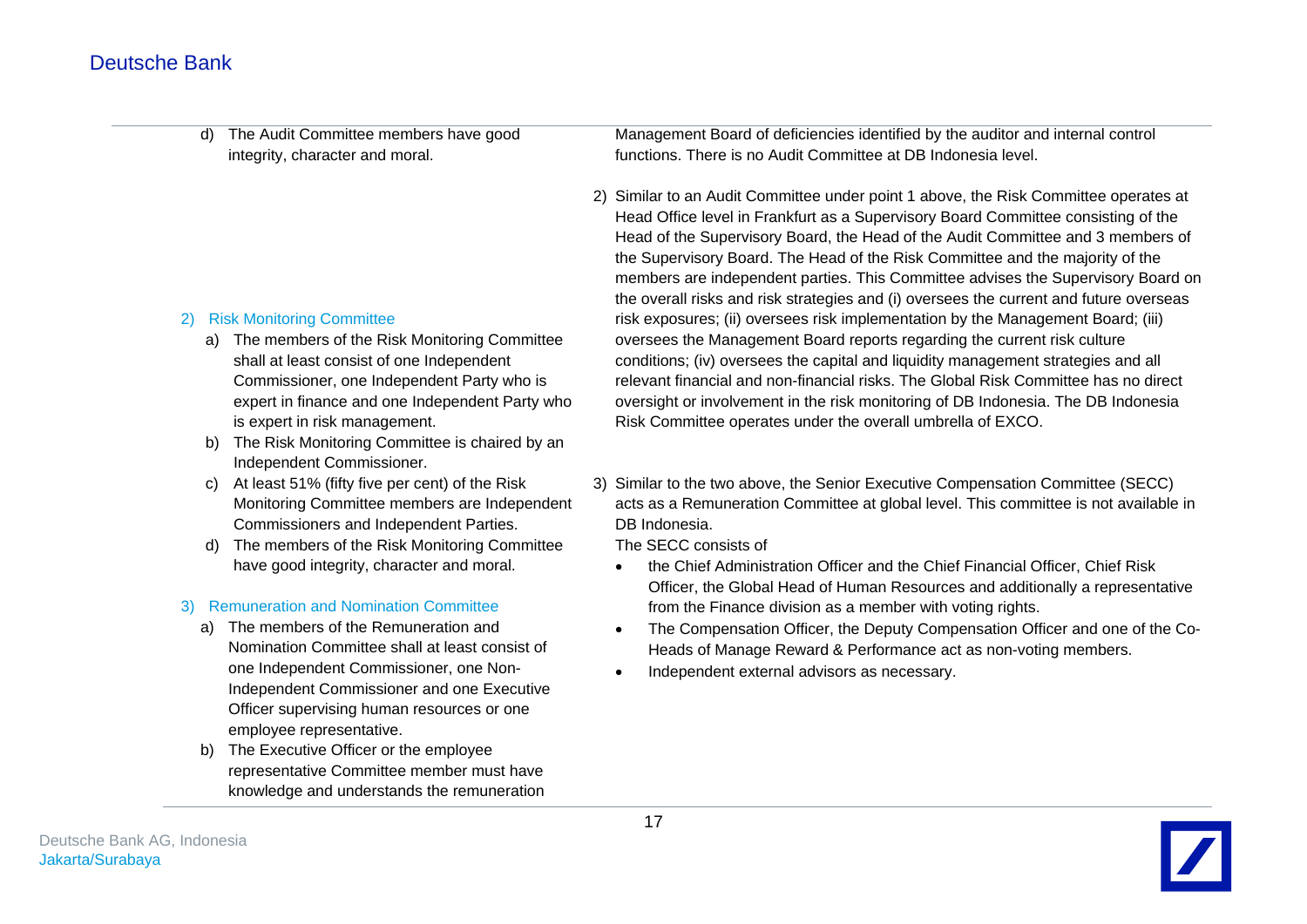and/or nomination system regulation and the Bank's succession plan.

- c) The Remuneration and Nomination Committee is chaired by an Independent Commissioner.
- d) In the event where the Remuneration and Nomination Committee is set out to have more than 3 (three) members then it should at least have 2 (two) Independent Commissioners.
- e) In the event where the Bank establishes separate Committees, then:
	- (1) The Executive Officer or the employee representative Remuneration Committee member must have knowledge regarding the Bank's remuneration system; and
	- (b) The Executive Officer Nomination Committee member must have knowledge regarding the nomination system and the Bank's succession plan.
- 4) The members of the Audit Committee and the Risk Monitoring Committee are not members of the Board of Directors of the same Bank or other Banks.
- 5) Concurrent position of an Independent Party at the same Bank, at other Banks and/or at another company has taken into account the competence, independence criteria, confidentiality, code of ethics and implementation of duties and responsibilities.
- 6) All Independent Parties of the Committee members do not have financial, management, ownership and/or family relations with the members of the Board of Commissioners, members of the Board of 6) Not applicable
- 4) Not applicable as this committee does not exist in Indonesia
- 5) Not applicable

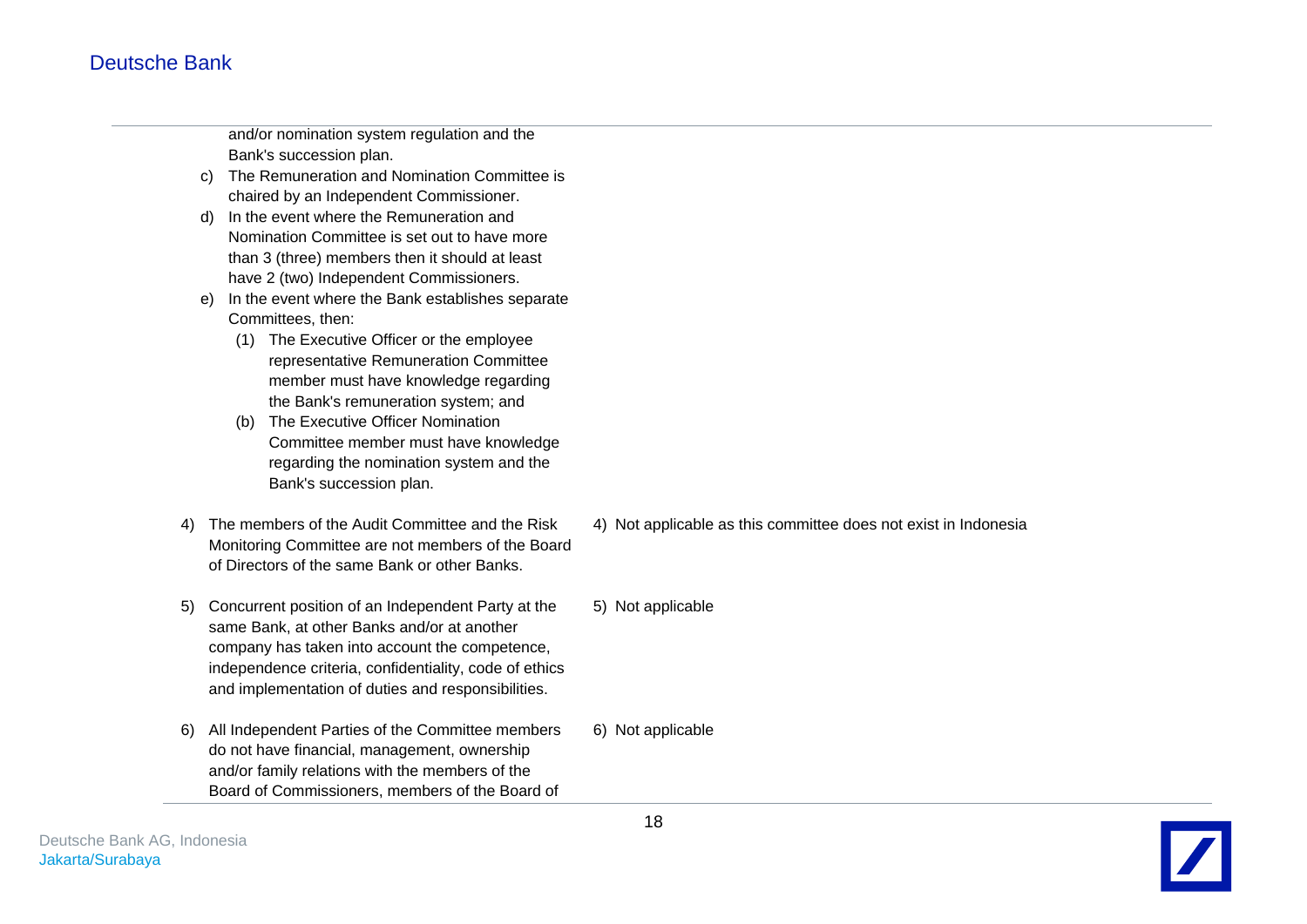Directors and/or Controlling Shareholders or relations with the Bank, that can influence their ability to act independently.

- 7) All Independent Parties from former members of the Board of Directors or former Executive Officers of the respective Bank and do not have supervisory functions or other parties who have relations with the Bank that can influence the ability to act independently have undergone a cooling off period of 6 (six) months. 7) Not applicable
- 8) The Audit Committee and Risk Monitoring Committee meetings at least are attended by 51% (fifty one per cent) of the number of members including the Independent Commissioners and Independent Parties. 8) Not applicable
- 9) The Remuneration Committee meetings, at least are attended by 51% (fifty one per cent) of the number of members including one Independent Commissioner and one Independent Party or an employee representative. 9) Not applicable
- 10) The composition of the Committee does not comply with the regulation due to owner's intervention.
	- 10) Not applicable

B. Governance Process 1) Audit Committee To provide recommendations to the Board of Commissioners: 1)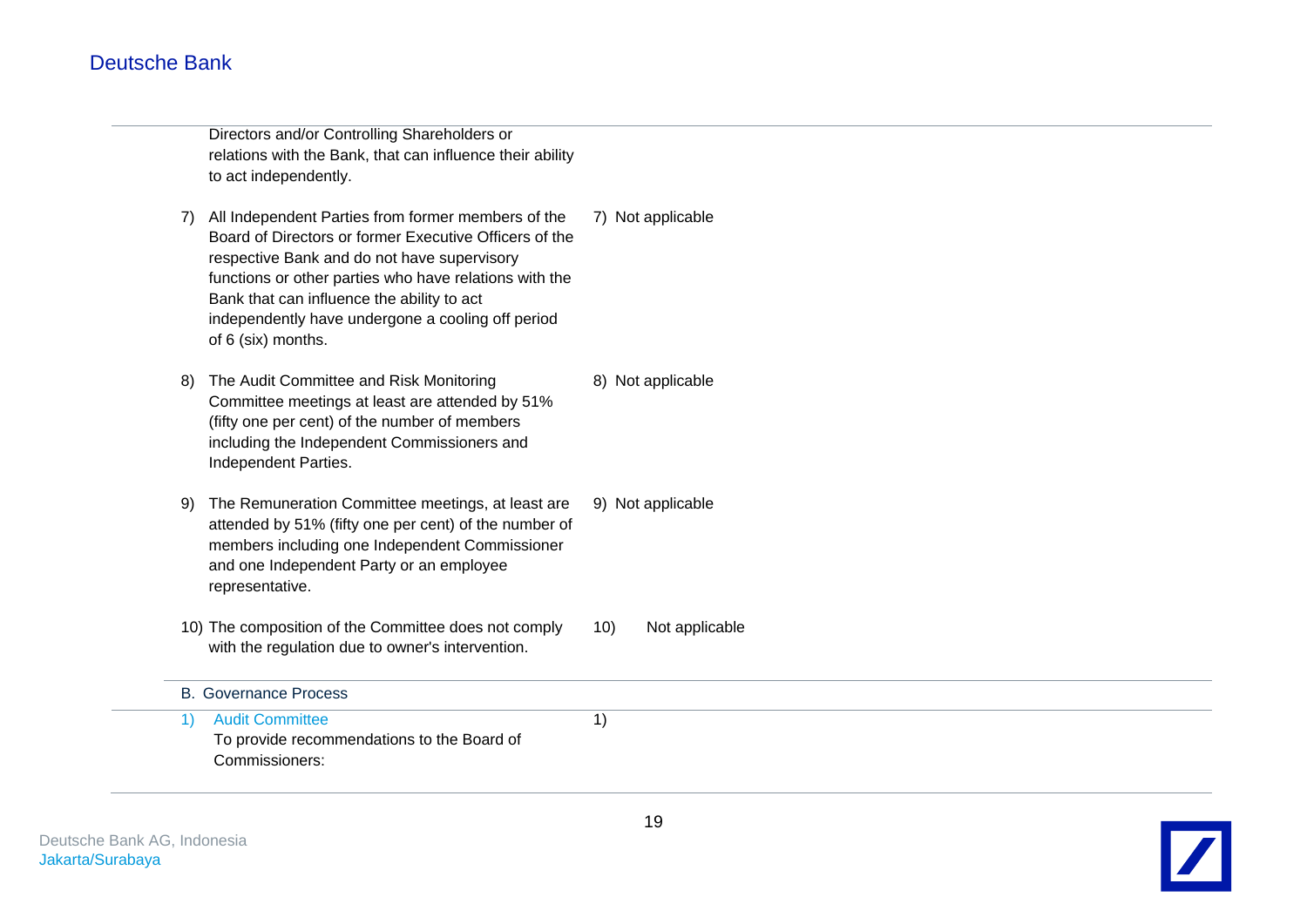- a) The Audit Committee has monitored and evaluated the audit plans and implementation and monitors the follow up of audit results in the framework of assessing the adequacy of internal controls including the adequacy of the financial reporting process.
- b) The Audit Committee has reviewed:
	- (1) the implementation of SKAI duties;
	- (2) the conformity of audit using audit standards by the public accounting firm;
	- (3) the conformity of financial reports using financial accounting standards; and
	- (4) the follow up of findings by the SKAI, the Public Accountant and supervisory results of the Financial Services Authority.
- c) The Audit Committee has given its recommendation to appoint the Public Accountant and the Public Accountant Firm (KAP) in line with the prevailing regulations to the GMS through the Board of Commissioners.
- 2) Risk Monitoring Committee To provide recommendations to the Board of Commissioners: a) The Risk Monitoring Committee evaluates the policy and the implementation of risk management; b) The Risk Monitoring Committee monitors and evaluates the implementation of the duties of
- a) Deutsche Bank AG Jakarta and Surabaya are branch offices of Deutsche Bank AG, a company incorporated in Germany. There is no local Audit Committee in DB Indonesia. The Audit Committee domiciled in Germany covers all legal entities. One of the duties of this audit committee is to periodically report the work concluded by internal audit, specific regarding sectors highlighted in the audit activity and audit results. Additionally, the Group Audit is a non-voting member of the RGC, and provides current data to RGC.
- b) The Audit Group in APAC covers audit requirements for DB Indonesia. Additionally, a permanent auditor position exists in Indonesia.

The Audit Group in APAC fulfills the audit requirements for Indonesia to ensure that an internal audit function exists.

- KPMG as an external auditor is a Public Accountant Firm recognized by OJK.
- The Bank globally adopts the standard accounting policies to prepare its financial reports.
- The EXCO members follow up on internal, external audits and regulatory audits, to ensure audit findings are implemented.
- c) The Audit Committee in Germany prepares a proposal to the supervisory board in the General Meeting of Shareholders to appoint a Public Accountant Firm.

- a) The Indonesian Risk Committee (IRC) looks after this area under the leadership of the Risk Director in Indonesia who on the Board of Directors.
- b) SKMR is a body of members of the IRC drawn from different functions of the Bank that covers 8 risk types as required under the OJK regulations (Credit Risk,



2)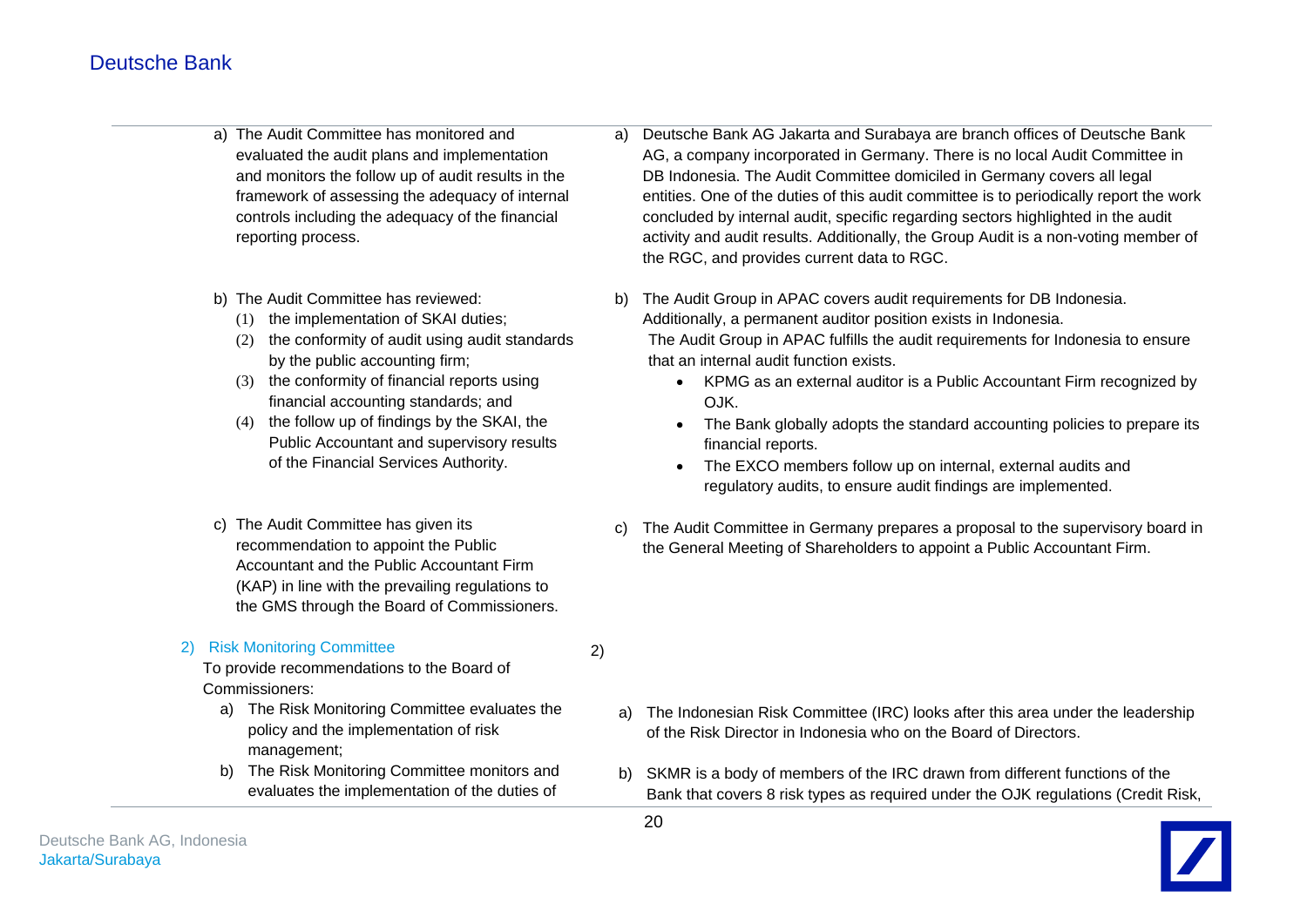the Risk Management Committee and the Risk Management Unit (SKMR).

3) Remuneration and Nomination Committee

To provide recommendations to the Board of Commissioners:

- a) The Remuneration Committee has evaluated the remuneration policy for:
	- (1) The Board of Commissioners and the Board of Directors and has submitted it to the General Meeting of Shareholders;
	- (2) The Executive Officers and employees and has submitted it to the Board of Directors.
- b) Related to the nomination policy, the Committee has prepared a system, and nomination and/or replacement procedures of the members of the Board of Commissioners and Board of Directors to be submitted to the General Meeting of **Shareholders**
- c) The Nomination Committee, has submitted the member nominee recommendations for the Board of Commissioners and/or Board of Directors to be presented to the General Meeting of Shareholders.
- d) The Nomination Committee, has submitted the nominee recommendations as member of the Committee to the Board of Commissioners.

Market RIsk, Liquidity Risk, Operational Risk, Legal Risk, Compliance Risk, Strategic Risk and Reputational Risk).

3)

The Senior Executive Compensation Committee (SECC) in Frankfurt represents the Remuneration and Nomination Committee in DB Indonesia. SECC is also a committee delegated on global level by the Management Board mandated to establish a sustainable compensation principles, to prepare recommendations against the total compensation level and ensure good governance and appropriate compensation supervision.

In line with its mandate, the SECC established a compensation strategy, directive policies and principles, and coordination of compensation decisions. The SECC also established qualitative and quantitative factors to assess performance as a basis for compensation related decision and make appropriate recommendations to the Management Board related to the annual VC pool including its allocation to all business divisions and infrastructure functions.

This committee does not exist at DB Indonesia level.

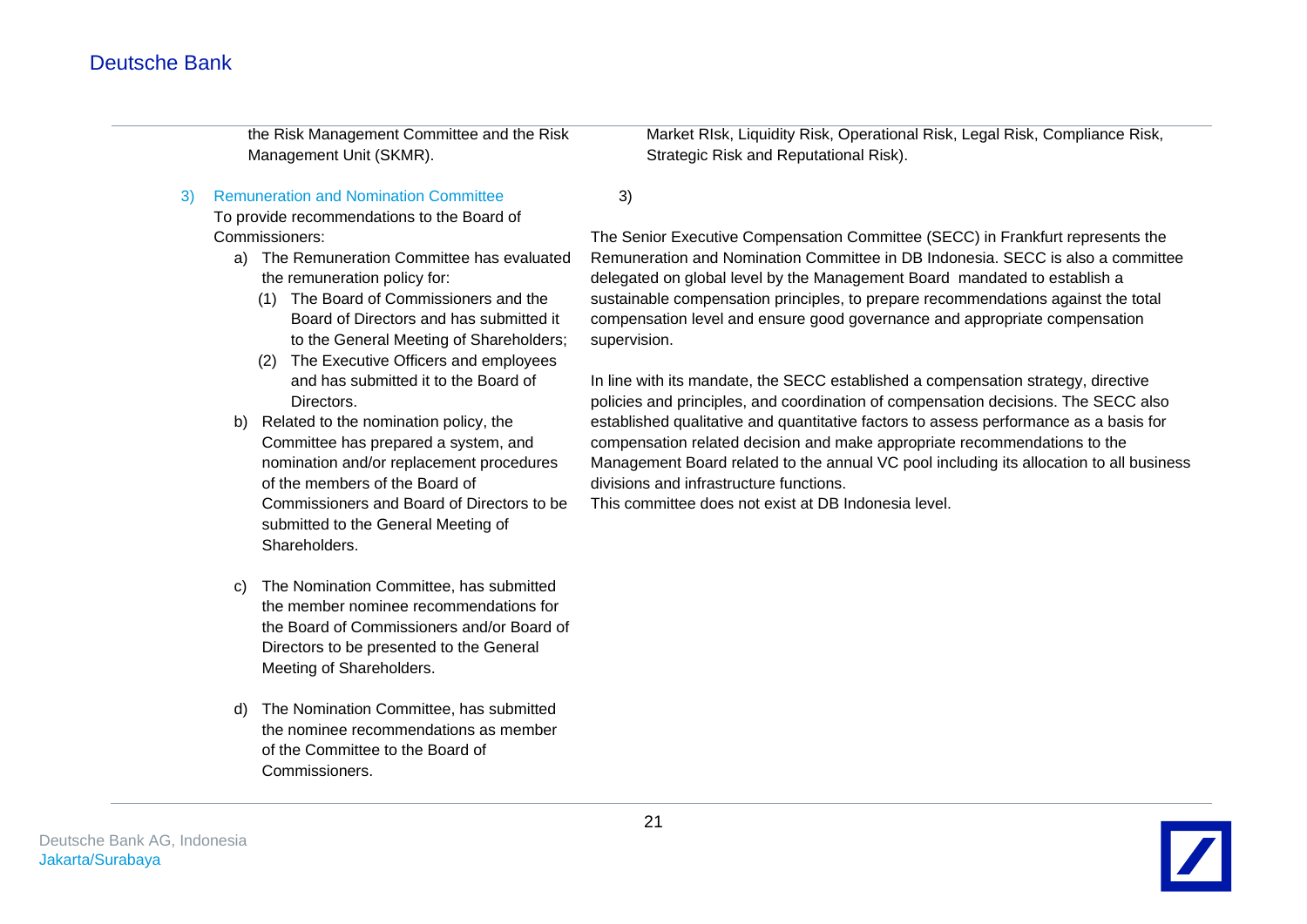| 4) | The Committee meeting will be held as required by<br>the Bank.                                                                                                                                                                                                                                                                                                                           | 4) Yes- the answer applies for the committee in DB Indonesia                                                                                        |
|----|------------------------------------------------------------------------------------------------------------------------------------------------------------------------------------------------------------------------------------------------------------------------------------------------------------------------------------------------------------------------------------------|-----------------------------------------------------------------------------------------------------------------------------------------------------|
| 5) | The meeting decisions are taken based on<br>deliberation to reach a consensus or by majority of<br>votes if there is no deliberation to a consensus.                                                                                                                                                                                                                                     | 5) Yes- the answer applies for the committee in DB Indonesia.                                                                                       |
| 6) | The Committee meeting resolutions are<br>recommendations that can be optimized by the<br>Board of Commissioners.                                                                                                                                                                                                                                                                         | 6) The minutes of meeting was executed properly.                                                                                                    |
| 7) | The owner intervenes with the implementation of the<br>Committee's duties, such as for example related to<br>recommendation to pay unreasonable remuneration<br>to owner-related parties, recommendation of the<br>member nominees for the board of directors or for<br>the Board of Commissioners that are not in line with<br>the nomination and/or replacement procedures set<br>out. | 7) The Committee is responsible for ensuring that remuneration is based on DB policy.<br>For further information, refer to explanation on number 3. |
| C. | <b>Governance Outcome</b>                                                                                                                                                                                                                                                                                                                                                                |                                                                                                                                                     |
|    | Preparation of the minutes of meeting, including<br>1)<br>clear disclosure of dissenting opinions and must<br>be properly documented.                                                                                                                                                                                                                                                    | The minutes of meeting is documented properly.<br>1)                                                                                                |
|    | Each Committee has executed its function in line<br>2)<br>with the provisions such as giving<br>recommendations in line with its duties to the<br>Board of Commissioners.                                                                                                                                                                                                                | Yes<br>2)                                                                                                                                           |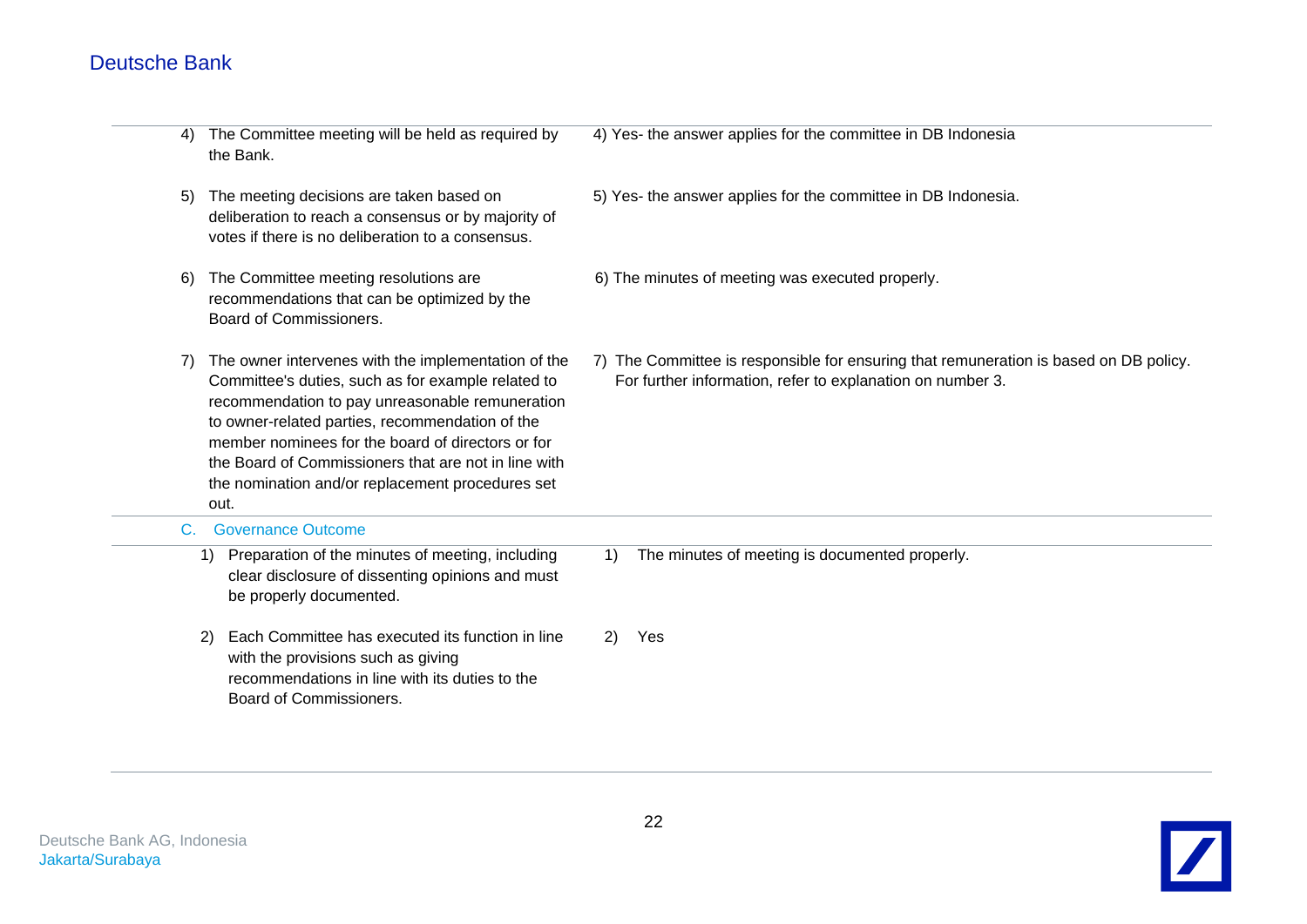| 4. | Handling of Conflict of Interest                                                                                                                                                                                                                                                         |                                                                                                                                                                                                                                                                                                                                                                                                                                                                                                                                                                                                                                                                                                                                                                               |  |  |
|----|------------------------------------------------------------------------------------------------------------------------------------------------------------------------------------------------------------------------------------------------------------------------------------------|-------------------------------------------------------------------------------------------------------------------------------------------------------------------------------------------------------------------------------------------------------------------------------------------------------------------------------------------------------------------------------------------------------------------------------------------------------------------------------------------------------------------------------------------------------------------------------------------------------------------------------------------------------------------------------------------------------------------------------------------------------------------------------|--|--|
|    | A. Governance Structure                                                                                                                                                                                                                                                                  |                                                                                                                                                                                                                                                                                                                                                                                                                                                                                                                                                                                                                                                                                                                                                                               |  |  |
|    | The Bank has policies, systems and settlement<br>procedures regarding:<br>conflict of interest that binds the management and<br>1)<br>employees of the Bank;<br>administration, documentation and disclosure of the<br>2)<br>respective conflict of interest in a Minutes of<br>Meeting. | Deutsche Bank conducts its business according to the principles that the bank must<br>manage conflict of interest fairly, between the bank and its client and between one<br>client and another. The Bank maintains control to supervise/manage conflict of interest.<br>The supervision is related to defining the independence of business divisions, the<br>requirement to log transactions, implement the necessary controls over flow of<br>information, restrict cross-Board membership, and others. The procedures are<br>documented and available to all employees concerned.<br>Employees are obliged to report any conflict of interest that they may have. DB<br>Indonesia has never suffered any losses or decreased profits caused by a conflict of<br>interest. |  |  |
|    | <b>Governance Process</b><br>В.                                                                                                                                                                                                                                                          |                                                                                                                                                                                                                                                                                                                                                                                                                                                                                                                                                                                                                                                                                                                                                                               |  |  |
|    | In the event of a conflict of interest, the members of the<br>Board of Commissioners, Board of Directors, and the<br>Executive Officer do not take actions that may impair or<br>decrease the Bank's profits.                                                                            | Refer to section 4A                                                                                                                                                                                                                                                                                                                                                                                                                                                                                                                                                                                                                                                                                                                                                           |  |  |
|    | <b>Governance Structure</b><br>C.                                                                                                                                                                                                                                                        |                                                                                                                                                                                                                                                                                                                                                                                                                                                                                                                                                                                                                                                                                                                                                                               |  |  |
|    | Any conflict of interest that may impair or decrease<br>1)<br>the Bank's profits has been disclosed in each decision<br>taken and is properly documented.                                                                                                                                | 1) Refer to section 4A                                                                                                                                                                                                                                                                                                                                                                                                                                                                                                                                                                                                                                                                                                                                                        |  |  |
|    | The bank's operational activities are free of<br>2)<br>intervention by the owner/related parties/other parties<br>that may cause conflict of interest that may impair or<br>decrease the Bank's profits.                                                                                 | 2) Refer to section 4A                                                                                                                                                                                                                                                                                                                                                                                                                                                                                                                                                                                                                                                                                                                                                        |  |  |
|    | The Bank managed to resolve any conflict of interests.<br>3)                                                                                                                                                                                                                             | 3) Refer to section 4A                                                                                                                                                                                                                                                                                                                                                                                                                                                                                                                                                                                                                                                                                                                                                        |  |  |

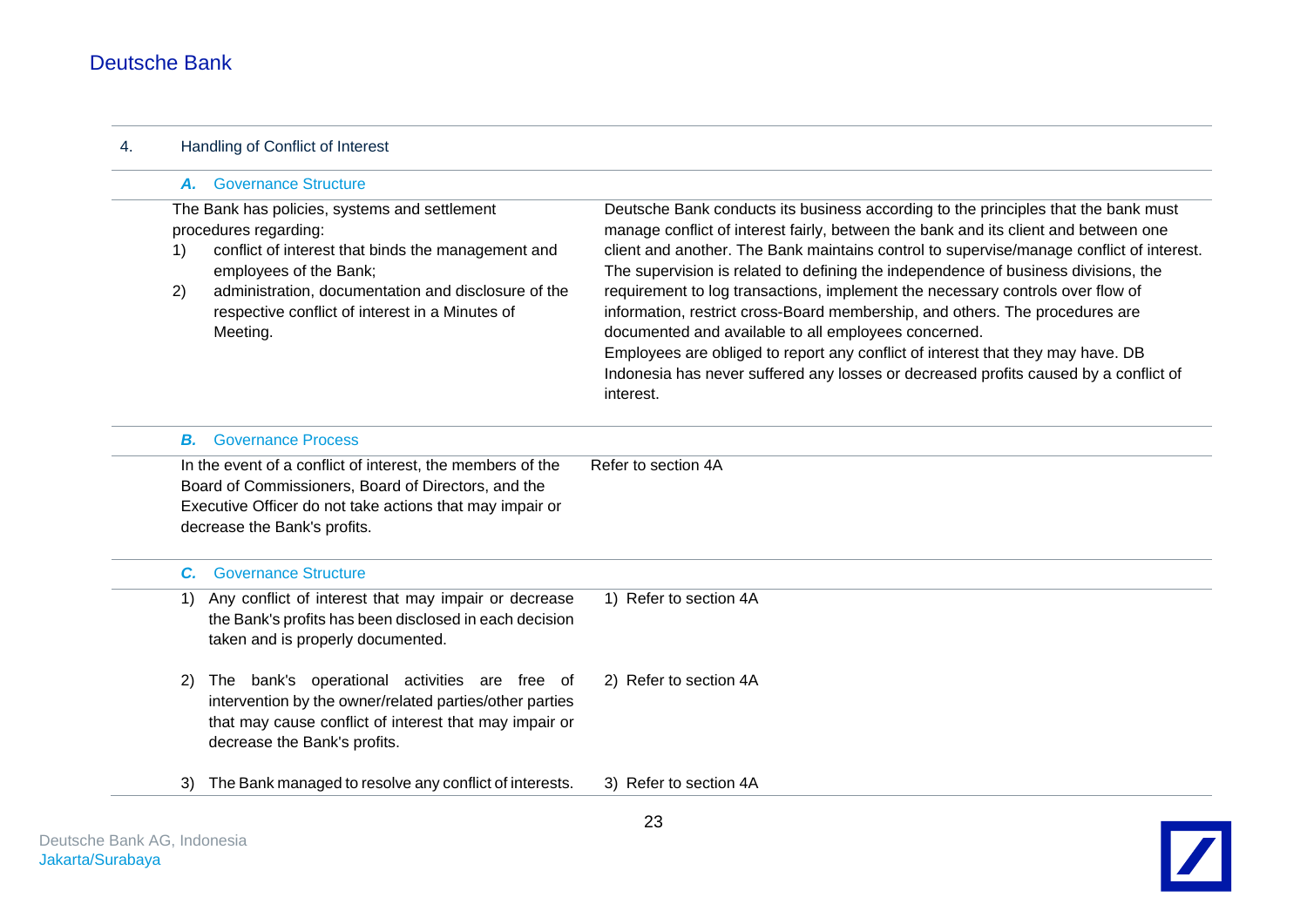| 5. |           | Implementation of the Bank's Compliance Function                                                                                                                                                                                                                                                                                                                                                                                                                                                                                                                                                                           |    |                                                                                                                                                                                                                                                                                                                                                                                                                                                                                                                                                                                                                                                                                           |  |  |  |  |  |  |
|----|-----------|----------------------------------------------------------------------------------------------------------------------------------------------------------------------------------------------------------------------------------------------------------------------------------------------------------------------------------------------------------------------------------------------------------------------------------------------------------------------------------------------------------------------------------------------------------------------------------------------------------------------------|----|-------------------------------------------------------------------------------------------------------------------------------------------------------------------------------------------------------------------------------------------------------------------------------------------------------------------------------------------------------------------------------------------------------------------------------------------------------------------------------------------------------------------------------------------------------------------------------------------------------------------------------------------------------------------------------------------|--|--|--|--|--|--|
|    | А.        | <b>Governance Structure</b>                                                                                                                                                                                                                                                                                                                                                                                                                                                                                                                                                                                                |    |                                                                                                                                                                                                                                                                                                                                                                                                                                                                                                                                                                                                                                                                                           |  |  |  |  |  |  |
|    | 1)        | The Compliance unit is independent from the<br>operational units.                                                                                                                                                                                                                                                                                                                                                                                                                                                                                                                                                          | 1) | The Bank has established a Compliance Department as an independent function<br>from the operational functions and business units.                                                                                                                                                                                                                                                                                                                                                                                                                                                                                                                                                         |  |  |  |  |  |  |
|    | 2)        | The appointment, dismissal and/or resignation of a<br>member of the Board of Directors supervising the<br>Compliance Function is in line with the regulation of<br>the Financial Services Authority.                                                                                                                                                                                                                                                                                                                                                                                                                       | 2) | Yes, the appointment, dismissal and/or resignation of a member of the Board of<br>Directors supervising the Compliance Function is in line with the regulation of the<br>Financial Services Authority.                                                                                                                                                                                                                                                                                                                                                                                                                                                                                    |  |  |  |  |  |  |
|    | 3)        | The Bank has qualified human resources in the<br>Compliance unit to accomplish their tasks effectively.                                                                                                                                                                                                                                                                                                                                                                                                                                                                                                                    | 3) | The Compliance team consists of a team that has a strong background related to<br>banking issues and regulations.                                                                                                                                                                                                                                                                                                                                                                                                                                                                                                                                                                         |  |  |  |  |  |  |
|    | <b>B.</b> | <b>Governance Process</b>                                                                                                                                                                                                                                                                                                                                                                                                                                                                                                                                                                                                  |    |                                                                                                                                                                                                                                                                                                                                                                                                                                                                                                                                                                                                                                                                                           |  |  |  |  |  |  |
|    | 1)        | The Board of Directors supervising the Compliance<br>Function has duties and responsibilities including:<br>a) Ensure the Bank's compliance to the regulations<br>of the Financial Services Authority and rules of<br>regulations, by:<br>(1) defining the necessary steps taking into<br>account prudential principles;<br>(2) monitoring and maintaining that the Bank's<br>business does not violate the regulations;<br>(3) monitoring and maintaining that the Bank<br>complies<br>with<br>all<br>agreements<br>and<br>commitments made by the Bank to the<br>Financial Services Authority and competent<br>agencies; | 1) | Responsibility<br>a) The Compliance Division receives all new regulations and disseminates them to<br>concerned parties by providing an explanation on the contents and impacts of such<br>regulations on the relevant divisions. Second, compliance attends meetings on<br>regulations organized by relevant departments to convey the results of discussion,<br>explanation or discussion with the regulators. Compliance works in coordination<br>with business and infrastructure functions to ensure that the Bank's activities does<br>not violate the regulations and all operational divisions work in accordance to the<br>regulations and commitments made with the regulators. |  |  |  |  |  |  |
|    |           | Submit reports on the implementation of the<br>b)<br>duties and responsibilities at the minimum on<br>quarterly basis to the President Director with a                                                                                                                                                                                                                                                                                                                                                                                                                                                                     |    | b) Reporting<br>• Compliance must report any regulatory breaches to the Board of<br>Directors/EXCO and the Regional Compliance as soon as possible.                                                                                                                                                                                                                                                                                                                                                                                                                                                                                                                                       |  |  |  |  |  |  |

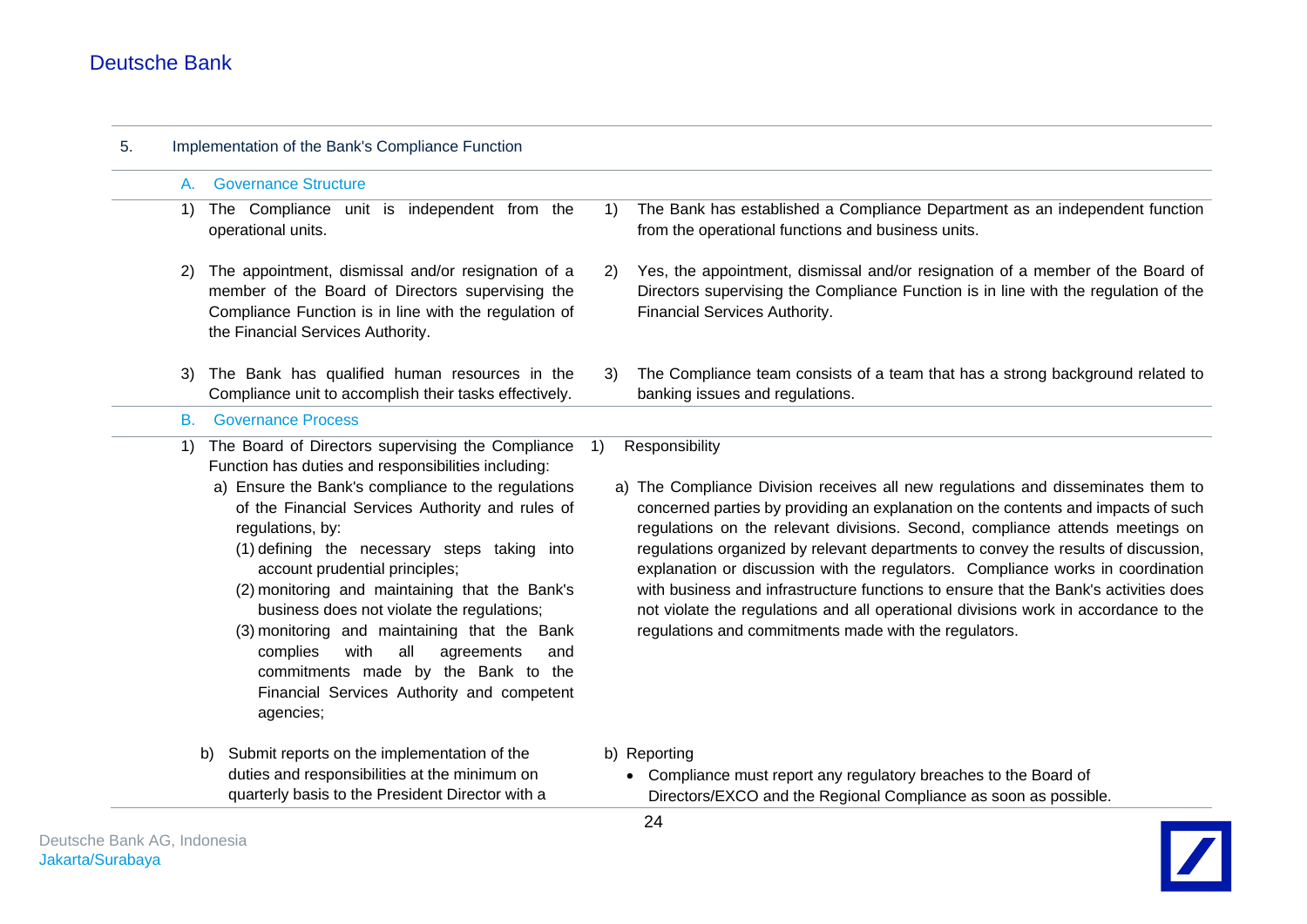copy to the Board of Commissioners or the competent authorities according to the organization structure of the Bank.

- c) Formulate strategies in order to encourage the creation of the Bank's Compliance Culture;
- d) Propose compliance policies or compliance principles to be determined by the Board of Directors;
- e) Define compliance systems and procedures to be used to prepare the Bank's internal regulations and guidelines;
- f) Ensure that all policies, regulations, systems, and procedures, as well as the Bank's business activities carried out are in line with the regulations of the Financial Services Authority and the rules of regulations currently in force;
- g) Minimize the Bank's Compliance Risk;
- h) Take preventive actions to ensure that the policies and/or decisions made by the Bank's Board of Directors or the Head of the KCBA do not violate the regulations of the OJK and the rules of regulations currently in force;
- i) Carry out other duties related to Compliance Function.
- Regulatory issues are reported to the CCO and the Regional Compliance periodically by Compliance.
- c) The Bank has established a Compliance Department as an independent function from the operational functions and business units. The Compliance unit ensures that the current provisions/regulations/laws are available to all units.
- d) All policies related to the Compliance unit is defined at global level. Adjustments/amendments to comply with the prevailing local regulations must be approved by the Regional Office.
- e) Refer to above response.
- f) Compliance always provides information about new regulations / regulatory changes to concerned parties. These units must comply with the regulations. Compliance also assists in providing clarification on the new/amended regulations where necessary.
- g) The Compliance unit ensures that the current regulations are available to all units.
- h) To avoid incorrect or deviating decisions, the Bank has 3 policies that allows the Business Units to comply with the prevailing rules of regulations. Followed by Compliance department who also review the implementation of these regulations and subsequently also checked by internal audit.
- i) Compliance unit also has a reporting function and reports any breaches to the local provisions / regulations to the Board of Directors and to the Compliance Division at Regional Office. Additionally, the Compliance Division also notifies the Chief

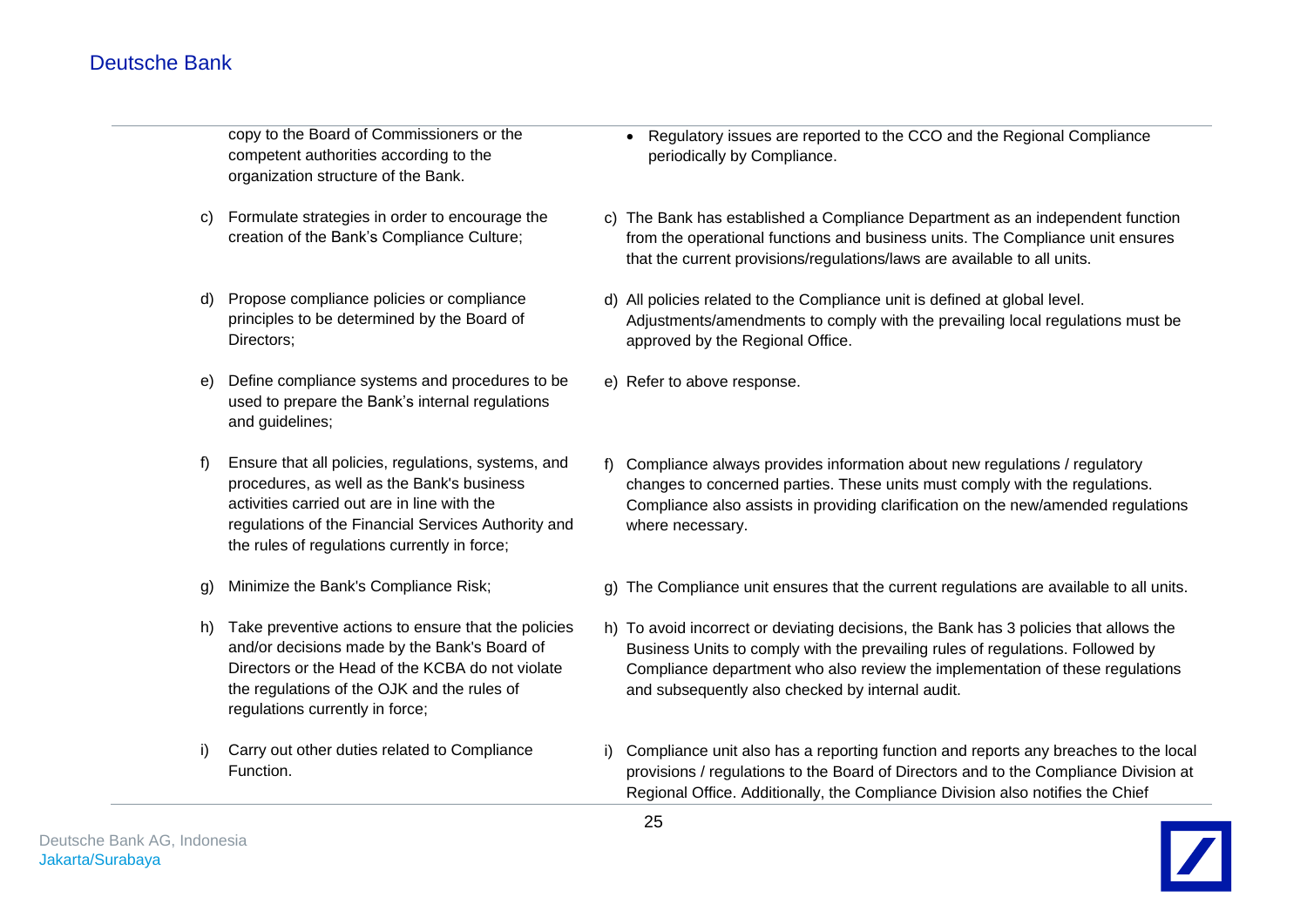|    |                                                                                                                                                                                                                                                                                                                                                                                                                                                                                                                                     |    |    | Country Officer and the Compliance Division at Regional Office regarding ongoing<br>or future regulatory issues.                                                                                                                                                                                                                                                                                                                                                                                                                                                                                                                                                                                                                                                                           |
|----|-------------------------------------------------------------------------------------------------------------------------------------------------------------------------------------------------------------------------------------------------------------------------------------------------------------------------------------------------------------------------------------------------------------------------------------------------------------------------------------------------------------------------------------|----|----|--------------------------------------------------------------------------------------------------------------------------------------------------------------------------------------------------------------------------------------------------------------------------------------------------------------------------------------------------------------------------------------------------------------------------------------------------------------------------------------------------------------------------------------------------------------------------------------------------------------------------------------------------------------------------------------------------------------------------------------------------------------------------------------------|
| 2) | The appointment of the Compliance Director is in line<br>with the prevailing regulations.                                                                                                                                                                                                                                                                                                                                                                                                                                           | 2) |    | The appointment of the Head of the Compliance Division by the Bank is made in<br>accordance with the regulations and has received approval from the Financial<br>Services Authority.                                                                                                                                                                                                                                                                                                                                                                                                                                                                                                                                                                                                       |
| 3) | The Board of Directors has:<br>a) Approved the Bank's compliance policy in the<br>form of a formal document regarding effective<br>compliance function;                                                                                                                                                                                                                                                                                                                                                                             | 3) | a) | All policies related to the Compliance unit is defined at global level.<br>Adjustments/amendments to comply with the prevailing local regulations must be<br>approved by the Regional Office;                                                                                                                                                                                                                                                                                                                                                                                                                                                                                                                                                                                              |
|    | b) Responsible for communicating all policies,<br>guidelines, systems and procedures to all related<br>levels of the organization;                                                                                                                                                                                                                                                                                                                                                                                                  |    | b) | Compliance always provides information about new/amended regulations to<br>concerned parties. These units must comply with the regulations. Compliance<br>also assists in providing clarification on the new/amended regulations where<br>necessary;                                                                                                                                                                                                                                                                                                                                                                                                                                                                                                                                       |
|    | c) Responsible to create an effective and<br>permanent compliance function as part of the<br>Bank's overall compliance policy.                                                                                                                                                                                                                                                                                                                                                                                                      |    | C) | A permanent compliance function is already established in the Bank in<br>Indonesia.                                                                                                                                                                                                                                                                                                                                                                                                                                                                                                                                                                                                                                                                                                        |
| 4) | The compliance unit's duties and responsibilities<br>include:<br>a) To take actions in order to support the creation<br>of a Compliance Culture at all the Bank's<br>business activities at all levels of organization;<br>b) To identify, measure, monitor, and control<br>Compliance Risk by referring to the regulation of<br>the Financial Services Authority regarding Risk<br>Management Implementation for Commercial<br>Banks;<br>c) To asses and evaluate the effectiveness,<br>adequacy and appropriateness of the Bank's | 4) |    | The Management ensures that the regulations are followed and complied with. The<br>Compliance unit holds an important role in ensuring these by participating in<br>meetings held, among others EXCO, ALCO, IRC, OPCO. Furthermore, the<br>Compliance Unit always notifies the members of the Board of Directors and the<br>Infrastructure section on the new regulations, and provides relevant training on the<br>matter as necessary, assisting in explaining the regulations as necessary and<br>assists in seeking explaining from the regulators where necessary.<br>This enables all Bank units to be clarified on the regulations and implement the<br>policies and procedures effectively in order to minimize any possible violations to<br>the applicable regulations and laws. |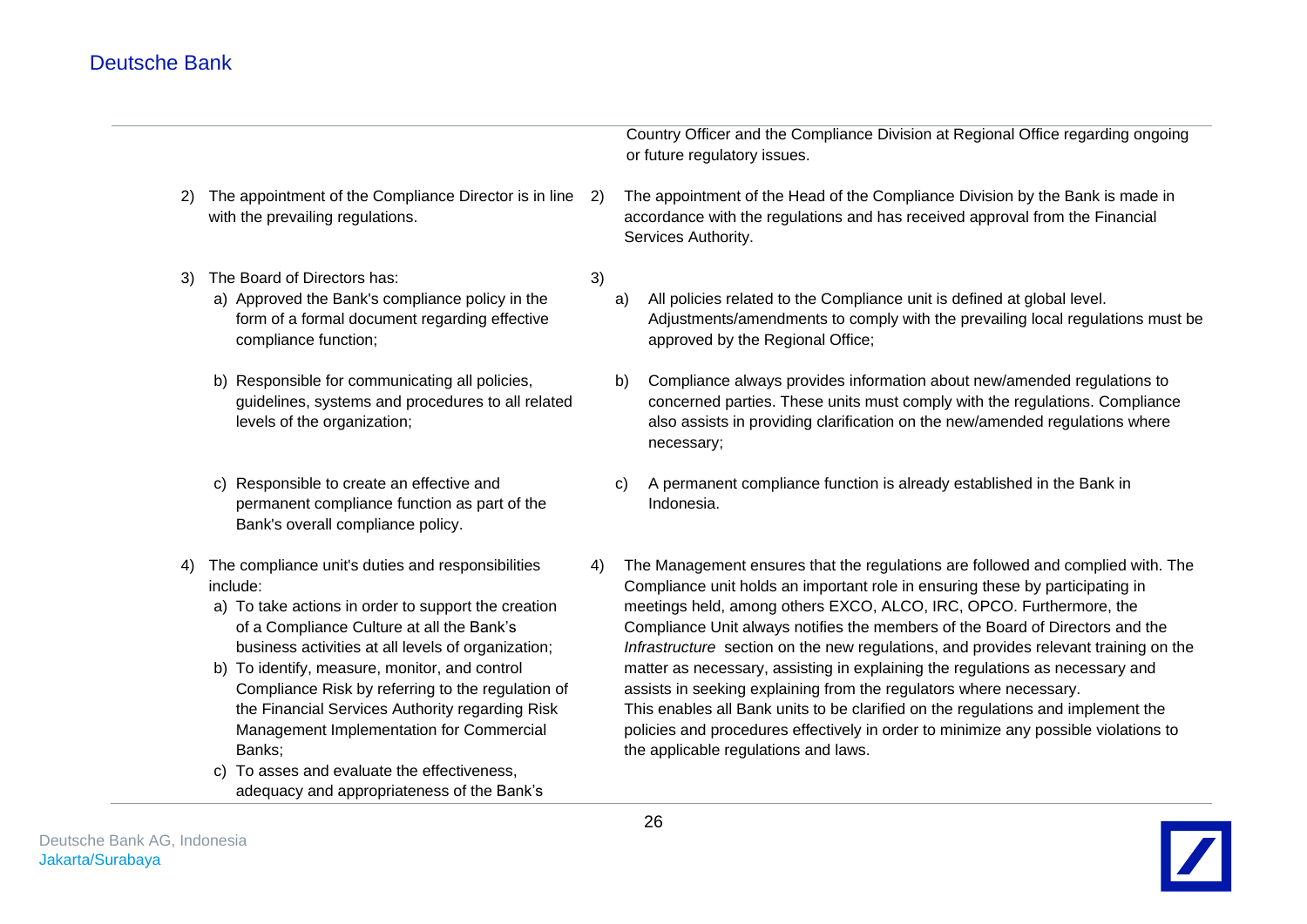policies, regulations, systems or procedures with the rules of regulations currently in force;

- d) To review and/or recommend updates and improvements of the Bank's policies, regulations, systems or procedures to be in line with the regulations of the Financial Services Authority and the rules of regulations currently in force;
- e) To make efforts to ensure that all policies, regulations, systems, and procedures, as well as the Bank's business activities carried out are in line with the regulations of the Financial Services Authority and the rules of regulations currently in force;
- f) Carry out other duties related to Compliance Function.

#### C. Governance Outcome

| 1) The Bank has submitted the main report on the<br>implementation of the Board of Directors' duties<br>supervising the Compliance Function and a special<br>report to the Financial Services Authority and related<br>parties.                                     | 1) | The Bank has submitted the main report on implementation of the Board of<br>Directors' duties supervising the Compliance Function and a Special report to the<br>Financial Services Authority and relevant parties in a timely manner.                               |
|---------------------------------------------------------------------------------------------------------------------------------------------------------------------------------------------------------------------------------------------------------------------|----|----------------------------------------------------------------------------------------------------------------------------------------------------------------------------------------------------------------------------------------------------------------------|
| 2) The scope of the report on the implementation of the<br>Board of Directors duties supervising the Compliance<br>Function is in line with the regulation of the Financial<br>Services Authority. The Bank managed to reduce the<br>number of regulatory breaches. | 2) | The scope of the report is in line with the regulation of the Financial Services<br>Authority related to the decreased number of violations, the Bank always make<br>efforts to reduce the number of violations by reminding the process to the relevant<br>parties. |
| 3) The Bank managed to create compliance culture in<br>decision making and in the bank's operational<br>activities.                                                                                                                                                 | 3) | Yes Yes,                                                                                                                                                                                                                                                             |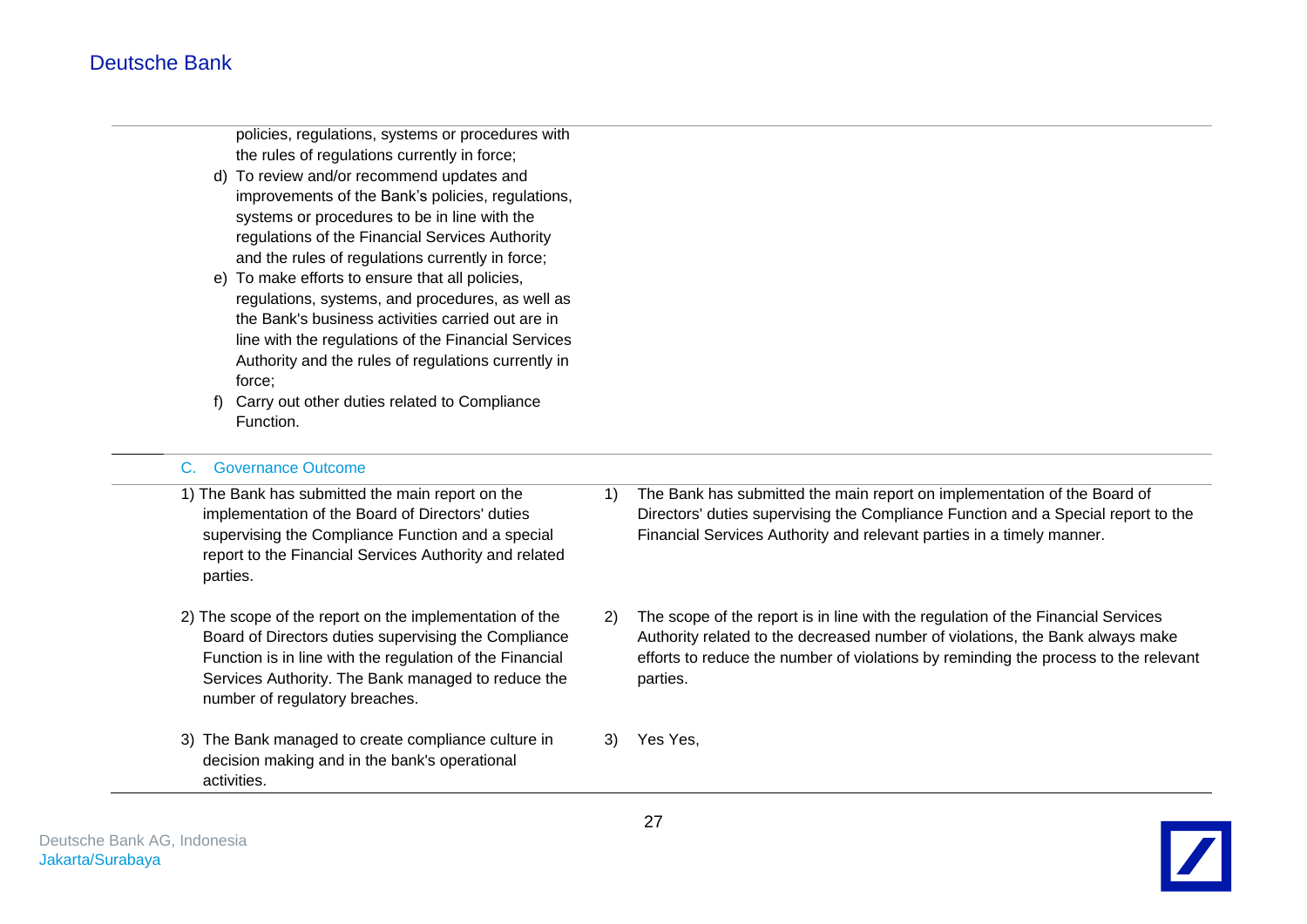| A.        | <b>Governance Structure</b>                                                                                                                                                                                                                     |                                                                                                                                                                                                                                                                                                                                                                                                                                                                                                                                                                                                                                                                                                                                                                                                                                                                                                                                                                                                                        |  |  |
|-----------|-------------------------------------------------------------------------------------------------------------------------------------------------------------------------------------------------------------------------------------------------|------------------------------------------------------------------------------------------------------------------------------------------------------------------------------------------------------------------------------------------------------------------------------------------------------------------------------------------------------------------------------------------------------------------------------------------------------------------------------------------------------------------------------------------------------------------------------------------------------------------------------------------------------------------------------------------------------------------------------------------------------------------------------------------------------------------------------------------------------------------------------------------------------------------------------------------------------------------------------------------------------------------------|--|--|
|           | 1) The organization structure of the Bank's SKAI is in<br>line with the prevailing regulation.                                                                                                                                                  | The Group Audit (GA) is an independent internal audit function of Deutsche Bank.<br>1)<br>The Group Audit follows a risk based approach and provides a systematic and<br>disciplined assessment, to objectively evaluate and report the adequacy both in<br>design and the effectiveness of the internal control system as well as the<br>effectiveness of the risk management and the corporate governance process. The<br>audit function is handled by the APAC GA, however a permanent local auditor<br>position exists in DB Jakarta. The control environment of the business lines are<br>reviewed periodically by GA although the intensity of the reviews varies in<br>accordance with the risks of each unit.<br>The Group Audit has a set of policies designed at the global level and adopted<br>across all DB branch offices everywhere; except, local regulations require<br>otherwise. Global Audit is also responsible for monitoring the follow up of internal<br>audit findings until they are closed. |  |  |
| 2)        | The Bank has a Bank Internal Audit Function<br>Implementation Standards (SPFAIB) in place, by<br>Preparing an Internal Audit Charter;<br>a.<br>Establishing an Internal Audit Unit (SKAI);<br>b.<br>Formulating an internal audit manual.<br>c. | 2) Ensure that GA is independent, and follows procedures and guidelines which are<br>reviewed on an annual basis.                                                                                                                                                                                                                                                                                                                                                                                                                                                                                                                                                                                                                                                                                                                                                                                                                                                                                                      |  |  |
| 3)        | Institutionally SKAI<br>independent of the<br>is<br>operational units.                                                                                                                                                                          | 3) Yes. Refer above.                                                                                                                                                                                                                                                                                                                                                                                                                                                                                                                                                                                                                                                                                                                                                                                                                                                                                                                                                                                                   |  |  |
| 4)        | Provide qualified human resources to accomplish<br>tasks effectively.                                                                                                                                                                           | 4) The auditors are competent to carry out their duties effectively.                                                                                                                                                                                                                                                                                                                                                                                                                                                                                                                                                                                                                                                                                                                                                                                                                                                                                                                                                   |  |  |
| <b>B.</b> | <b>Governance Process</b>                                                                                                                                                                                                                       |                                                                                                                                                                                                                                                                                                                                                                                                                                                                                                                                                                                                                                                                                                                                                                                                                                                                                                                                                                                                                        |  |  |
|           | 1) The Board of Directors is responsible for:                                                                                                                                                                                                   | 1) The Group Audit (GA) is an independent internal audit function of Deutsche Bank.                                                                                                                                                                                                                                                                                                                                                                                                                                                                                                                                                                                                                                                                                                                                                                                                                                                                                                                                    |  |  |
|           | a) the establishment of the internal control                                                                                                                                                                                                    | The Group Audit follows a risk based approach and provides a systematic and                                                                                                                                                                                                                                                                                                                                                                                                                                                                                                                                                                                                                                                                                                                                                                                                                                                                                                                                            |  |  |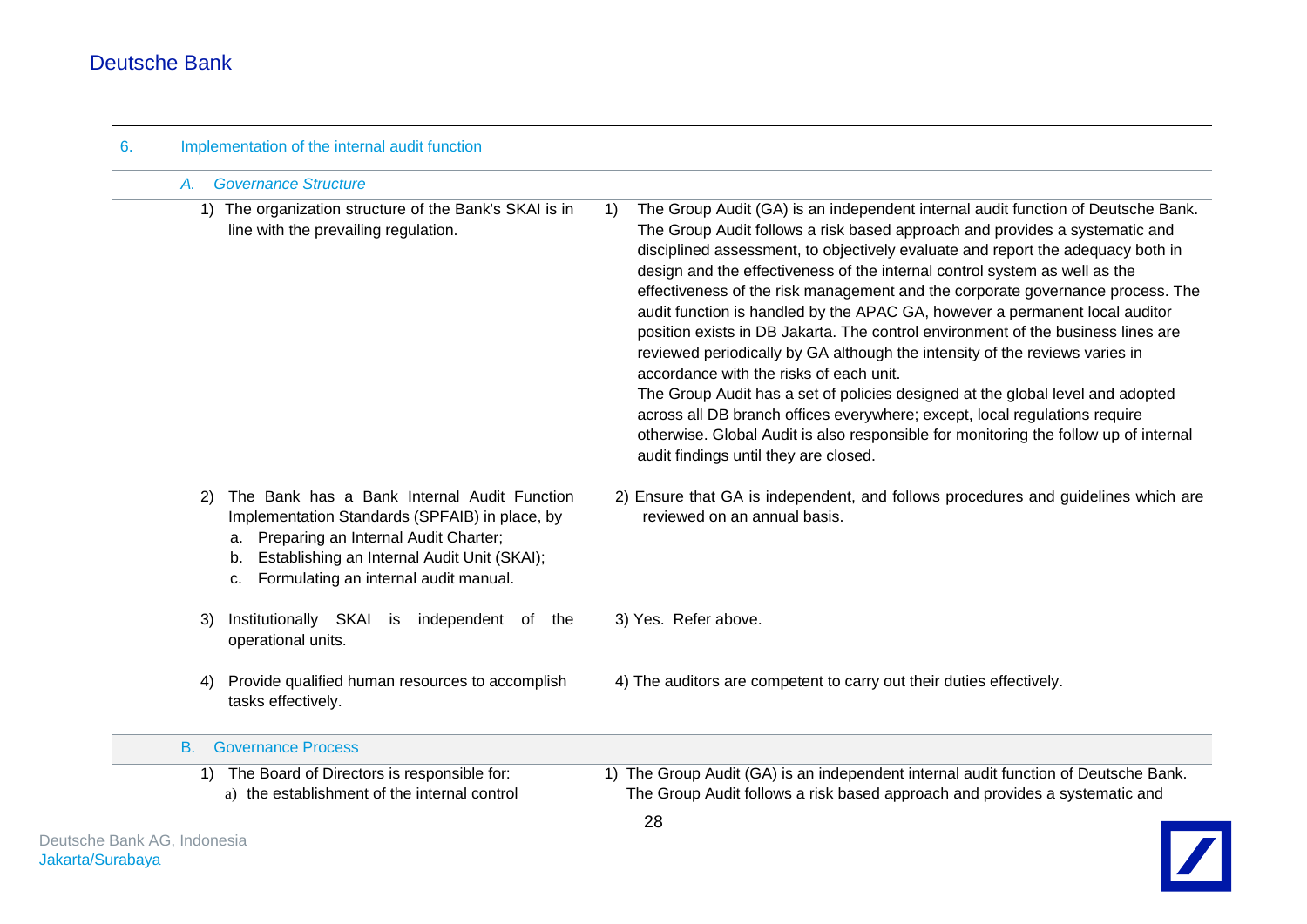structure, and ensuring the implementation of the Bank's internal audit function at all levels of the management.

b) the follow up of the Bank's internal audit findings in line with the policies and directives of the Board of Commissioners.

disciplined assessment, to objectively evaluate and report the adequacy both in design and the effectiveness of the internal control system as well as the effectiveness of the risk management and the corporate governance process. The audit function is handled by the APAC GA, however a permanent local auditor position exists in DB Jakarta. The control environment of the business lines are reviewed periodically by GA although the intensity of the reviews varies in accordance with the risks of each unit.

The Group Audit has a set of policies designed at the global level and adopted across all DB branch offices everywhere; except if local regulations require otherwise. Global Audit is also responsible for tracking the closing of internal audit findings by the members of the Board of Directors until they are closed.

- 2) The Bank implements an internal audit function effectively on all aspects and elements of the activities that are expected to directly affect the interests of the Bank and public.
- 3) The Bank reviews the effectiveness of the implementation of the work of the SKAI periodically and its compliance with the SPFAIB by external parties every three years.
- 4) The audit plans of the Bank's SKAI, the adequacy of the audit scope and the audit depth have been adequate.
- 5) There are no violations in the realization of the SKAI's audit plan.
- 6) Plans and realizes quality improvement of human
- 2) The Bank has implemented the audit function effectively and independently covering all aspects of the business and operational divisions of the Bank.
- 3) The Group Audit Function is reviewed periodically, in accordance with the regulation of OJK.
- 4) Bank:
	- has implemented the audit function effectively and independently covering all aspects of the business and operational divisions of the Bank.
	- Ensures that the GA is independent, and has followed the procedures and guidelines which is reviewed periodically.
- 5) The GA is an independent unit that has an annual plan and monitors its realization periodically. A review covers internal controls and procedures to verify adequacy and effectiveness of the internal procedures and performance quality.
- 6) Yes, the Bank's human resources are also equipped with resources from the

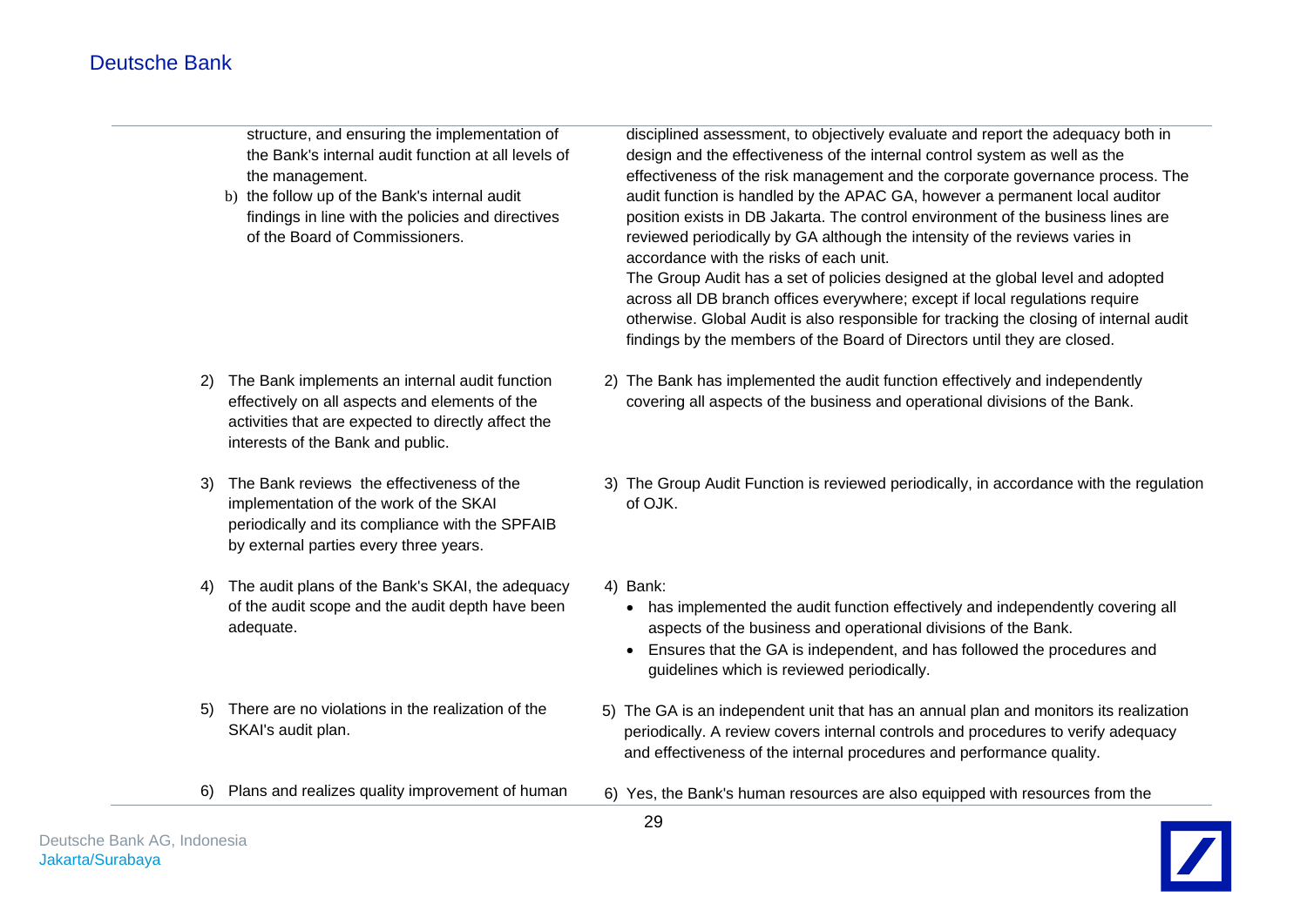resources skills periodically and continuously.

regional office GA.

- 7) SKAI has performed an independent supervisory function with adequate scope of duties and in accordance with the plan, implementation as well as monitoring audit results.
- 8) SKAI has carried out its duties at least covering the evaluation of:
	- a) adequacy of the Bank's Internal Control System;
	- b) effectiveness of the Bank's Internal Control System;
	- c) performance quality.
- 9) SKAI has reported all audit findings in line with the regulations.
- 10) SKAI has monitored, analyzed and reported the progress of follow up improvements made by the auditee.
- 11) SKAI has compiled, and updated work guidelines and systems and procedures for performing duties for internal auditors on a regular basis in accordance with the provisions and regulations.
- 7) GA provides added value by providing objective and independent assurance to the Management Board at DBAG and with the company's group on the adequacy of design effectiveness and efficiency of risk management systems and internal control systems. GA also acts independently, proactively, and as a forward looking advisor to the senior management at DBAG.
- 8) GA supports the Management Board by identifying weaknesses known and significantly emerging in the control framework, risk exposure, including fraud risks and in improving the effectiveness and efficiency of the risk management, internal controls, governance processes and systems in a holistic and forward looking manner.
- 9) Yes. The findings of the audit scope on regulations are reported to OJK in line with the regulations.
- 10) All findings in the audit reports are followed up until closure by each of the owners.
- 11) The Global Operational Procedures (KOP) is available and updated periodically by the Group Audit.

#### C. Governance Outcome

- 1) The Board of Directors is responsible for the availability of the implementation activity report of
- 1) Not applicable, as DB Jakarta and Surabaya are branch offices of DBAG and not a separate entity of DBAG, Frankfurt. The shareholders receive updated information

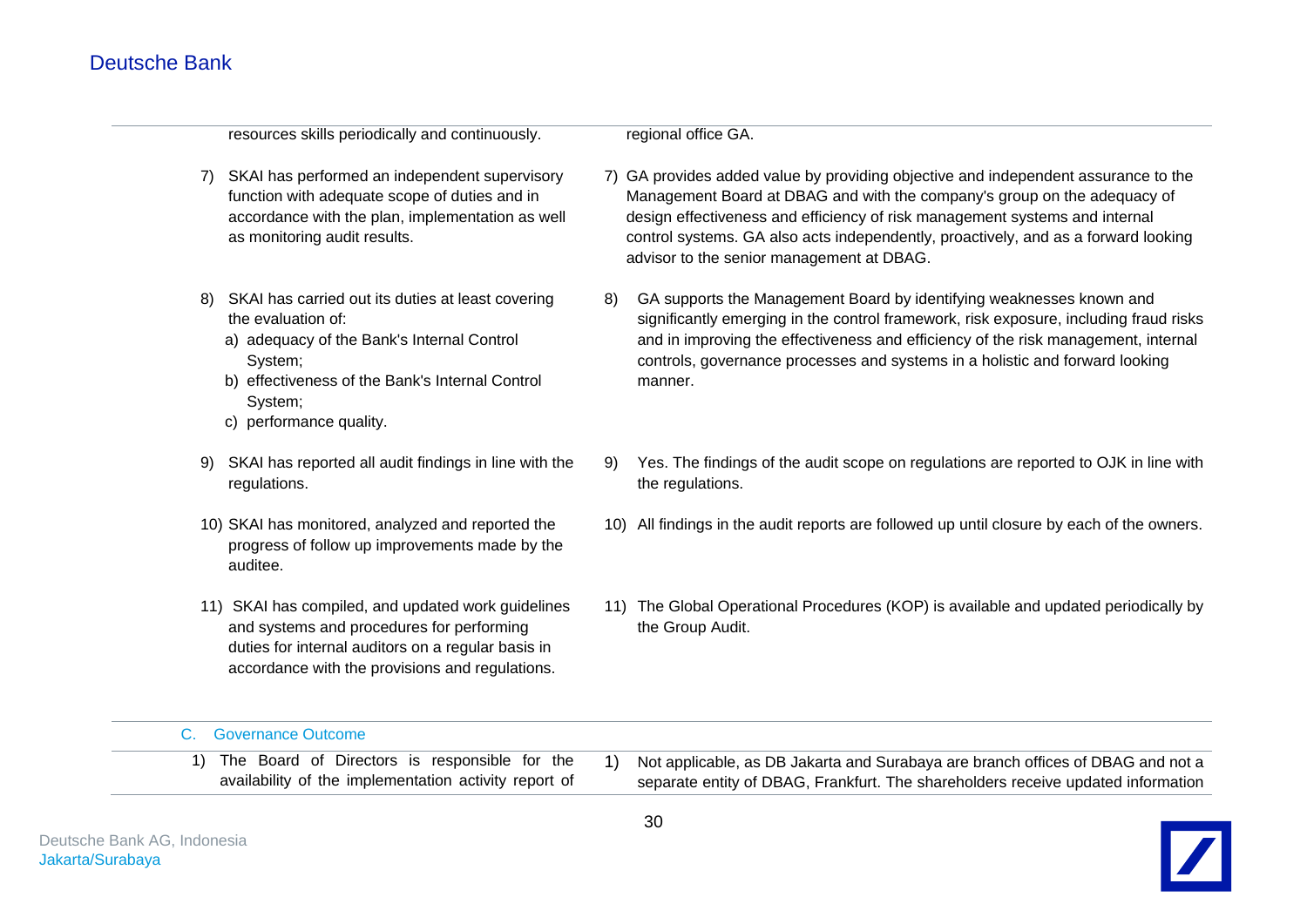|    |               | the Bank's internal audit function to the GMS.                                                                                                                                                                                                                                                                                                                                                                                                                                                                                |    | in the General Meeting of Shareholders.                                                                                                                                                              |
|----|---------------|-------------------------------------------------------------------------------------------------------------------------------------------------------------------------------------------------------------------------------------------------------------------------------------------------------------------------------------------------------------------------------------------------------------------------------------------------------------------------------------------------------------------------------|----|------------------------------------------------------------------------------------------------------------------------------------------------------------------------------------------------------|
|    | <sup>2)</sup> | SKAI audit findings are followed up and there are not<br>repeated findings.                                                                                                                                                                                                                                                                                                                                                                                                                                                   | 2) | The audit findings are followed up for closure and repeated audit findings are<br>escalated to the next level.                                                                                       |
|    | 3)            | The SKAI acts objectively in conducting their<br>audits.                                                                                                                                                                                                                                                                                                                                                                                                                                                                      | 3) | Yes, the GA complies with the audit assessment manual units that is<br>comprehensive in conducting and audit and independent.                                                                        |
|    | 4)            | The internal audit function is implemented<br>adequately taking into account among others:<br>a. The audit program has covered all units which<br>implementation considered the risk levels of<br>each unit.<br>b. The audit program and the audit scope is<br>adequate in line with the principles of SPFAIB<br>among others the fulfillment of independence,<br>objectivity, no restriction in the scope and<br>coverage of the internal audit; and<br>c. Fulfillment of the number and quality of the<br>internal auditor. | 4) | GA is managed with adequate resources in terms of number and quality. The GA<br>Charter also provides full and unrestricted access to all information required to fulfill<br>their responsibilities. |
| 7. |               | Implementation of external audit function                                                                                                                                                                                                                                                                                                                                                                                                                                                                                     |    |                                                                                                                                                                                                      |

|    | <b>Governance Structure</b>                              |                                                                                      |
|----|----------------------------------------------------------|--------------------------------------------------------------------------------------|
|    | The assignment of audit to Public Accountants and Public | The Bank's external auditor is KPMG (Siddharta Widjaja & Partner), a public          |
|    | Accounting Firms at least meet the following aspects:    | accounting firm accredited by the Financial Services Authority (OJK). KPMG is        |
|    | Capacity of the appointed Public Accounting Firm;        | appointed with the approval of the General meeting of the Shareholders, based on the |
| 2) | Legality of the employment agreement;                    | recommendation from the GA Audit Committee to the Management Board of DBAG.          |
|    | 3) Scope of audit;                                       | KPMG conducts its audit based on the regulations on Transparency of Financial        |
| 4) | Public accountant professional standards, and            | Condition (No. 3/22/PBI/2001),. KPMG also acts as a global external auditor for      |
|    | 5) Communication of the Financial Services               | Deutsche Bank AG. This ensures the independence of the respective external auditor   |

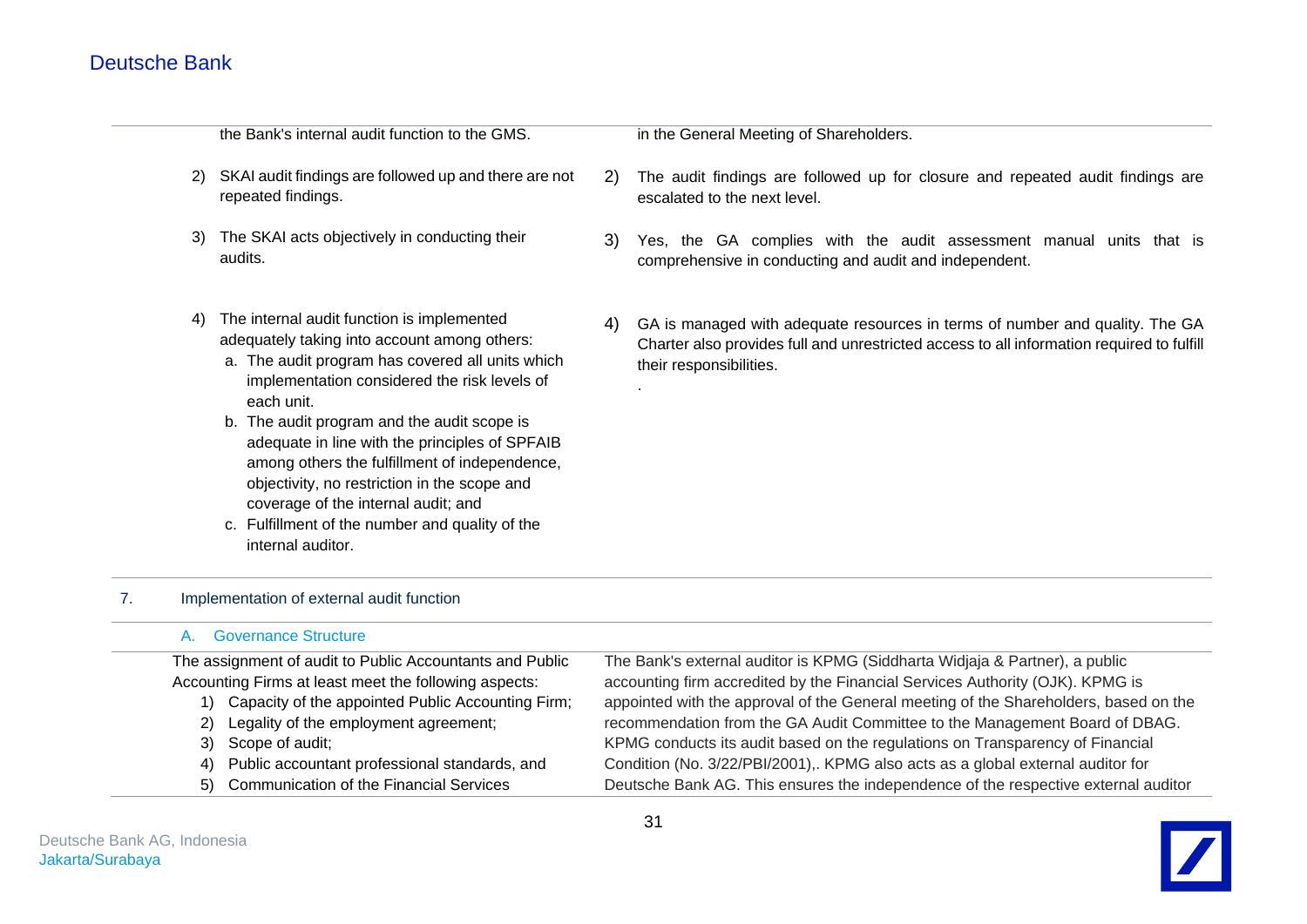|                                                | Authority with the respective Public Accounting<br>Firm.                                                                                                                                                                            | to DB Indonesia.                                                                                                                                                                                                                                                                                                  |
|------------------------------------------------|-------------------------------------------------------------------------------------------------------------------------------------------------------------------------------------------------------------------------------------|-------------------------------------------------------------------------------------------------------------------------------------------------------------------------------------------------------------------------------------------------------------------------------------------------------------------|
| <b>B.</b>                                      | <b>Governance Process</b>                                                                                                                                                                                                           |                                                                                                                                                                                                                                                                                                                   |
| $\left( \begin{matrix} 1 \end{matrix} \right)$ | In the implementation audits of the Bank's financial<br>report, the Bank appoints a Public Accountant and a<br>Public Accounting Firm (KAP) registered at the<br>Financial Services Authority.                                      | 1) The bank's external auditor is KPMG (Siddharta Widjaja & Partner), the public<br>accounting firm is accredited by OJK.                                                                                                                                                                                         |
| 2)                                             | The appointment of the same Public Accountant<br>and Public Accounting Firm by the Bank is in line<br>with the prevailing rules of regulations.                                                                                     | 2&3) The KAP is appointed with the approval of the General Meeting of the<br>Shareholders, based on the recommendation from the Audit Committee to the<br>GEC, which is the Management Board of Deutsche Bank AG. KPMG conducts<br>its audit based on the regulations on Transparency of Financial Condition (No. |
| 3)                                             | The appointment of a Public Accountant and a<br>Public Accounting Firm must first obtain the<br>approval of the GMS based on a recommendation<br>from the Audit Committee through the Board of<br>Commissioners.                    | 3/22/PBI/2001),. KPMG also acts as a global external auditor for Deutsche Bank<br>AG. This ensures the independence of the respective external auditor to DB<br>Indonesia.                                                                                                                                        |
| 4)                                             | The appointed Public Accountant and Public<br>Accounting Firm, is capable of working<br>independently, meets the public accountant<br>professional standards and the employment<br>agreement as well as the defined scope of audit. | 4) KPMG conducted their complete audit independent of the Management of DB and<br>have designed the scope of audit in line with the requirements of the local<br>accounting principles, and their own risk assessment.                                                                                            |
| 5)                                             | The Public Public Accountant has communicated<br>with the Financial Services Authority regarding the<br>Bank's audited condition in the frame work of<br>preparation and implementation of the audit.                               | 5) KPMG also discusses matters of relevance with OJK.                                                                                                                                                                                                                                                             |
| 6)                                             | The Public Accountant has conducted the audit<br>independently and professionally.                                                                                                                                                  | 6) KPMG conducted their complete audit independent of the Management of DB and<br>have designed the scope of audit in line with the requirements of the local<br>accounting principles, and their own risk assessment. KPMG also discusses                                                                        |

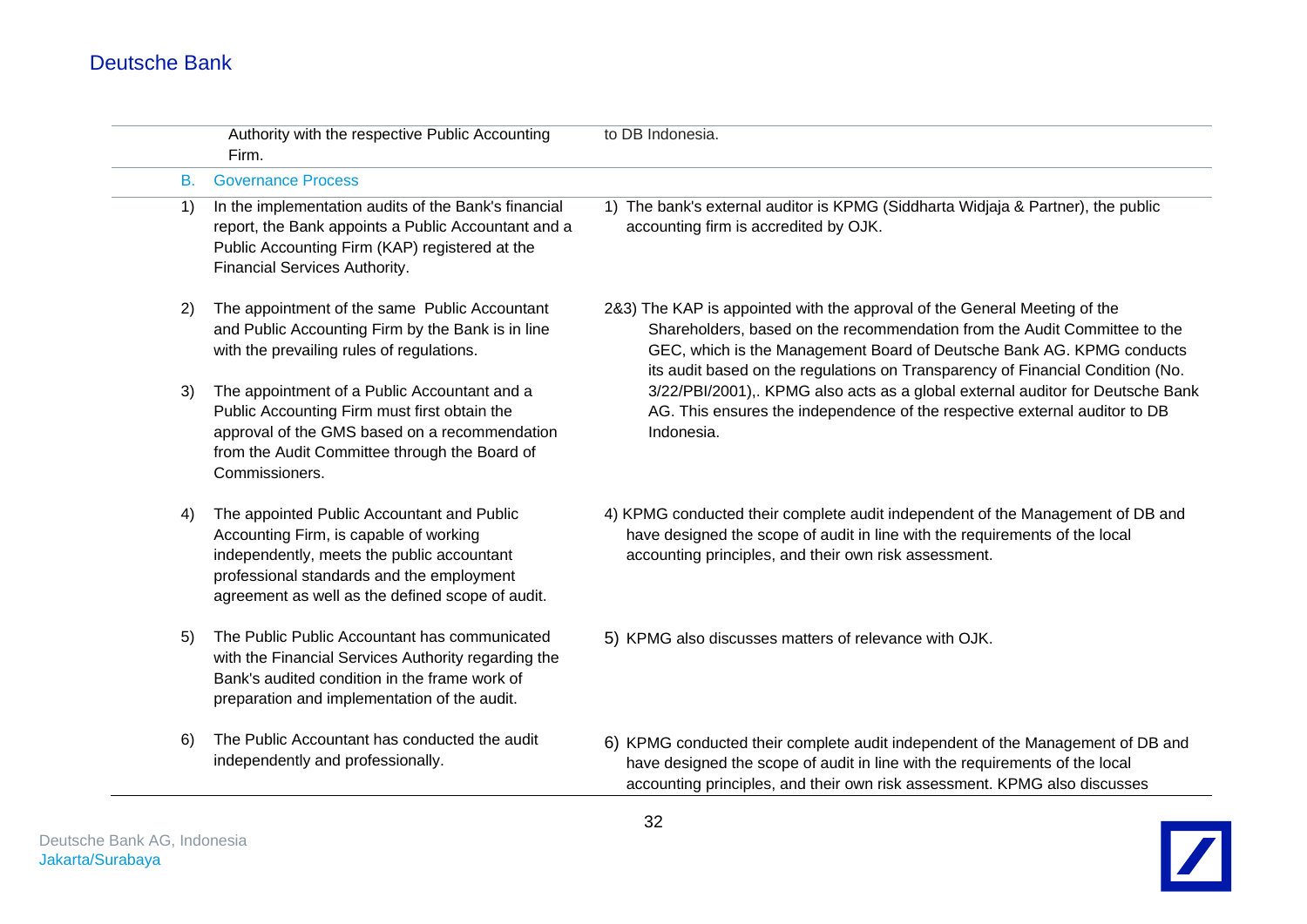|    |                |                                                                                                                                                                                                                                      |    | matters of relevance with OJK                                                                                                                                                                                                                                                                                          |
|----|----------------|--------------------------------------------------------------------------------------------------------------------------------------------------------------------------------------------------------------------------------------|----|------------------------------------------------------------------------------------------------------------------------------------------------------------------------------------------------------------------------------------------------------------------------------------------------------------------------|
|    | 7)             | The Public Accountant has submitted the audit<br>results and the Management Letter to the Financial<br>Services Authority.                                                                                                           |    | 7) For the audit of DB's 2016 financial reports, KPMG has submitted the audited<br>financial report and all accompanying notes in line with the defined deadline.                                                                                                                                                      |
|    | $\mathbf{C}$ . | <b>Governance Outcome</b>                                                                                                                                                                                                            |    |                                                                                                                                                                                                                                                                                                                        |
|    | 1)             | The audit result and management letter have<br>reflected the bank's significant issues and were<br>submitted in a timely manner to the Financial<br>Services Authority<br>Public<br>by the appointed<br>Accounting Firm.             |    | 1) Yes. All reports are submitted to the OJK in line with the prevailing regulations and in<br>a timely manner.                                                                                                                                                                                                        |
|    | 2)             | The extent of the audit results at the minimum is in<br>line with the audit scope set out in the prevailing<br>regulations.                                                                                                          |    | 2) Yes, the audit scope has met the minimum requirements of the prevailing regulations.                                                                                                                                                                                                                                |
|    | 3)             | The auditor acts objectively in conducting audits.                                                                                                                                                                                   |    | 3) Yes. The external audit remains objective in conducting audits.                                                                                                                                                                                                                                                     |
| 8. |                | Implementation of risk management including Internal Control Systems.                                                                                                                                                                |    |                                                                                                                                                                                                                                                                                                                        |
|    | А.             | <b>Governance Structure</b>                                                                                                                                                                                                          |    |                                                                                                                                                                                                                                                                                                                        |
|    | 1)             | The Bank remains to have an adequate<br>organization structure to support the proper<br>implementation of risk management and internal<br>control among others SKAI, SKMR, and Risk<br>Management Committee and the Compliance Unit. | 1) | The management monitors risk management at various levels. DB Jakarta has<br>strong risk control measures in place. DB Jakarta has a Risk Committee Indonesia<br>consisting of representatives from Jakarta branch and the Regional head office.                                                                       |
|    | 2)             | The Bank has adequate policies, procedures and<br>risk limit decisions.                                                                                                                                                              | 2) | The regional management committee and the local management (including the<br>Board of Directors/EXCO) are able to effectively supervise the implementation of<br>the risk management policies and strategies. The RGC and BOD provides updated<br>information through various meetings/MIS regarding risks and others. |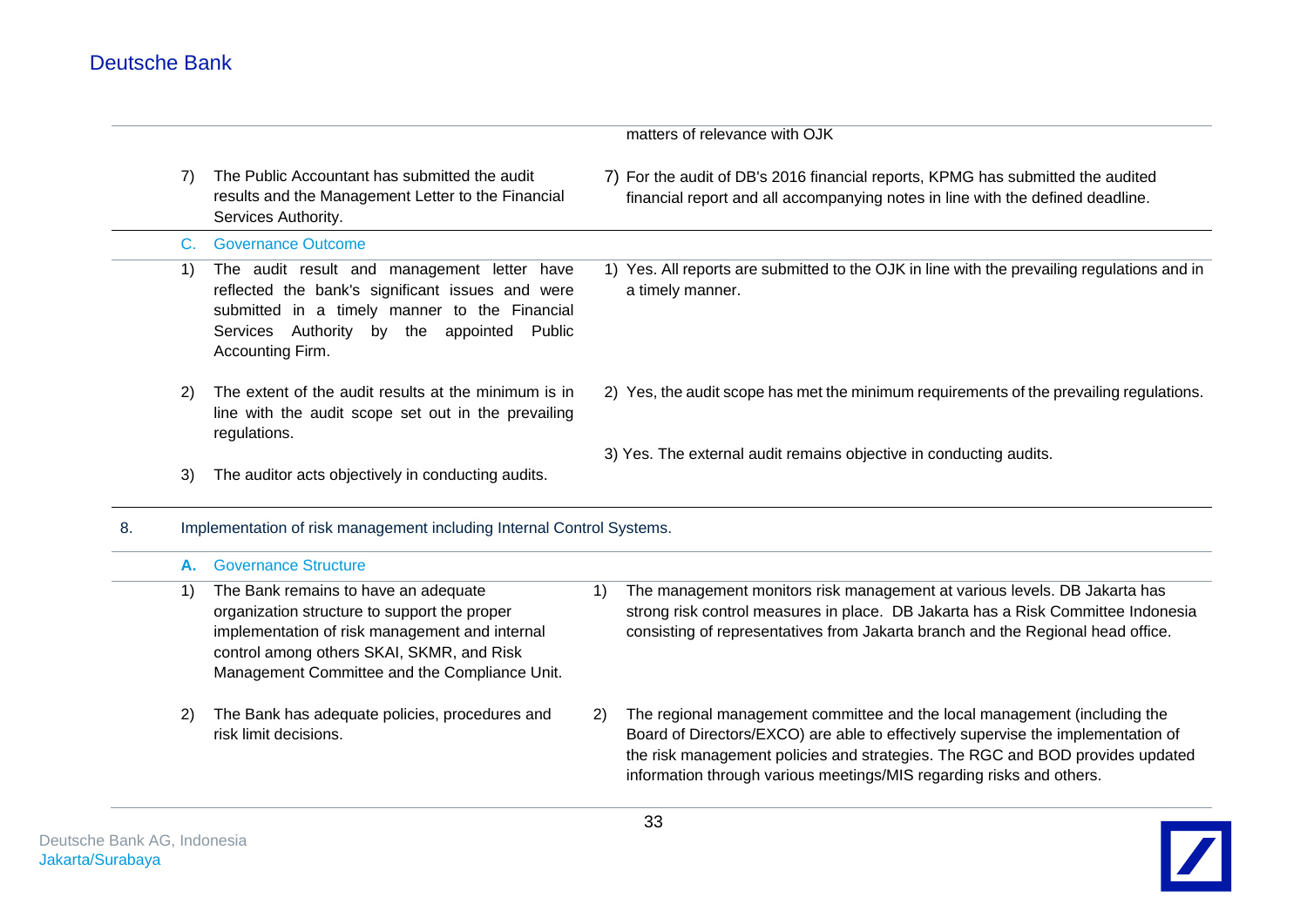| В. | <b>Governance Process</b>                                                                                                                                                                                                                                                                                                                                                                                                                                                                                                              |                                                                                                                                                                                                                                                                                                                                                                                                                                                                                                                                                                                                                                                                                                                                                                                                                                                                                                                                                 |
|----|----------------------------------------------------------------------------------------------------------------------------------------------------------------------------------------------------------------------------------------------------------------------------------------------------------------------------------------------------------------------------------------------------------------------------------------------------------------------------------------------------------------------------------------|-------------------------------------------------------------------------------------------------------------------------------------------------------------------------------------------------------------------------------------------------------------------------------------------------------------------------------------------------------------------------------------------------------------------------------------------------------------------------------------------------------------------------------------------------------------------------------------------------------------------------------------------------------------------------------------------------------------------------------------------------------------------------------------------------------------------------------------------------------------------------------------------------------------------------------------------------|
| 1) | The Board of Commissioners has clear duties and<br>responsibilities, including:                                                                                                                                                                                                                                                                                                                                                                                                                                                        | 1) The Regional and Local Management monitors risk management at various levels.<br>DB Jakarta has strong risk control measures in place. DB Jakarta has a Risk<br>Committee Indonesia consisting of representatives from Jakarta branch and the<br>Regional head office.                                                                                                                                                                                                                                                                                                                                                                                                                                                                                                                                                                                                                                                                       |
|    | a) Approval of the Risk Management policies<br>including strategies and framework of the Risk<br>Management which is defined in line with the risk<br>appetite and risk tolerance;                                                                                                                                                                                                                                                                                                                                                     | a) Yes                                                                                                                                                                                                                                                                                                                                                                                                                                                                                                                                                                                                                                                                                                                                                                                                                                                                                                                                          |
|    | b) Evaluation of the Risk Management policies and<br>the Risk Management strategies at least once a<br>year or more frequently in the event of any<br>changes in factors which significantly influences<br>the Bank's business activities;                                                                                                                                                                                                                                                                                             | b) All policies at the Bank must be reviewed regularly/annually, or as necessary.                                                                                                                                                                                                                                                                                                                                                                                                                                                                                                                                                                                                                                                                                                                                                                                                                                                               |
|    | c) Evaluation of the Board of Directors'<br>accountability and provides corrective directives<br>on the implementation of the Risk Management<br>policies periodically. Evaluation is conducted to<br>ensure that the Board of Directors manage the<br>Bank's activities and risk effectively.                                                                                                                                                                                                                                         | c) The Board of Directors attend various meeting that enable it to understand the<br>risks faced by the Bank and formulate ways to mitigate risks that may arise from<br>time to time.                                                                                                                                                                                                                                                                                                                                                                                                                                                                                                                                                                                                                                                                                                                                                          |
| 2) | The Board of Directors has clear duties and<br>responsibilities, including:<br>a) Preparation of the Risk Management policies<br>including strategies and Risk Management<br>framework in writing and comprehensively<br>including the overall risk limits and per risk type,<br>by taking into account the level of risk appetite<br>and risk tolerance against capital adequacy.<br>Upon receiving the approval from the Board of<br>Commissioners the Board of Directors define the<br>respective policies, strategies and the Risk | 2) The Board of Directors has a responsibility to monitor risk issues in various<br>departments of the Bank. Individual risk departments (liquidity, market, credit, etc.).<br>monitors these risks and reports to the Board of Directors. The Bank implements an<br>effective risk management policy and the local and regional teams meet routinely to<br>ensure that the supervision and management of risks are carried out effectively.<br>• The regional management committee and the local management (including the<br>Board of Directors/EXCO) are capable to effectively supervise the<br>implementation of the risk management policies and strategies.<br>A separate function is established at the Bank at regional and local level, to deal<br>$\bullet$<br>with credit, liquidity, legal, regulator, market and operational risks. This ensures<br>that the qualified resources are always involved in managing and implementing |

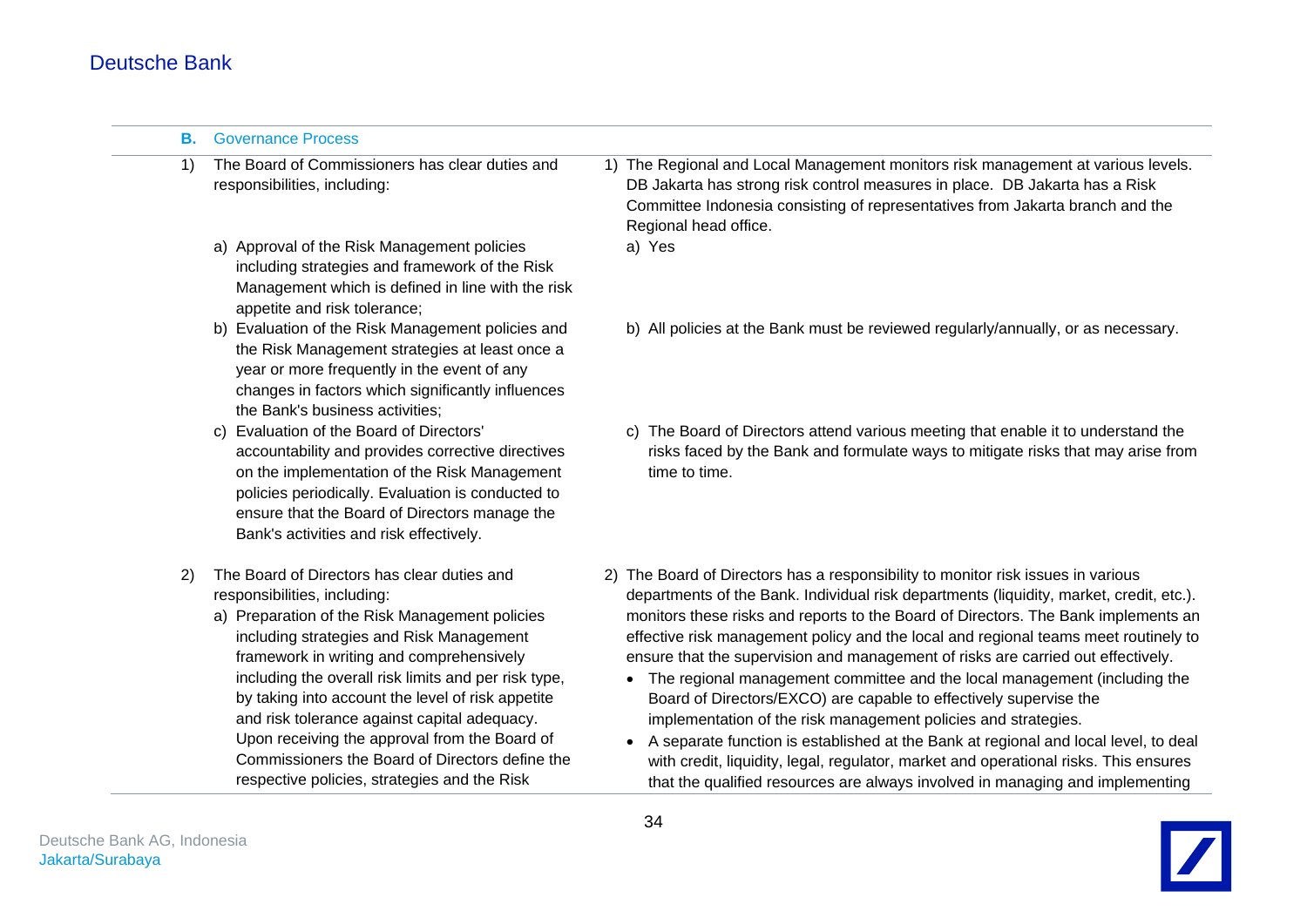Management framework;

- b) Establish, ratify, and update the procedures and tools to identify, measure, monitor, and manage risks;
- c) Establish and define the mechanism of transaction approval, including those limit violations and authority for each rank of position;
- d) Evaluate of the Risk Management policies and the Risk Management strategies at least once a year or more frequently in the event of any changes in factors which significantly influences the Bank's business activities, risk exposures, and/or risk profile;
- e) Define the organization structure including clear authority and responsibility for each rank of position related to the implementation of Risk Management;
- f) Responsible for the implementation of policies, strategies, and the Risk Management framework approved by the Board of Commissioners and evaluate and provide directives based on the reports submitted by SKMR including reports on risk profile;
- g) Ensure that all material risks and impacts incurred by the respective risks are followed up and the accountability reports have been submitted to the Board of Commissioners periodically. The respective reports among others contain the development report and risk related material issues accompanied by corrective measures than have been, are in progress, and will be taken.
- h) Ensure the implementation of the corrective

risk management functions. The Bank hires experienced staff to oversee its various functions, including risk management. Suitable training is also provided to staff to improve their skills set.

 The Bank as a process and MIS in place to identify, monitor and mitigate risks faced by the Bank. Additionally, the internal control system is reviewed periodically to keep it robust. This includes the periodical review process on the KOPs, periodical internal audit on the control procedure, and the follow up issues of finding by the Group Audit at various management forums, including the country risk workshops.

Additionally, the Bank has also established a risk function/committee at local and regional level to ensure that the risks faced by the Bank are identified, measured, monitored and controlled continuously and remedial actions are carried out timely. Appropriate escalation channels are ensure in order that this function/committee carries out its responsibilities fully.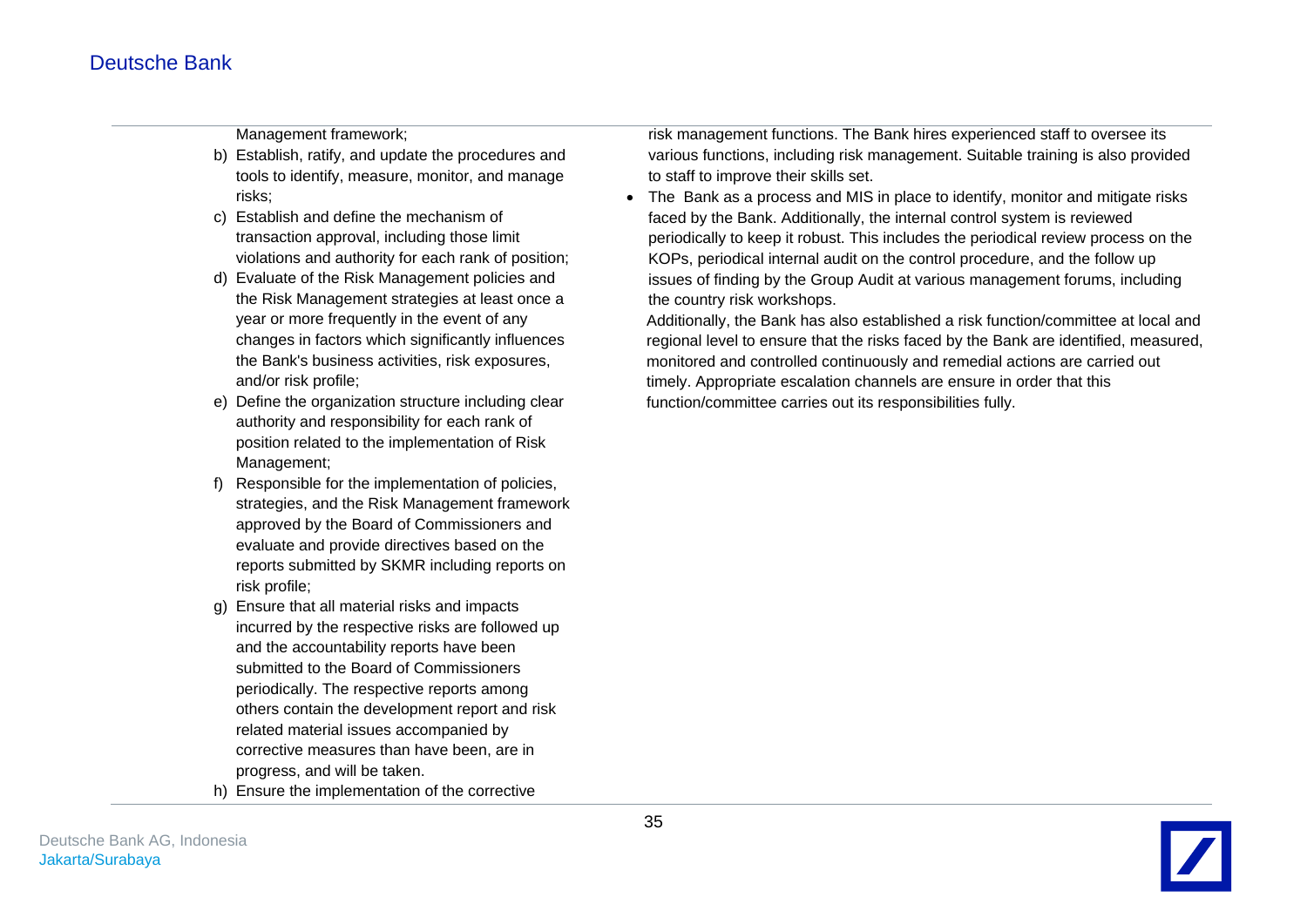measures on the issues or deviations in the bank's business activities identified by SKAI;

- i) develop a Risk Management culture including risk awareness at all levels of the organization, among others covering adequate communication to all ranks in the organization regarding the importance of an effective internal control;
- j) ensure adequacy of financial and infrastructural support to manage and control risks.
- k) Ensure that the Risk Management function has been adopted independently that is reflected among others by the separation of functions between SKMR that identifies, measures, monitors and manage risk with the business unit that makes and settles transactions.
- 3) The Bank has adopted a comprehensive and reliable internal control system.
- 3) A separate function is established at the Bank at regional and local level, to deal with credit, liquidity, legal, regulator, market and operational risks. This ensures that the qualified resources are always involved in managing and implementing risk management functions. The Bank hires experienced staff to oversee its various functions, including risk management. Suitable training is also provided to staff to improve their skills set.

| <b>C.</b> Governance Outcome                                                                                                                                        |                                                                                                                                                                                                                                                                                                                                                                                                                                                                                                                                                  |
|---------------------------------------------------------------------------------------------------------------------------------------------------------------------|--------------------------------------------------------------------------------------------------------------------------------------------------------------------------------------------------------------------------------------------------------------------------------------------------------------------------------------------------------------------------------------------------------------------------------------------------------------------------------------------------------------------------------------------------|
| The Bank adopts an effective risk management,<br>which is adjusted to the targets, policies, measures<br>and complexity of the business and the Bank's<br>capacity. | The Bank implements an effective risk management function to achieve its targets,<br>business policies, business size and business complexity. In line with the, the bank<br>also establishes a risk function/committee at local and regional level to ensure that<br>the risks faced by the Bank are identified, measured, monitored and controlled<br>continuously and remedial actions are carried out timely. Appropriate escalation<br>channels are ensure in order that this function/committee carries out its<br>responsibilities fully. |

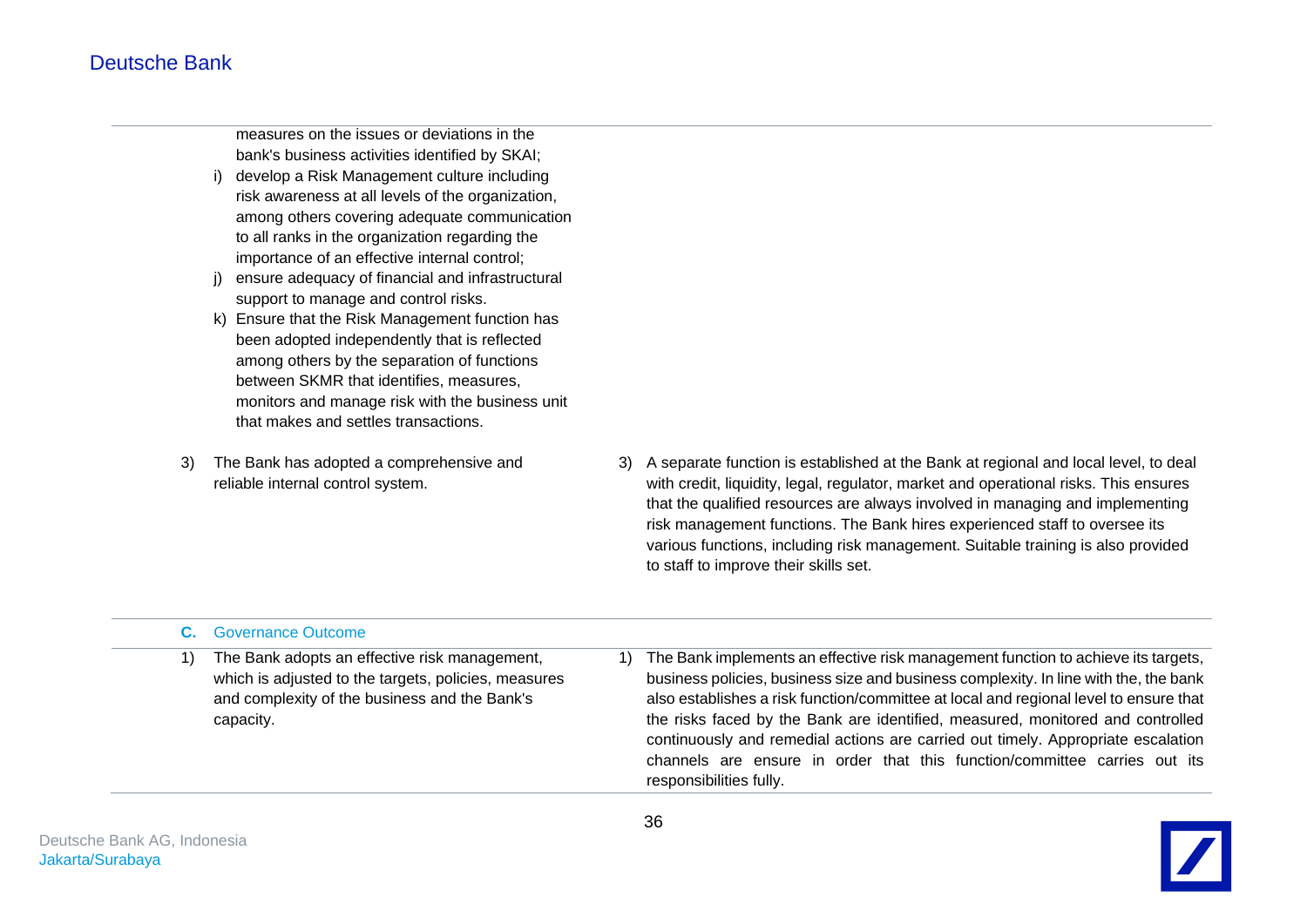- 2) The Board of Commissioners and the Board of Directors are capable of conducting active supervision on the implementation of the risk management policies and strategies. 2) Locally, the Board of Directors has a responsibility to monitor risk issues in various departments of the Bank. Each department that have risk exposures (liquidity, credit etc.) monitor the risks in their respective areas and report to the RGC/BoC as necessary. The Bank implements an effective risk management policy and the local and regional teams meet routinely to ensure that the supervision and management of risks are carried out effectively.
- 3) The Bank does not conduct business activities beyond its capital capacity to absorb risk of losses.
- 3) The Bank ensures that the Bank remain to maintain capital adequacy, and revise its position from time to time.
- 9. Provision of funds to related parties and/or provision of large exposures

|                                                                                                                                                                                               |                                                                                                                                                                                                                                      | Yes. Credit exposures are consolidated within the the group following a one obligor<br>principle. Also a credit function has been established as a separate function to prevent<br>conflicts of interest. Credit policies are updated periodically to incorporate all necessary<br>changes. |
|-----------------------------------------------------------------------------------------------------------------------------------------------------------------------------------------------|--------------------------------------------------------------------------------------------------------------------------------------------------------------------------------------------------------------------------------------|---------------------------------------------------------------------------------------------------------------------------------------------------------------------------------------------------------------------------------------------------------------------------------------------|
| <b>Governance Process</b>                                                                                                                                                                     |                                                                                                                                                                                                                                      |                                                                                                                                                                                                                                                                                             |
| The bank has evaluated and updated its respective<br>policies, systems and procedures periodically to be<br>adjusted to the prevailing regulations and laws.                                  | 1)                                                                                                                                                                                                                                   | Yes. Credit exposures are consolidated within the the group following a one obligor<br>principle. Also a credit function has been established as a separate function to<br>prevent conflicts of interest. Credit policies are updated periodically to incorporate<br>all necessary changes. |
| There are adequate processes in place to ensure<br>that the provision of funds to related parties and<br>provision of funds in large exposures are in line with<br>the prudential principles. | 2)                                                                                                                                                                                                                                   | Yes. BI guidelines regarding Legal Lending Limit are continuously applied and<br>monitored for compliance. In addition, the credit portfolio is monitored to manage<br>concentration risk (country, product, industry, and others.)                                                         |
| The decision making in providing funds is done by                                                                                                                                             | 3)                                                                                                                                                                                                                                   | All credits granted to counterparties are approved by CREC (Credit Risk Exposure                                                                                                                                                                                                            |
| В.<br>2)<br>3)                                                                                                                                                                                | <b>Governance Structure</b><br>A.<br>The Bank has written policies, systems and produces in<br>place which is adequate to provide funds to related<br>parties and large exposures, including monitoring and<br>settlement of issues. |                                                                                                                                                                                                                                                                                             |

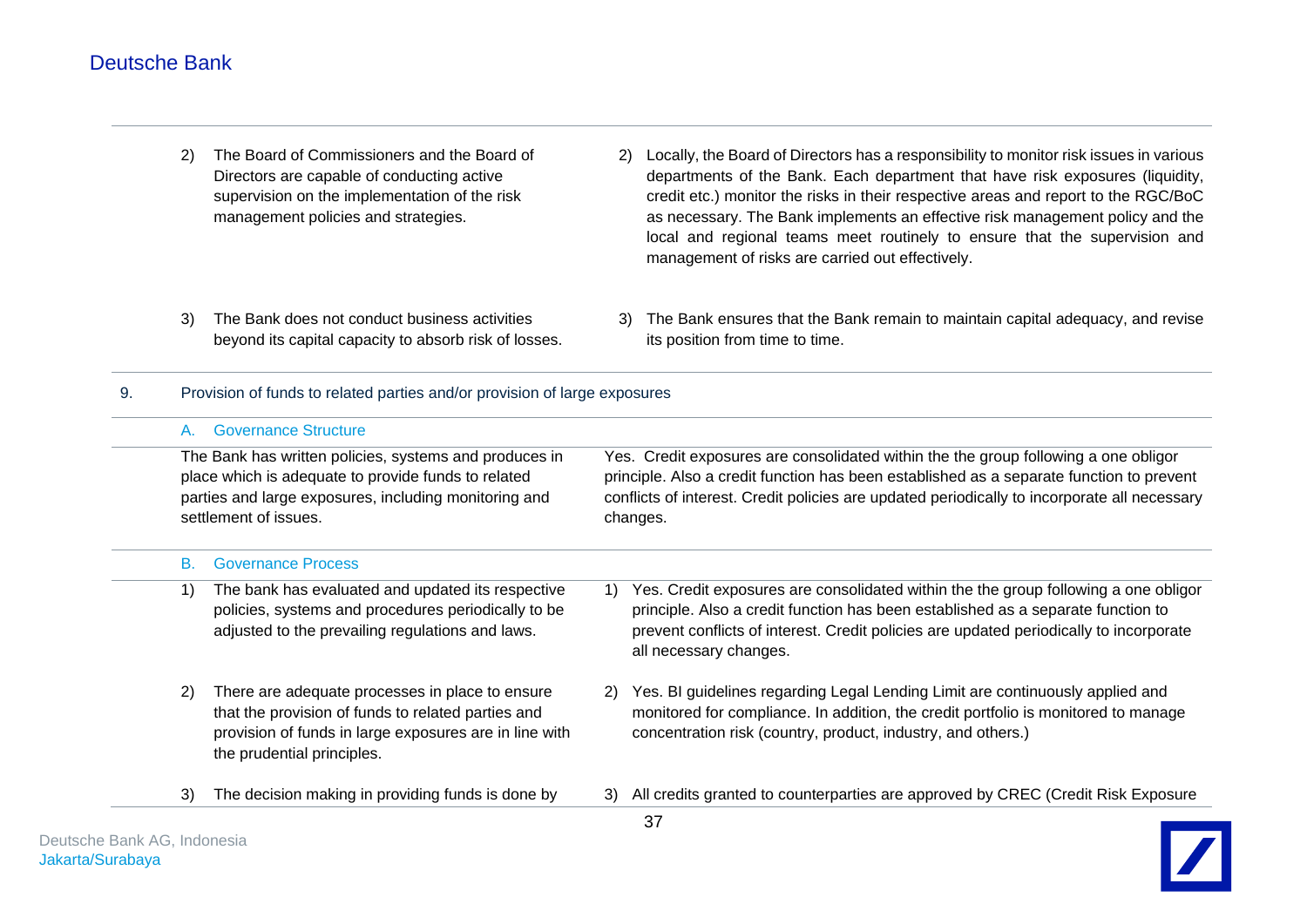|     | the management independently without intervention<br>from related parties and/or other parties.                                                                                                                                                                                                                                                                                                              |    | Committee) and are not influenced by any related parties.                                                                                                                                                                                                                                                                                                                                                                                                                                                                                                            |
|-----|--------------------------------------------------------------------------------------------------------------------------------------------------------------------------------------------------------------------------------------------------------------------------------------------------------------------------------------------------------------------------------------------------------------|----|----------------------------------------------------------------------------------------------------------------------------------------------------------------------------------------------------------------------------------------------------------------------------------------------------------------------------------------------------------------------------------------------------------------------------------------------------------------------------------------------------------------------------------------------------------------------|
|     | <b>Governance Outcome</b><br>C.                                                                                                                                                                                                                                                                                                                                                                              |    |                                                                                                                                                                                                                                                                                                                                                                                                                                                                                                                                                                      |
|     | The implementation of providing funds by the Bank to<br>1)<br>related parties and/or providing large exposure has:<br>a) met the regulations governing the Legal Lending<br>Limit (LLL) and taking into account prudential<br>principles as well as the prevailing laws and<br>regulations;<br>b) taken into account the capital capacity and<br>distribution/diversification of the portfolio<br>exposures. | 1) | The BI guidelines regarding Legal Lending Limit are continuously implemented<br>and monitored for compliance. In addition, the credit portfolio is monitored to<br>manage concentration risk (country, product, industry, and others.)                                                                                                                                                                                                                                                                                                                               |
|     | Reports on the funds exposure to related parties has<br>2)<br>been submitted periodically to the Financial Services<br>Authority in a timely manner.                                                                                                                                                                                                                                                         | 2) | Yes. Based on the reports submitted to the BMPK;                                                                                                                                                                                                                                                                                                                                                                                                                                                                                                                     |
| 10. | Transparency of the financial and non-financial condition, the GCG implementation report and the internal reporting.                                                                                                                                                                                                                                                                                         |    |                                                                                                                                                                                                                                                                                                                                                                                                                                                                                                                                                                      |
|     | <b>Governance Structure</b><br>A.                                                                                                                                                                                                                                                                                                                                                                            |    |                                                                                                                                                                                                                                                                                                                                                                                                                                                                                                                                                                      |
|     | 1) The bank has policies and procedures in place<br>regarding implementation procedure for transparency<br>of the financial and non-financial condition.                                                                                                                                                                                                                                                     | 1) | Deutsche Bank is committed to present a true and fair report regarding its financial<br>performance to the shareholders and other related parties, in a timely manner. As<br>such, the financial reports are prepared and presented in line with the global<br>accounting standards regarding timeliness, consistency, disclosure and<br>transparency.<br>The bank's report is also prepared locally in line with OJK regulation no<br>6/POJK.03/2015 regarding Transparency of the Bank's Financial Condition and set<br>to various institutions as defined by OJK. |
|     | 2) The Bank must prepare a Report on the                                                                                                                                                                                                                                                                                                                                                                     |    | 2) The GCG implementation report is prepared by the management team, including the                                                                                                                                                                                                                                                                                                                                                                                                                                                                                   |

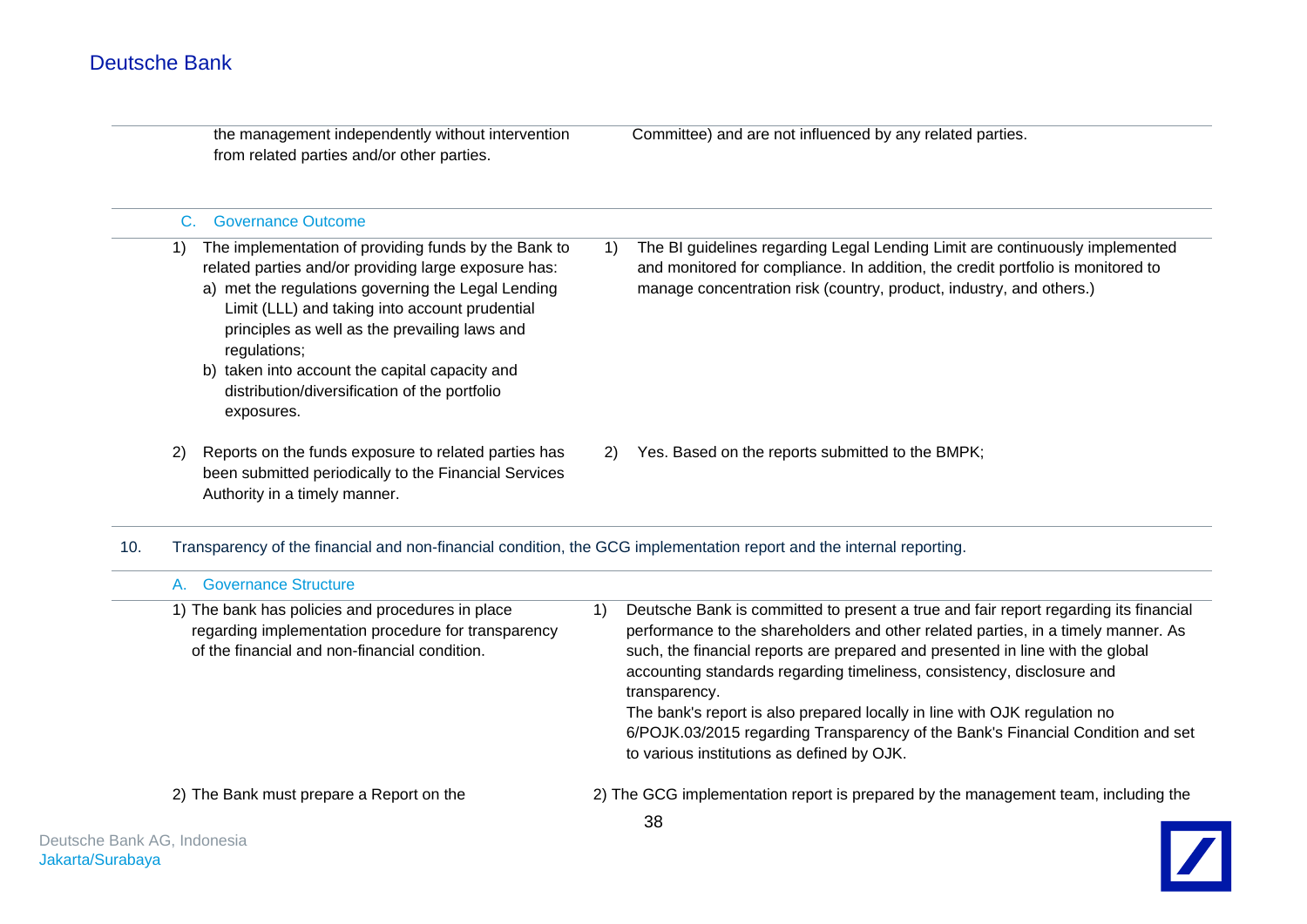| Implementation of Good Corporate Governance at the<br>end of each fiscal year with the scope in line with the<br>regulations.                         |    | Head of Compliance Division, Head of Human Resources, COO and CCO.                                                                                                                                                                                                                                                                                                                                                                                                                  |
|-------------------------------------------------------------------------------------------------------------------------------------------------------|----|-------------------------------------------------------------------------------------------------------------------------------------------------------------------------------------------------------------------------------------------------------------------------------------------------------------------------------------------------------------------------------------------------------------------------------------------------------------------------------------|
| 3) The availability of a comprehensive, accurate, and<br>timely internal reporting that is supported by adequate<br>management information system.    | 3) | The MIS is prepared and made available to various business divisions for timely<br>monitoring and planning.                                                                                                                                                                                                                                                                                                                                                                         |
| 4) There is a reliable information system supported by<br>competent human resources and adequate information<br>technology security systems in place. | 4) | DB has an IT system that is reliable to provide the management with sufficient,<br>accurate and timely MIS.<br>The staff responsible to prepare this report has received sufficient training to ensure<br>timely and accurate report preparation and delivery to all parties concerned.<br>Supervision is carried out to prepare an accurate and comprehensive report.<br>Internal procedures ensure that all IT systems used by the Bank has adequate<br>security levels in place. |

### B. Governance Process

| The Bank has been transparent regarding the<br>financial and non-financial conditions to the<br>Stakeholders including the announcement of the<br>quarterly Publication of the Financial Statements and<br>the reporting to the Financial Services Authority or the<br>Stakeholders according to the prevailing regulations. | 1) | Deutsche Bank is committed to present a true and fair report regarding its financial<br>performance to the shareholders and other related parties, in a timely manner. As<br>such, the financial reports are prepared and presented in line with the global<br>accounting standards regarding timeliness, consistency, disclosure and<br>transparency.<br>The bank's report is also prepared locally in line with OJK regulation No.<br>6/POJK.03/2015 regarding Transparency of the Bank's Financial Condition and set<br>to various agencies as defined by Bank Indonesia. |
|------------------------------------------------------------------------------------------------------------------------------------------------------------------------------------------------------------------------------------------------------------------------------------------------------------------------------|----|------------------------------------------------------------------------------------------------------------------------------------------------------------------------------------------------------------------------------------------------------------------------------------------------------------------------------------------------------------------------------------------------------------------------------------------------------------------------------------------------------------------------------------------------------------------------------|
| The Bank has been transparent regarding the Bank's<br>2)<br>product information according to the regulation<br>regarding the Transparency of Bank Product<br>Information and the Use of Customer Personal Data,<br>such as:                                                                                                  | 2) | Product information is discussed and provided to the customer. Customer<br>confidentiality is maintained in line with the regulations by the regulator. Customer<br>complaints are handled in a timely manner and reported to BI and OJK in line with<br>the regulations.                                                                                                                                                                                                                                                                                                    |
|                                                                                                                                                                                                                                                                                                                              |    |                                                                                                                                                                                                                                                                                                                                                                                                                                                                                                                                                                              |

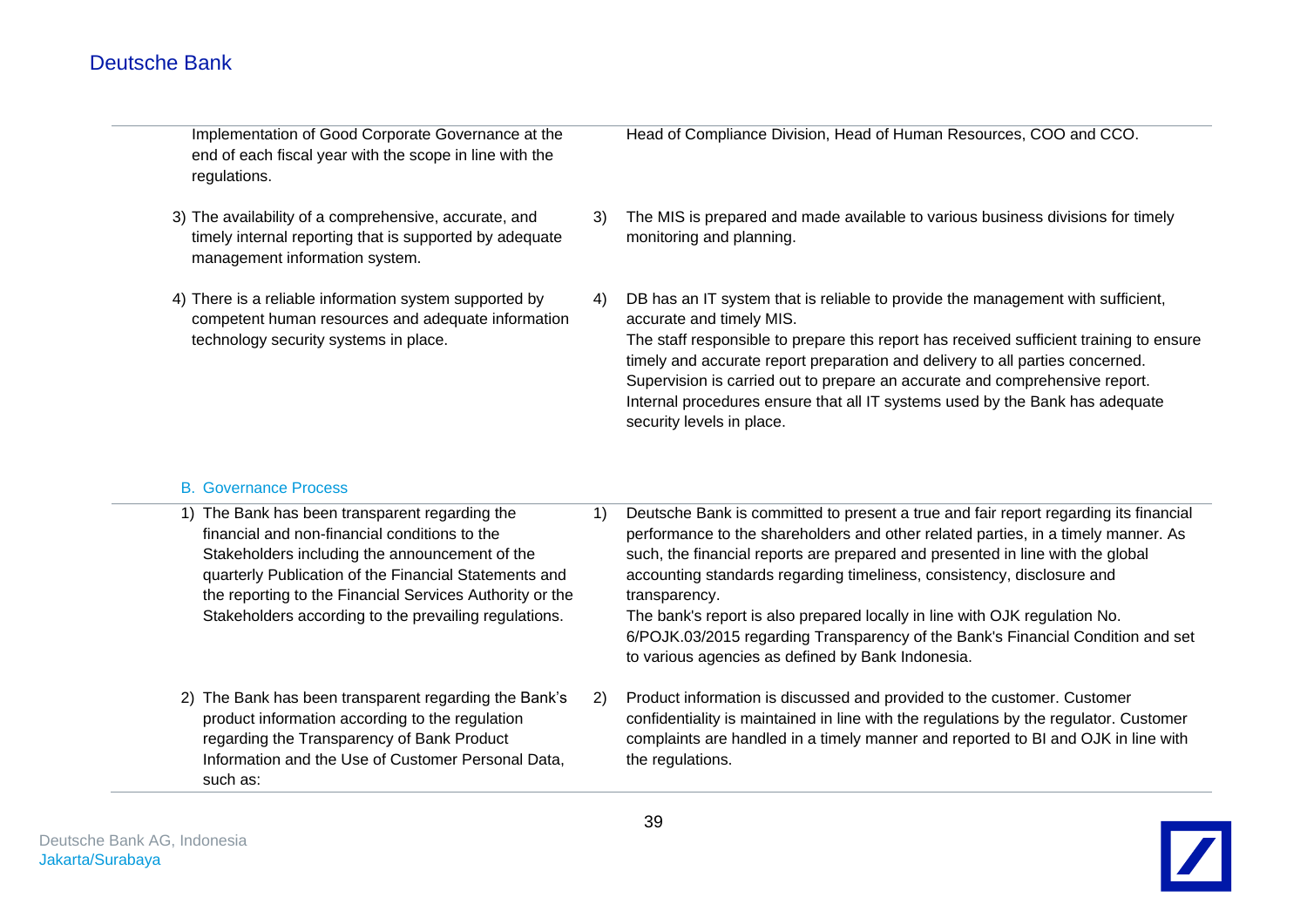- a) the written information regarding the Bank's products that meets the minimum requirements as stipulated;
- b) The Bank's officer (Customer Service and Marketing) has explained the product information to the customers;
- c) the product information delivered is in accordance with the actual condition:
- d) The Bank has informed the customers of any changes in the product information;
- e) Product information is clearly legible and easily understood;
- f) The Bank has a product information service easily available by the public;
- g) The Bank has explained the purpose and consequences of disseminating personal data to the customers;
- h) the customers whose personal data is disseminated have given their approval on the dissemination of their personal data.
- 3) The Bank has been transparent in customer complaint procedures and settlement of disputes to the customer in line with the regulation regarding Customer Complaint and Banking Mediation.
- 4) The Bank prepares and presents the reports in the manner, type and scope as regulated in the regulation of the Financial Services Authority regarding Transparency and publication of bank reports.
- 5) The Bank has prepared the governance Implementation Report with content and scope to at
- 3) The Bank has procedures in place to handle customer complaints. These procedures also follow the regulatory guidelines. Further, customer complaints are handled in a timely manner and reported to BI and OJK in line with the regulations.
- Yes. Refer to response 10.A.1

5) The GCG implementation report is prepared by the management team, including the Head of Compliance Division, Head of Human Resources, COO and CCO.

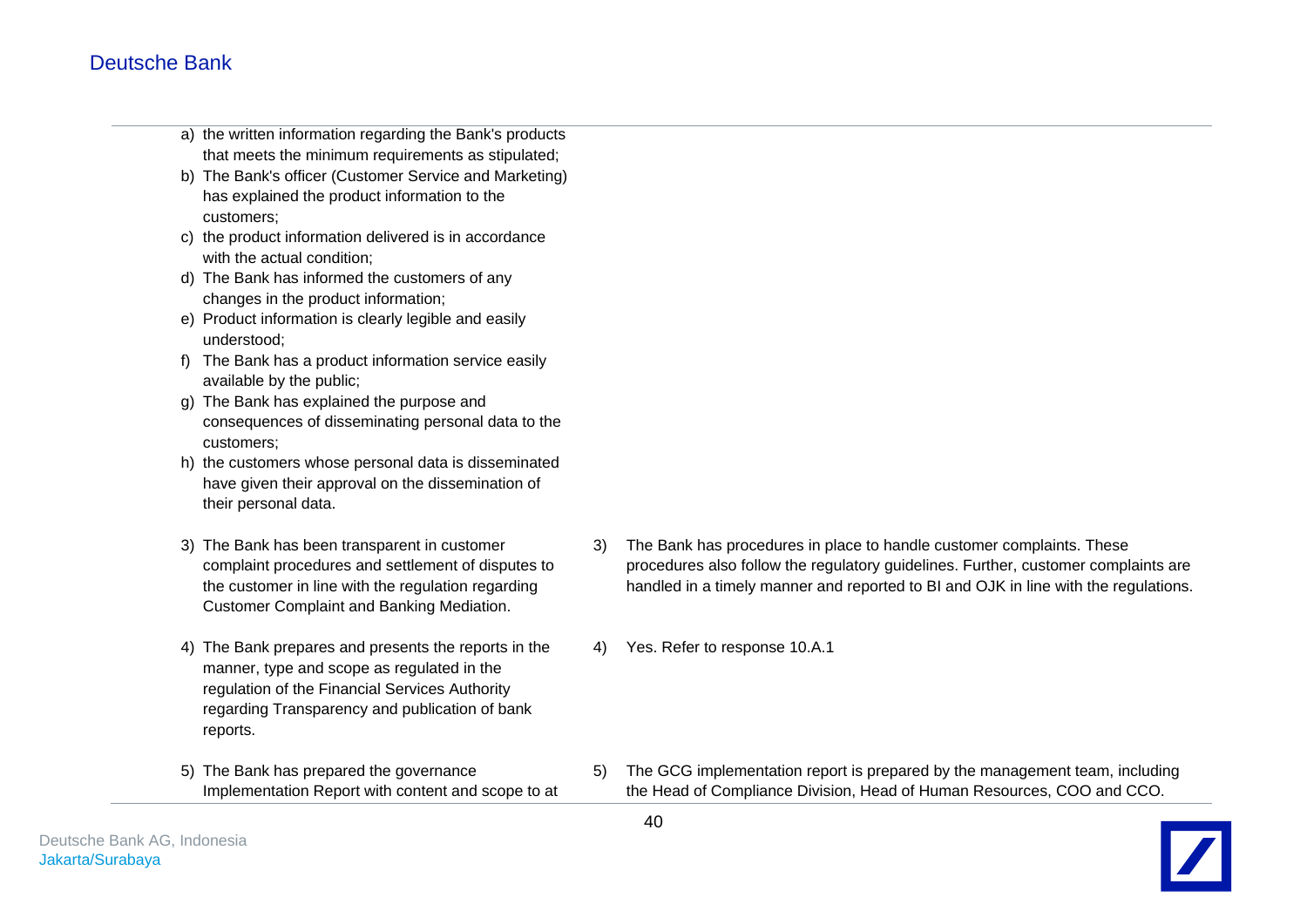least be in line with the regulation.

- 6) In the event where the governance Implementation Report is not in line with the actual condition of the Bank, the Bank shall immediately submit a complete revision to the Financial Services Authority, and publish the revised report on the Bank's website.
- 7) In the event that there are discrepancies in the governance Factor Rating from the self-assessment result on the Bank's governance Implementation Report with the Governance implementation evaluation result by the Financial Services Authority, the Bank:
	- a) shall revise at least on the governance Factor Rating and the Rating Definition of the respective self-assessment result to the public through the Published Financial Report on the next period;
	- b) Immediately submit the Bank's revised GCG selfassessment result in full completeness to the Financial Services Authority, and publish the revised self-assessment result on the Bank's website.
- 6) Yes. The Bank submits the GCG report (including revision) as regulated by Bank Indonesia.
- 7) The GCG report is prepared to reflect the actual condition of the Bank and supplemented by the Bank's self-assessment results.

| <b>Governance Outcome</b><br>C.                                                                                                                   |                                                                                                                                   |
|---------------------------------------------------------------------------------------------------------------------------------------------------|-----------------------------------------------------------------------------------------------------------------------------------|
| 1) The Annual Report has been submitted by the Bank<br>in complete and timely manner to the Financial<br>Services Authority and the shareholders. | 1) The GCG report was submitted in a timely manner and notified related parties as set<br>out by OJK.                             |
| 2) The report transparency was made on the reporting<br>media and within the time frame in line with the                                          | 2) The Bank has adopted transparency in its reports and has presented the Quarterly<br>and Annual Financial Report appropriately. |

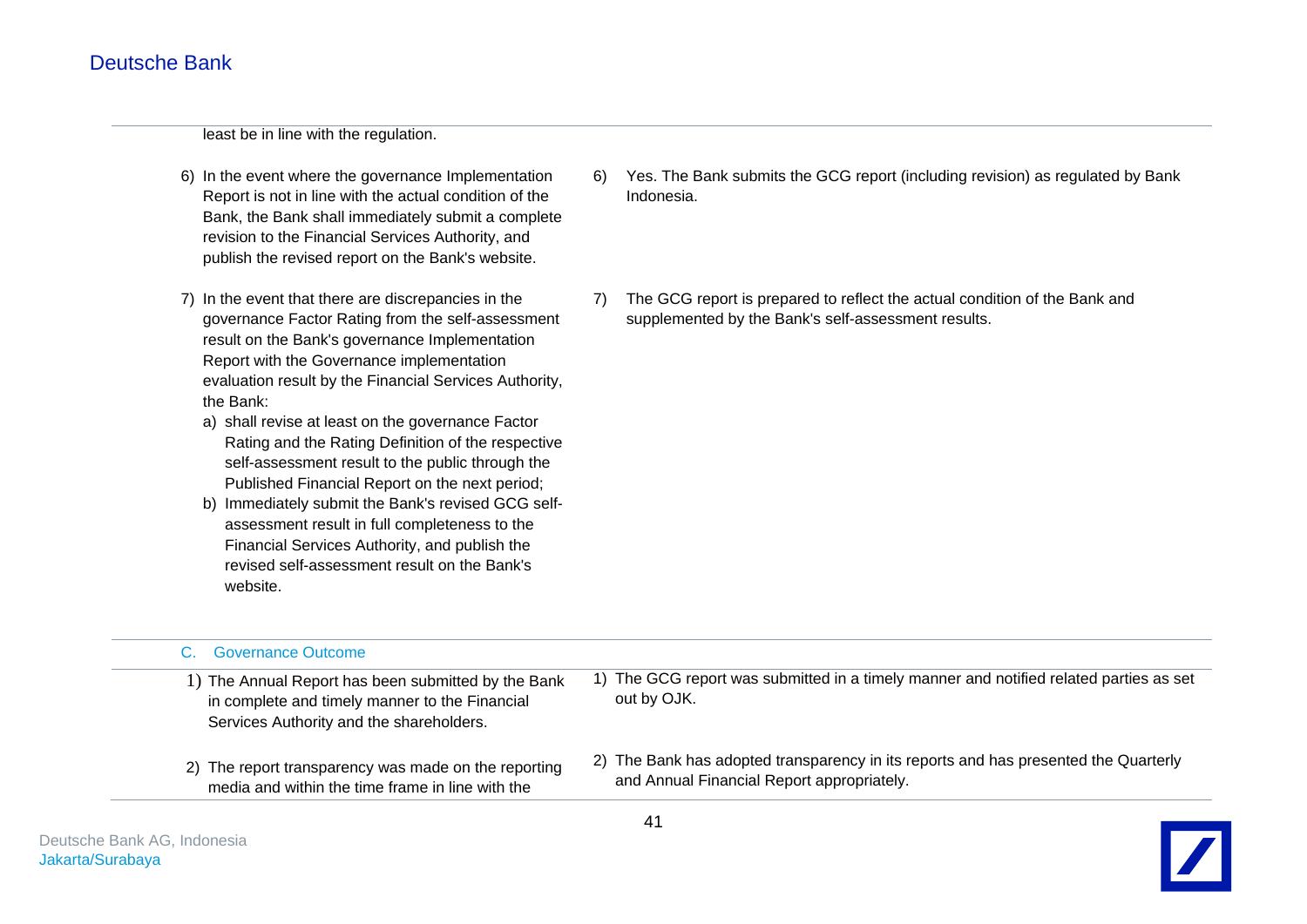regulation of the Financial Services Authority governing Transparency and Publication of Bank Report, including:

- a) The quarterly published financial report; and;
- b) Annual Report.
- 3) The Good Corporate Governance report has reflected the actual condition of the Bank and in line with the self- assessment of the Bank and supplemented with the self-assessment results and at least includes:
	- a) Good corporate governance principles as contemplated in the regulation of the Financial Services Authority regarding Implementation of Good Corporate Governance for Commercial Banks and the bank's self-assessment results on the implementation of good corporate governance;
	- b) share ownership of the members of the Board of Directors and the financial and family relations of the members of the Board of Directors with other members of the Board of Directors, other members of the Board of Commissioners and/or the Bank's shareholders;
	- c) share ownership of the members of the Board of Commissioners and the financial and family relation of the members of the
- 3) The GCG report is prepared to reflect the actual condition of the Bank and supplemented by the Bank's self- assessment results.
- a) The scope of the GCG as contemplated in OJK regulation on GCG and the result of the self-assessment on the GCG implementation was prepared to reflect the actual condition of the Bank.

b) not applicable, as DB Indonesia is a branch office of an overseas head office.

c) not applicable

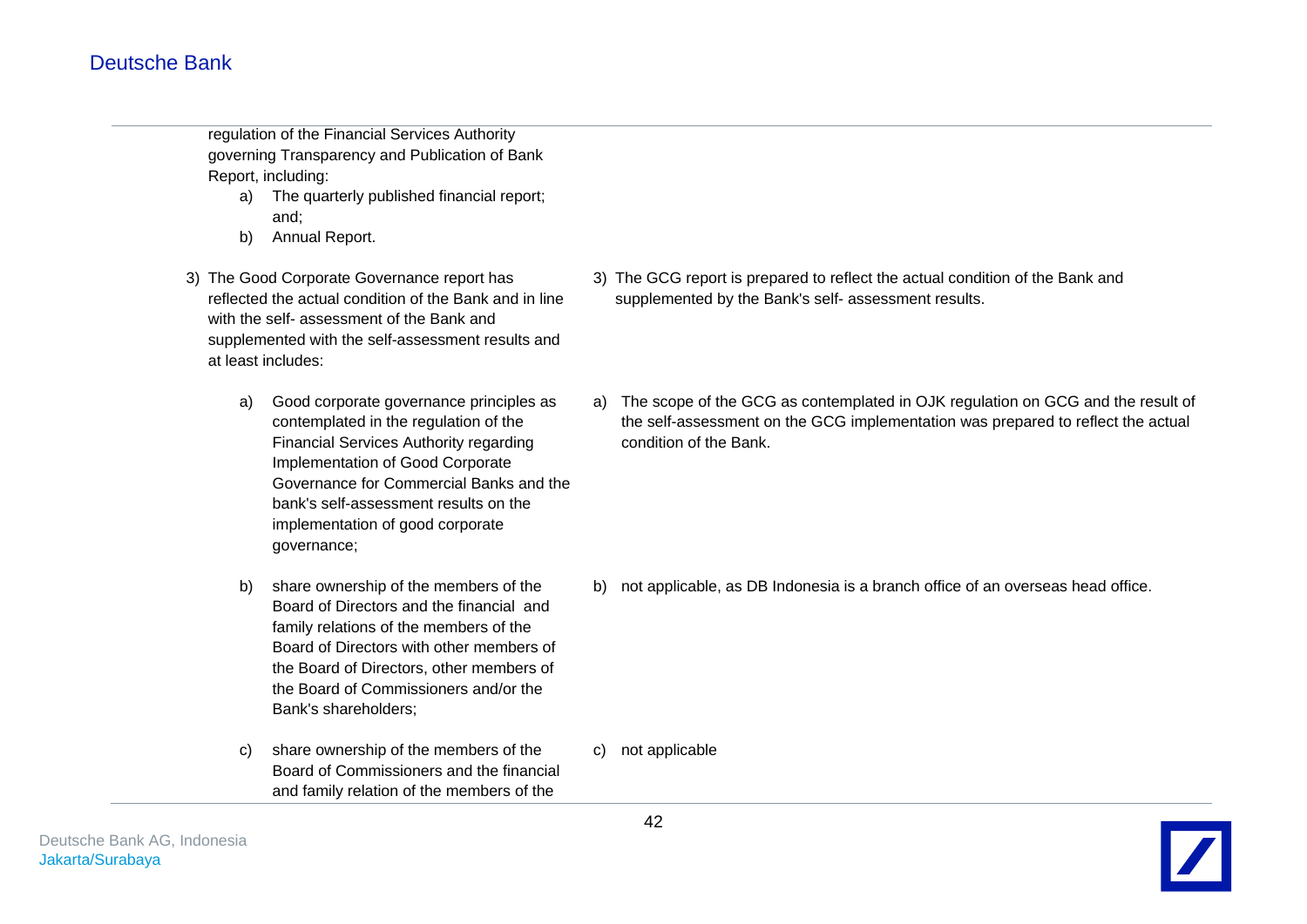Board of Commissioners with other members of the Board of Commissioners, members of the Board of Directors and/or the Bank's shareholders;

- d) frequency of the Board of Commissioners' meetings in line with the regulation;
- e) number of deviations (internal fraud) occurred and settlement efforts by the Bank;
- f) transactions with conflict of interest;
- g) buy back of bank shares and/or bonds;
- h) donations to social activities and/or political activities both in nominal amount and receipts.;

- 4) The Implementation Report on Good Corporate Governance has been submitted in complete and timely manner to the Financial Services Authority and the shareholders.
- 5) The good corporate governance implementation report was presented on the website in a timely manner.
- d) The Board of Commissioners' meeting is held every 3 months.
- e) There are no deviations (internal fraud) in 2016.
- f) There are no transactions with conflict of interest.
- g) Not available
- h) Donations for Corporate Social Responsibility activities in 2016 was granted to:
	- 1. Yayasan Karya Salemba Empat (KSE) amounting to Rp 166.000.000 for establishing the new scholarship program to provide the better education opportunity to talented underprivileged teenagers
	- 2. Yayasan Kampus Diakoneia Modern (KDM) amounting to Rp268.750.00,- for education and empowerment of street children program.
- 4) A complete corporate governance report was sent to OJK and parties in line with the regulation.
- 5) The Bank has presented the corporate governance implementation report on its homepage in line with OJK regulation.

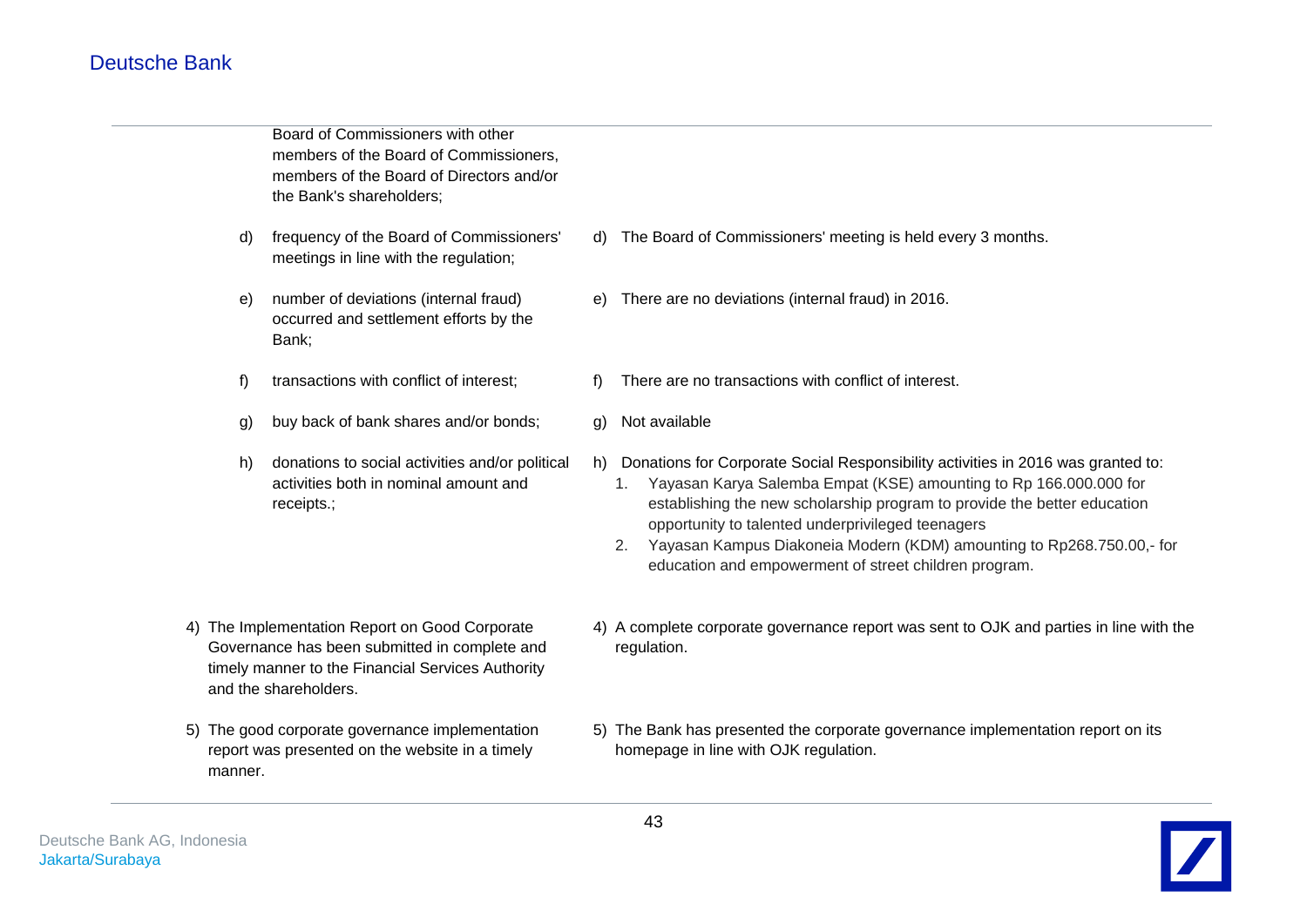- 6) Mediation in the framework of settlement of the Bank's customer complaints was executed properly.
- 6) In situations requiring mediation the prevailing regulations will be met.

7) The Bank adopts transparency of information regarding products and the use of customer personal data.

7) Yes

Additional information to aligned with Regulation No. 45/POJK.03/2015 regarding Implementation of Corporate Governance in Remuneration for Commercial Banks.

| Type of Remuneration &                                                                                                                        |        | Total received in 1 year      |                  |             |
|-----------------------------------------------------------------------------------------------------------------------------------------------|--------|-------------------------------|------------------|-------------|
| <b>Other Facilities</b>                                                                                                                       |        | <b>Board of Commissioners</b> | <b>Directors</b> |             |
|                                                                                                                                               | person | Million Rp.                   | person           | Million Rp. |
| 1. Remuneration<br>(salaries, bonus,<br>routine allowances,<br>tantiem, and other<br>facilities of non in<br>kind form)                       |        |                               | 6                | 33,584      |
| 2. Other in kind<br>facilities (housing,<br>transportation,<br>health insurance and<br>others) that:<br>a. Can be owned<br>b. Cannot be owned |        |                               | 6                | 2,083       |
| Total                                                                                                                                         |        |                               | 6                | 27.405      |

| Total Remuneration per person in   Total |               | <b>Total Directors</b> |
|------------------------------------------|---------------|------------------------|
| 1 year) $*$                              | Commissioners |                        |

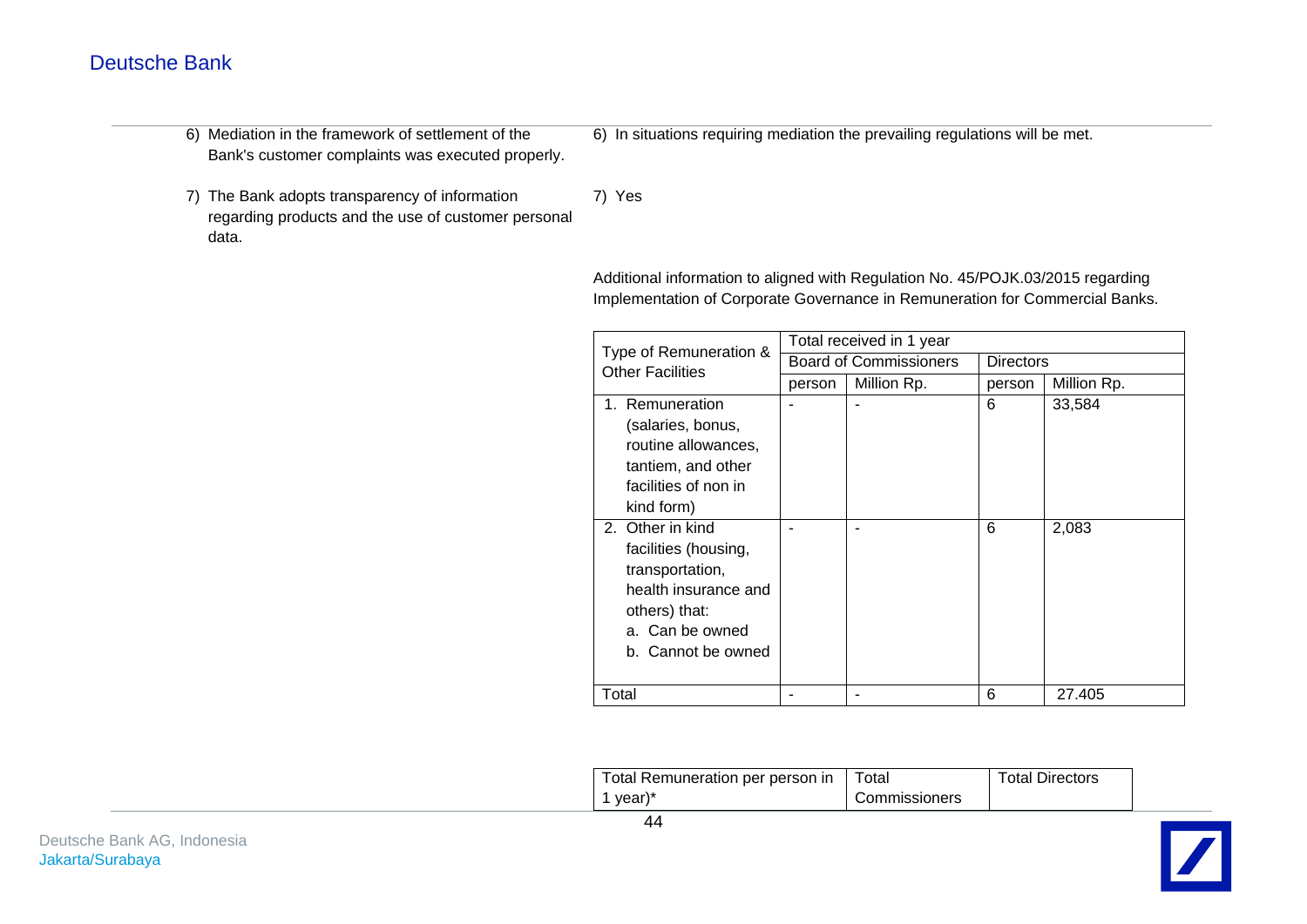| Over Rp.2 billion              | 5  |
|--------------------------------|----|
| Over Rp.1 billion up to Rp. 2  | 3- |
| billion                        |    |
| Over Rp.500 million up to Rp.1 |    |
| billion                        |    |
| Rp.500 million and below       |    |

- highest to lowest staff salary ration: 50.

- highest to lowest Board of Directors' salary ratio: 6:1

- highest to lowest Board of Commissioners' salary ratio: -

- highest Board of Directors' salary to highest staff salary ratio: 1.69

### 11. The Bank's Strategic Plan

| $A_{-}$ | <b>Governance Structure</b>                                                                                                                                                                            |                                                                                                                                                                                                                                                                                                                                                                              |
|---------|--------------------------------------------------------------------------------------------------------------------------------------------------------------------------------------------------------|------------------------------------------------------------------------------------------------------------------------------------------------------------------------------------------------------------------------------------------------------------------------------------------------------------------------------------------------------------------------------|
| 1)      | The Bank's strategic plan has been prepared in the<br>form of a corporate plan and business plan<br>according to the vision and mission of the Bank.                                                   | 1) A realistic and comprehensive business plan is prepared by Deutsche Bank<br>Indonesia based on the external economic environment and the expectation of<br>various businesses. This plan is approved by the local and regional business<br>heads, to keep it aligned with the global strategy and initiatives.                                                            |
| 2)      | The Bank's strategic plan is fully supported by the<br>owners, such as reflected in the owners'<br>commitments and efforts to strengthen the Bank's<br>capital.                                        | 2) Yes, the Bank monitors its capital position to ensure that the Bank is sufficiently<br>capitalized to run its business. Should additional capital be required, appropriate<br>steps will be taken. The Bank's strategy at global level will will be discussed with<br>large investors. The discussion will be held at Head Office level and not at DB<br>Indonesia level. |
| B.      | <b>Governance Process</b>                                                                                                                                                                              |                                                                                                                                                                                                                                                                                                                                                                              |
|         | 1) The Bank has developed a realistic, comprehensive,<br>measurable (achievable) Bank's Business Plan with<br>due observance to prudent and responsive principles<br>to internal and external changes. | 1) A realistic and comprehensive business plan is prepared by Deutsche Bank<br>Indonesia based on the external economic environment and the expectation of<br>various businesses. This plan is approved by the local and regional business<br>heads, to keep it aligned with the global strategy and initiatives. All business plans                                         |

 $\overline{\phantom{0}}$ 

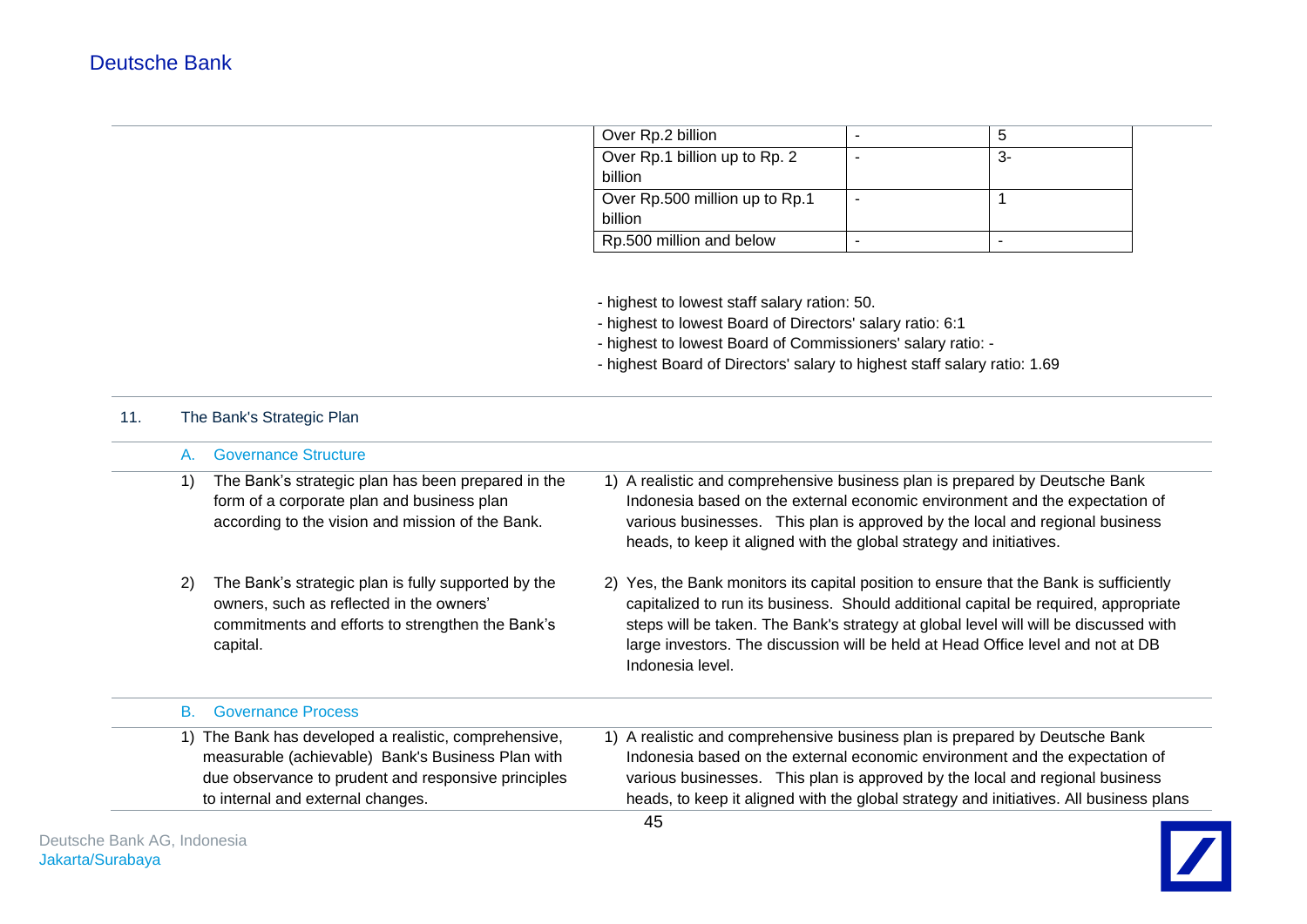are prepared realistic but with aggressive targets for business growth. The plans are reviewed from time to time to keep it current and in line with changing environment and external and internal developments. The business plan is reported to OJK in accordance with the regulation.

- 2) The Bank's Business Plan is approved by the Board of Commissioners. 2) Business heads are responsible to achieve their respective business targets. EXCO and RGC follow the developments and monitor the business growth on a regular basis. Achievements below the business plan is also monitored by the regional business heads.
- 3) The Board of Directors has communicated the Bank's Business Plan to:
	- a) The Bank's Shareholders;
	- b) all ranks of the Bank's organization.
- 4) The Board of Directors has effectively implemented the Bank's Business Plan (RBB).
- 5) In its preparation and presentation the RBB is guided by the regulations of the Financial Services Authority regarding the Bank's Business Plan and the Bank has observed: 5) Yes
- a) the external and internal factors that can impact the sustainability of the Bank's business;
- b) prudence principles;
- c) risk management implementation;
- d) sound banking principles;
- 6) The Board of Commissioners has implemented monitoring of the implementation of the Bank's Business Plan.
- 3) DB Indonesia's Business Plan is related to the Bank's shareholder at global level. However within the Bank itself the business plan is communicated to the respective local and regional managers and also the RGC whose position is equal to the Board
- 4) Yes. Refer to response no. 2

of Commissioners

6) Refer to response no. 2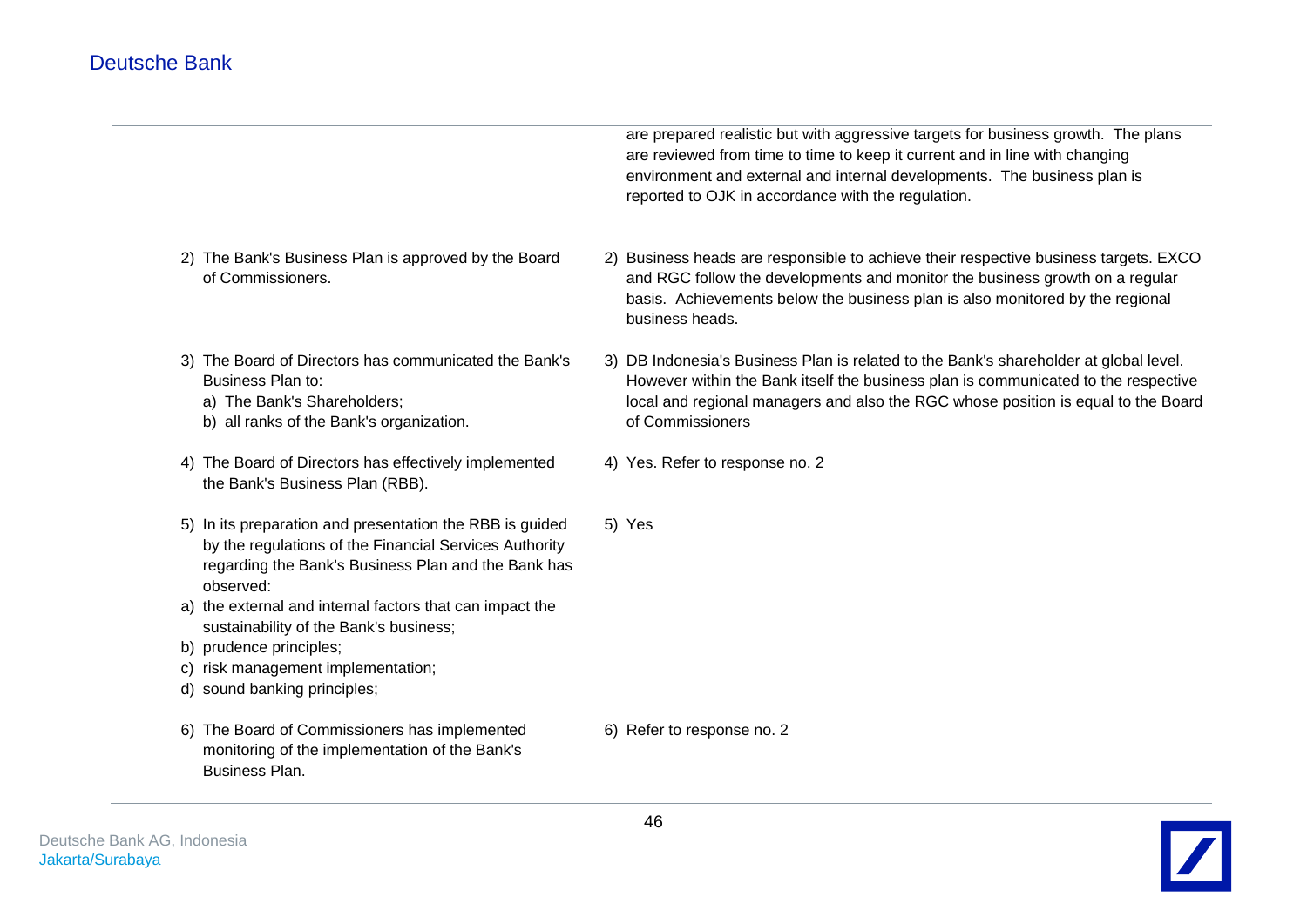J. 

|    | 7) The owner does not show sincerity and/or does not<br>take the necessary steps in the framework of<br>supporting the Bank's strategic plan which among<br>others is reflected from the lack of commitment and<br>the owners' effort to strengthen the Bank's capital. | 7) DB is committed to support its operational activities in Indonesia as and when<br>required by the regulations.                        |
|----|-------------------------------------------------------------------------------------------------------------------------------------------------------------------------------------------------------------------------------------------------------------------------|------------------------------------------------------------------------------------------------------------------------------------------|
| C. | <b>Governance Outcome</b>                                                                                                                                                                                                                                               |                                                                                                                                          |
|    | 1) The Corporate Plan and the Business Plan is<br>prepared by the Board of Directors and approved by<br>the Board of Commissioners.                                                                                                                                     | 1) All business plans are prepared realistic but with aggressive targets for business<br>growth.                                         |
|    | 2) The Corporate Plan and the Bank's Business Plan<br>and its realization has been communicated by the<br>Board of Directors to the Controlling Shareholders<br>and all ranks of the organization of the Bank.                                                          | 2) The Bank's Business Plan has been communicated to related parties and the<br>communication was effected by Head Office.               |
|    | 3) The Bank's Business Plan reflects a sustainable<br>growth of the Bank.                                                                                                                                                                                               | 3) The Bank's Business Plan is a reflection of the business growth capabilities under<br>consideration of internal and external factors. |
|    | 4) The Bank's growth contributes to an economic and<br>non-economic benefit to the stakeholders.                                                                                                                                                                        | 4) Yes. We consistently contributed to the positive benefit to fulfill our responsibilities<br>to the stakeholders.                      |
|    | 5) The Bank's strategic plan is prepared based on a<br>comprehensive review taking into account business<br>opportunities and the Bank's strength and identifying<br>weaknesses and threats (Strength, Weakness,<br>Opportunity, Threat/SWOT Analysis).                 | 5) SWOT Analysis (Strength-Weaknesses-Opportunities-Threats) is executed during<br>the preparation of the Bank's Business Plan.          |
|    | 6) The bank's strategic plan must be supported by<br>adequate preparation of infrastructure such as human<br>resources, information technology, office network,<br>and policies and procedures.                                                                         | 6) Yes. The business strategy and development is supported by appropriate<br>technology system and human resources.                      |

 $\sim$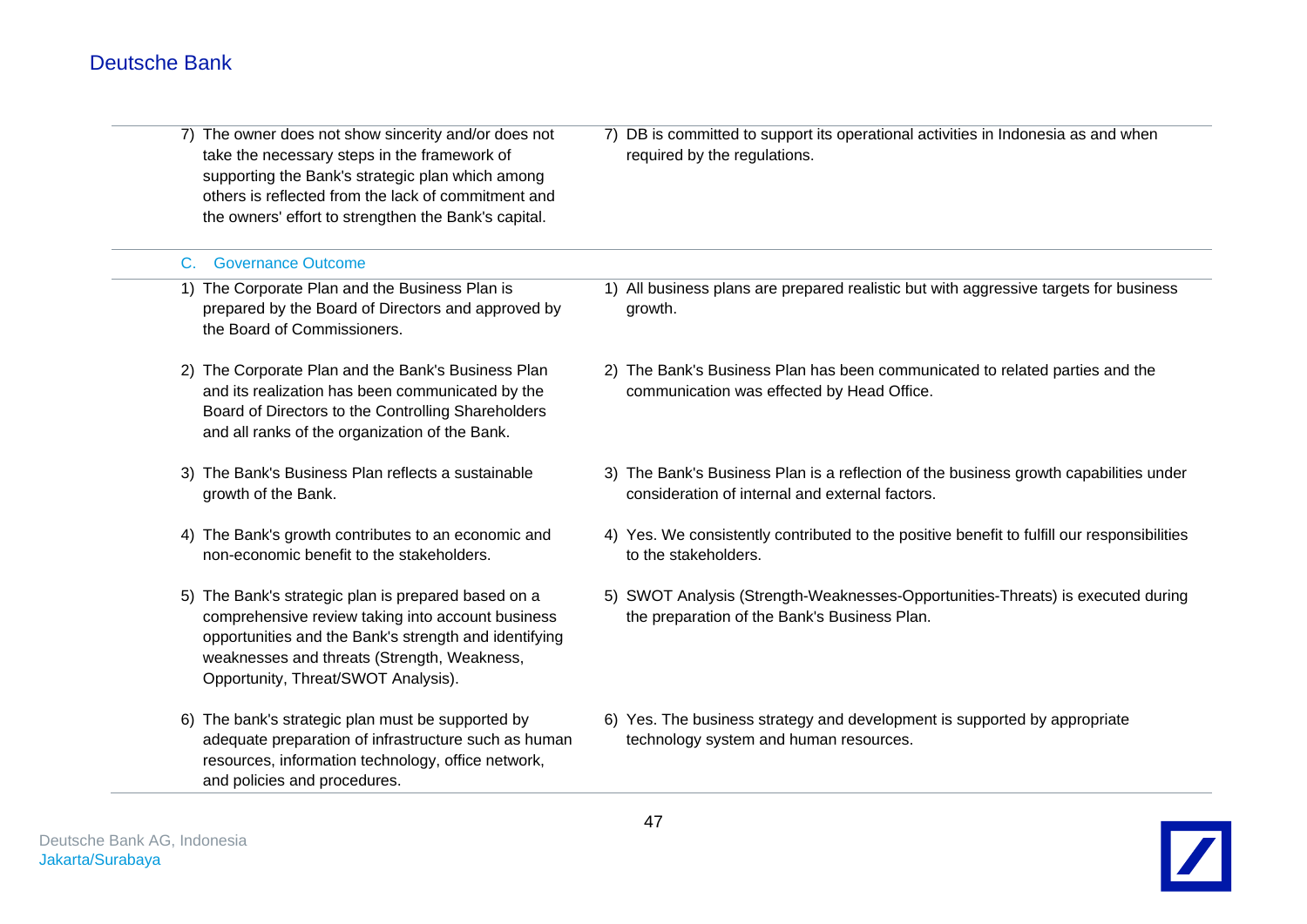- 7) There is owner intervention on the distribution of the Bank's profit which was made without considering the efforts to accumulate capital in support of the Bank's strategic plans.
- 8) The owner is not capable of resolving the bank's deteriorating capital or the Bank's capital was below the amount defined by the regulation of the Financial Services Authority that regulates the minimum capital requirements.
- 7) Not applicable.
- 8) The Bank's capital position is monitored regularly to assess and ensure adequacy and ability to support business requirements.